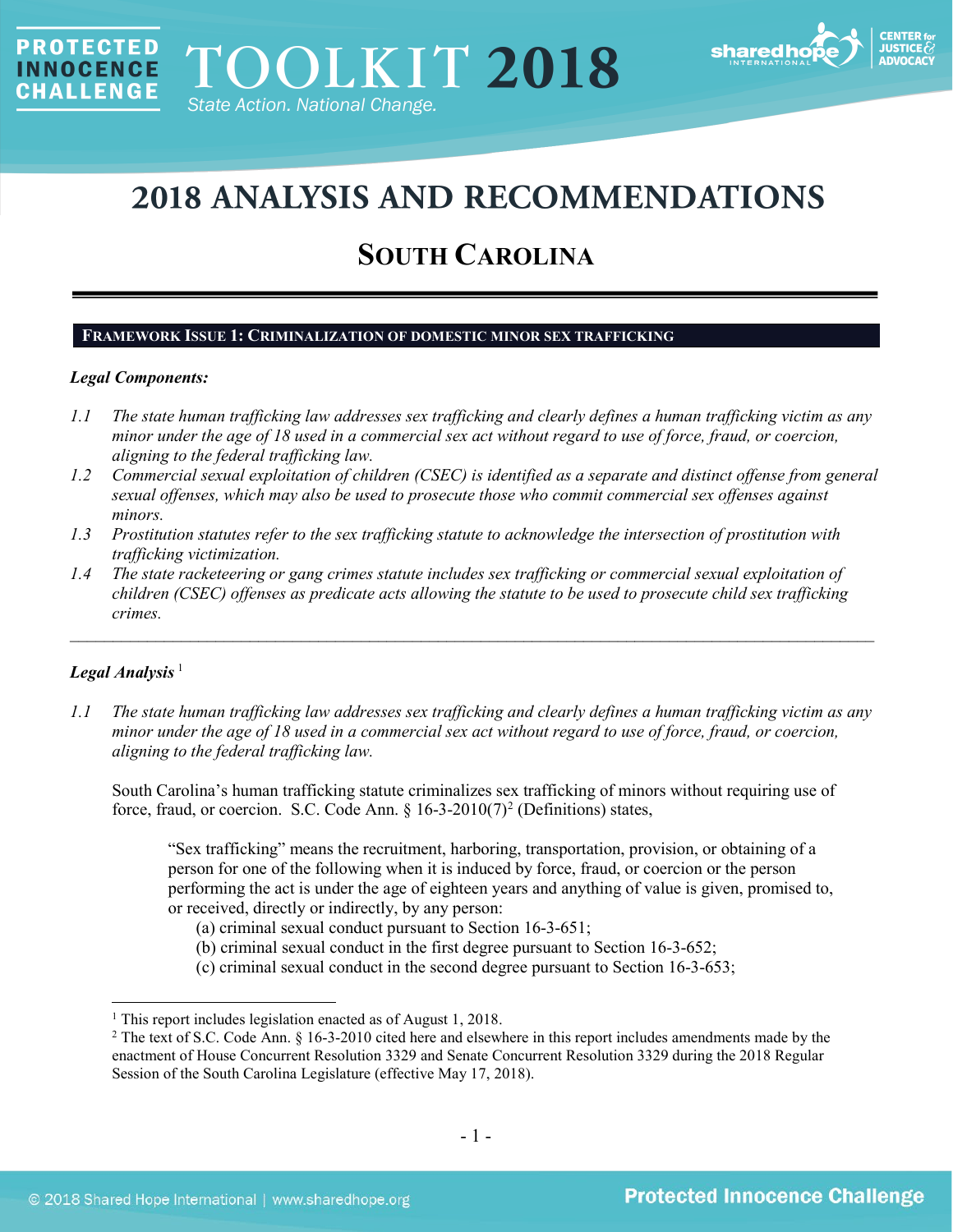(d) criminal sexual conduct in the third degree pursuant to Section 16-3-654;

(e) criminal sexual conduct with a minor pursuant to Section 16-3-655;

(f) engaging a child for sexual performance pursuant to Section 16-3-810;

(g) producing, directing or promoting sexual performance by a child pursuant to Section 16-  $3 - 820$ ;

(h) sexual battery pursuant to Section 16-3-651;

(i) sexual conduct pursuant to Section 16-3-800; or

<span id="page-1-2"></span>(j) sexual performance pursuant to Section 16-3-800.

S.C. Code Ann.  $\S$  16-[3](#page-1-0)-2020<sup>3</sup> (Trafficking in persons; penalties; defenses) states,

(A) A person is guilty of trafficking in person if he:

(1) recruits, entices, solicits, isolates, harbors, transports, provides, or obtains, or so attempts, a victim, knowing that the victim will be subjected to, or for the purposes of, sex trafficking . . . through any means or who benefits, financially or by receiving anything of value, from participation in a venture which has engaged in an act described in this subsection, is guilty of trafficking in persons.

(2) aids, abets, or conspires with another person to violate the criminal provisions of this section, or

(3) knowingly gives, agrees to give, or offers to give anything of value so that any person may engage in commercial sexual activity with another person when he knows that the other person is a victim of human trafficking.

. . . . (D) A business owner who uses his business<sup>[4](#page-1-1)</sup> in a way that participates in a violation of this article, upon conviction, must be imprisoned for not more than ten years in addition to the penalties provided in this section for each violation.

(F) In a prosecution of a person who is a victim of trafficking in persons, it is an affirmative defense that he was under duress or coerced into committing the offenses for which he is subject to prosecution, if the offenses were committed as a direct result of, or incidental or related to, trafficking. A victim of trafficking in persons convicted of a violation of this article or prostitution may motion the court to vacate the conviction and expunge the record of the conviction. The court may grant the motion on a finding that the person's participation in the offense was a direct result of being a victim.

(G) If the victim was a minor at the time of the offense, the victim of trafficking in persons may not be prosecuted in court pursuant to this article or a prostitution offense, if it is determined after investigation that the victim committed the offense as a direct result of, or incidental or related to, trafficking.

. . . .

l

. . . .

(I) Evidence of the following facts or conditions do not constitute a defense in a prosecution for a violation of this article, nor does the evidence preclude a finding of a violation:

(1) the victim's sexual history or history of commercial sexual activity, the specific instances of the victim's sexual conduct, opinion evidence of the victim's sexual conduct, and reputation evidence of the victim's sexual conduct;

(2) the victim's connection by blood or marriage to a defendant in the case or to anyone

<span id="page-1-0"></span><sup>&</sup>lt;sup>3</sup> The text of S.C. Code Ann. § 16-3-2020 cited here and elsewhere in this report includes amendments made by the enactment of House Concurrent Resolution 3329 and Senate Concurrent Resolution 3329 during the 2018 Regular Session of the South Carolina Legislature (effective May 17, 2018).

<span id="page-1-1"></span><sup>&</sup>lt;sup>4</sup> "Business' means a corporation, partnership, proprietorship, firm, enterprise, franchise, organization, or selfemployed individual." S.C. Code Ann. § 16-3-2010(1).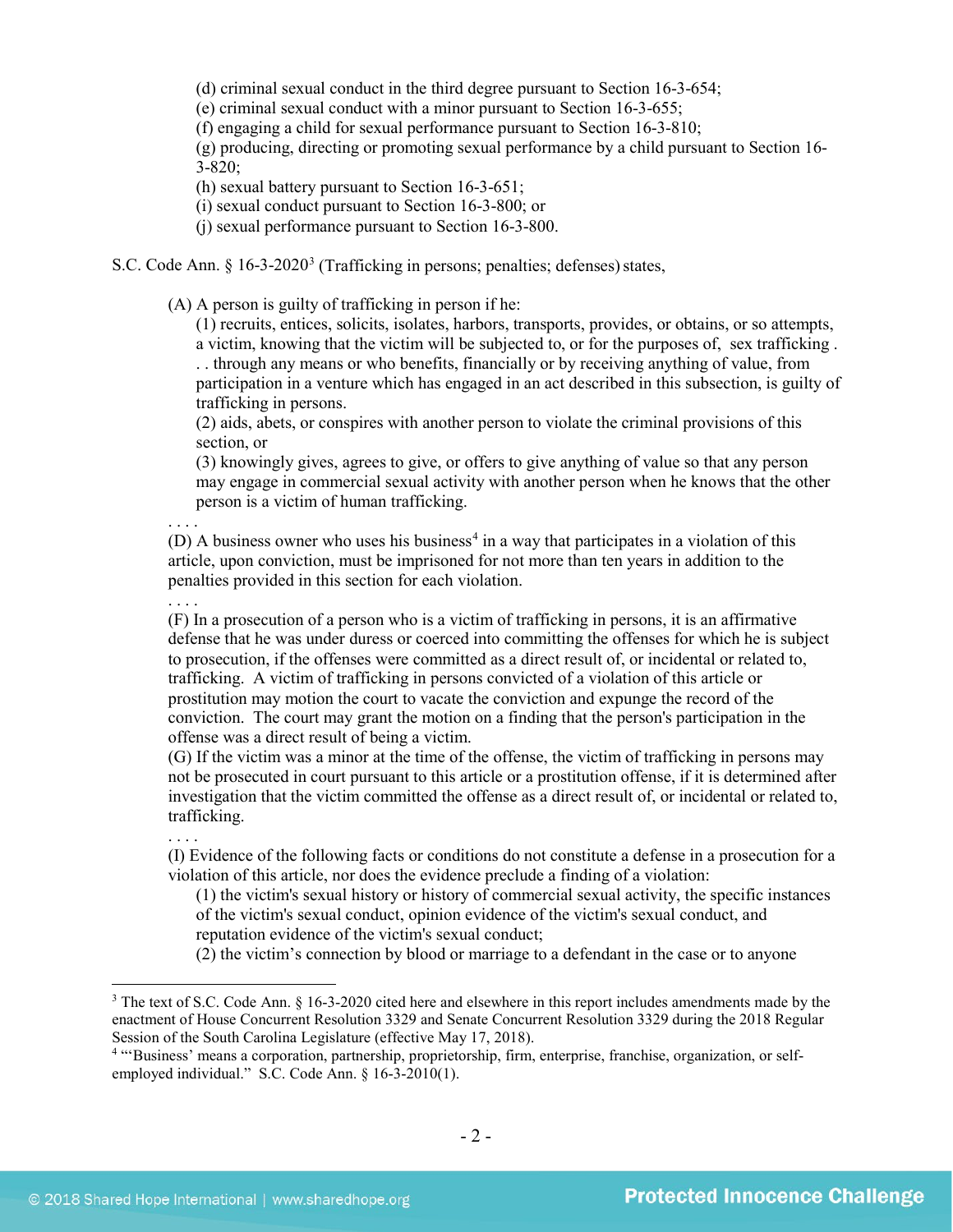involved in the victim's trafficking;

(3) the implied or express consent of a victim to acts which violate the provisions of this section do not constitute a defense to violations of this section;

(4) age of consent to sex, legal age of marriage, or other discretionary age; and

(5) mistake as to the victim's age, even if the mistake is reasonable.

(J) A person who violates the provisions of this section may be prosecuted by the State Grand Jury, pursuant to Section 14-7-1600 when a victim is trafficked in more than one country or a trafficker commits the offense of trafficking in persons in more than one county.

A first offense is a felony punishable by up to 30 years imprisonment, while subsequent convictions are felonies punishable by up to 45 years imprisonment. S.C. Code Ann. § 16-3-2020(C).

*1.2 Commercial sexual exploitation of children (CSEC) is identified as a separate and distinct offense from general sexual offenses, which may also be used to prosecute those who commit commercial sex offenses against minors.*

South Carolina has several statutes specifically criminalizing the commercial sexual exploitation of children<sup>5</sup>. The following laws criminalize CSEC in South Carolina:

- 1. S.C. Code Ann. § 16-15-415 (Promoting prostitution of a minor defined; defenses; penalties) states in subsection (A) that "[a]n individual commits the offense of promoting prostitution of a minor if he knowingly: (1) entices, forces, encourages, or otherwise facilitates a minor to participate in prostitution; or (2) supervises, supports, advises, or promotes the prostitution of or by a minor." This crime is a Class C felony. S.C. Code Ann. § 16-1-90(C). A conviction under this section is punishable by imprisonment for 3–20 years without eligibility for parole or suspended sentence for the first 3 years. S.C. Code Ann. §§ 16-  $15-415(C)$ ,  $16-1-20(A)(3)$ .
- 2. S.C. Code Ann. § 16-15-425(A) (Participating in prostitution of a minor defined; defenses; penalties) states, "An individual commits the offense of participating in the prostitution of a minor if he is not a minor and he patronizes a minor prostitute," which includes "(1) soliciting or requesting a minor to participate in prostitution; (2) paying or agreeing to pay a minor, either directly or through the minor's agent, to participate in prostitution; or (3) paying a minor, or the minor's agent, for having participated in prostitution, pursuant to a prior agreement." This crime is a Class F felony punishable by imprisonment for 2–5 years, and the offender is not eligible for parole or suspended sentence for the first 2 years. S.C. Code Ann. §§ 16-15-425(C), 16-1-90(F), 16-1-20(A)(6).
- 3. S.C. Code Ann. § 16-15-395(A) (First degree sexual exploitation of a minor defined; presumptions; defenses; penalties) states,

An individual commits the offense of first degree sexual exploitation of a minor if, knowing the character or content of the material or performance, he:

(1) uses, employs, induces, coerces, encourages, or facilitates a minor to engage in or assist others to engage in sexual activity or appear in a state of sexually explicit nudity when a reasonable person would infer the purpose is sexual stimulation for a live performance or for the purpose of producing material that contains a visual representation depicting this activity or a state of sexually explicit nudity when a reasonable person would infer the purpose is sexual stimulation;

(2) permits a minor under his custody or control to engage in sexual activity or appear in a state of sexually explicit nudity when a reasonable person would infer the purpose is sexual stimulation for

l

<span id="page-2-0"></span><sup>5</sup> Pursuant to S.C. Code Ann. § 63-19-20(1), "child" or "juvenile" is defined as, "a person less than eighteen years of age."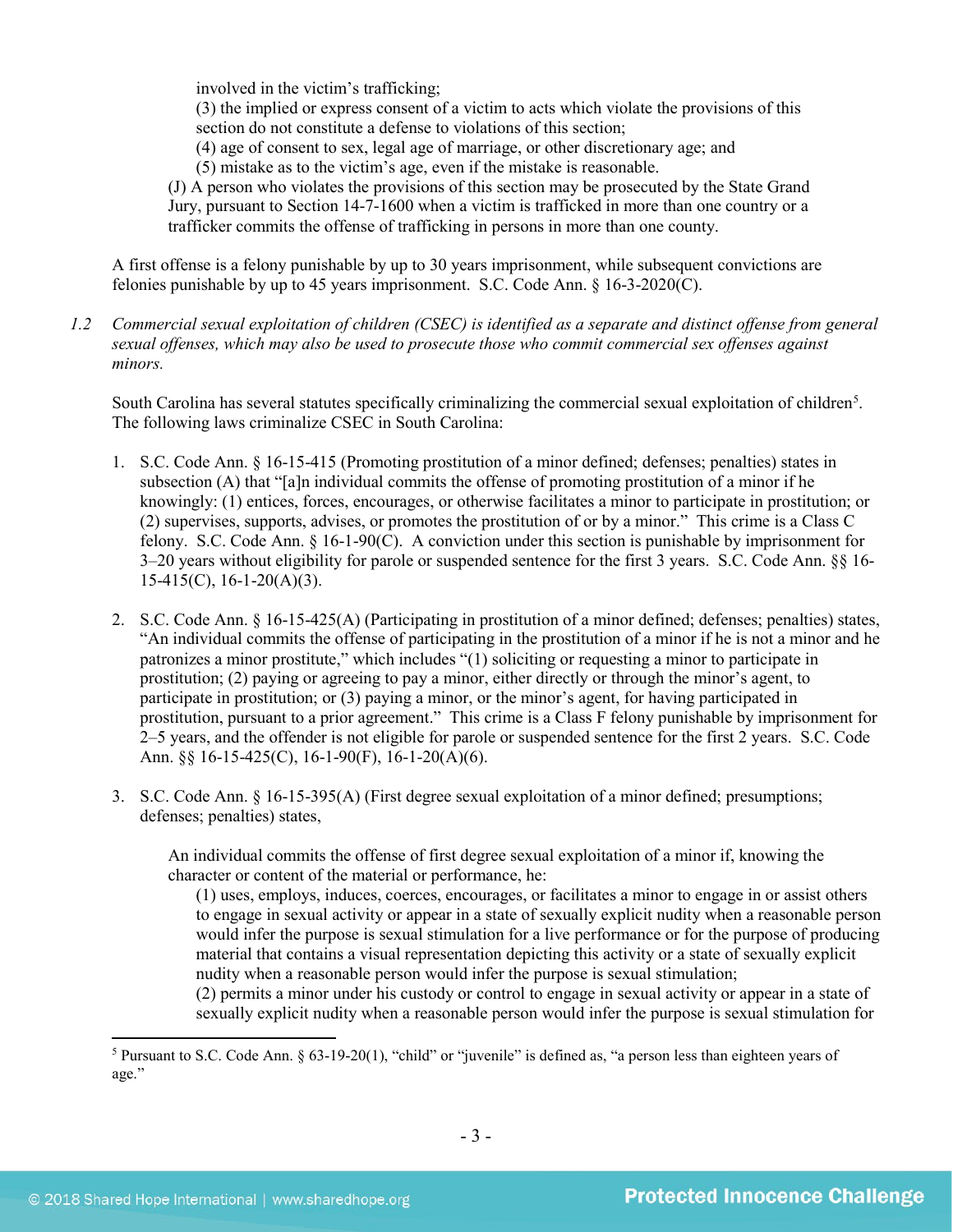a live performance or for the purpose of producing material that contains a visual representation depicting this activity or a state of sexually explicit nudity when a reasonable person would infer the purpose is sexual stimulation;

(3) transports or finances the transportation of a minor through or across this State with the intent that the minor engage in sexual activity or appear in a state of sexually explicit nudity when a reasonable person would infer the purpose is sexual stimulation for a live performance or for the purpose of producing material that contains a visual representation depicting this activity or a state of sexually explicit nudity when a reasonable person would infer the purpose is sexual stimulation; or

(4) records, photographs, films, develops, duplicates, produces, or creates a digital electronic file for sale or pecuniary gain material that contains a visual representation depicting a minor engaged in sexual activity or a state of sexually explicit nudity when a reasonable person would infer the purpose is sexual stimulation.

This crime is a Class C felony punishable by imprisonment for 3–20 years and the offender is not eligible for parole or suspended sentence for the first 3 years. S.C. Code Ann. §§ 16-15-395(D), 16-1-90(C), 16-1-  $20(A)(3)$ .

- 4. S.C. Code Ann. § 16-3-820 (Producing, directing or promoting sexual performance by child; penalty) states, "It is unlawful for any person to produce, direct, or promote a performance that includes sexual conduct by a child younger than eighteen years of age." These acts constitute third degree criminal sexual conduct, a Class E felony punishable by imprisonment up to 10 years. S.C. Code Ann. §§ 16-3-820(b), 16-3-654(2),  $16-1-90(E)$ ,  $16-1-20(A)(5)$ .
- 5. S.C. Code Ann. § 16-15-387 (Employment of person under eighteen to appear in public in state of sexually explicit nudity; mistake of age, penalties). Pursuant to this statute, "[i]t is unlawful for a person to employ a person under the age of eighteen years to appear in a state of sexually explicit nudity, as defined in Section  $16$  $16$ -15-375(6),<sup>6</sup> in a public place." S.C. Code Ann. § 16-15-387(A). This crime is a class E felony punishable by imprisonment up to 10 years, a fine up to \$5,000, or both. S.C. Code Ann. §§ 16-15-387(B),  $16-1-90(E)$ ,  $16-1-20(A)(5)$ .
- 6. S.C. Code Ann. § 16-15-405(A) (Second degree sexual exploitation of a minor defined; presumptions; defenses; penalties) states,

An individual commits the offense of second degree sexual exploitation of a minor if, knowing the character or content of the material, he:

(1) records, photographs, films, develops, duplicates, produces, or creates digital electronic file material that contains a visual representation of a minor engaged in sexual activity or appearing in a state of sexually explicit nudity when a reasonable person would infer the purpose is sexual stimulation; or

(2) distributes, transports, exhibits, receives, sells, purchases, exchanges, or solicits material that contains a visual representation of a minor engaged in sexual activity or appearing in a state of sexually explicit nudity when a reasonable person would infer the purpose is sexual stimulation.

This crime is a class E felony punishable by imprisonment for 2–10 years and the offender is not eligible for parole or suspended sentence for the first 2 years. S.C. Code Ann. §§ 16-15-405(D), 16-1-90(E), 16-1-  $20(A)(5)$ .

<span id="page-3-0"></span><sup>6</sup> S.C. Code Ann. § 16-15-375(6) defines "sexually explicit nudity" as "the showing of: (a) uncovered, or less than opaquely covered human genitals, pubic area, or buttocks, or the nipple or any portion of the areola of the human female breast; or (b) covered human male genitals in a discernibly turgid state."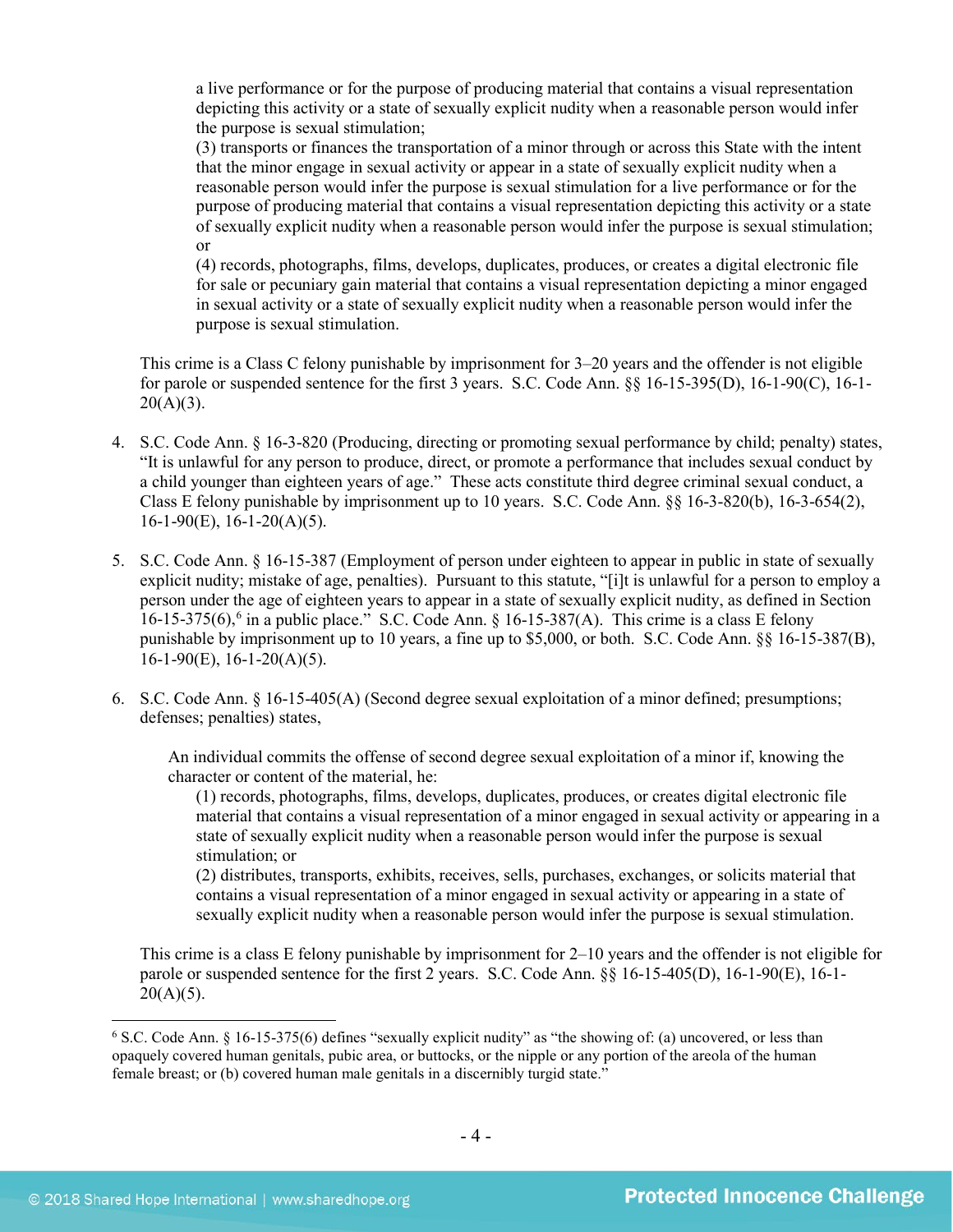7. S.C. Code Ann. § 16-3-810 (Engaging child for sexual performance; penalty) provides that "[i]t is unlawful for any person to employ, authorize, or induce a child younger than eighteen years of age to engage in a sexual performance." S.C. Code Ann. § 16-3-810(a). This crime qualifies as second degree criminal sexual conduct, a Class C felony, and is punishable by imprisonment up to 20 years. S.C. Code Ann. §§ 16-3- 810(b), 16-3-653(2), 16-1-90(C), 16-1-20(A)(3).

Other crimes against children that are not specifically targeted at commercial sexual exploitation but may be used in a case of domestic minor sex trafficking include the following:

- 1. S.C. Code Ann. § 16-15-342 (Criminal solicitation of a minor; defenses; penalties) states in subsection (A), "A person eighteen years of age or older commits the offense of criminal solicitation of a minor if he knowingly contacts or communicates with, or attempts to contact or communicate with, a person who is under the age of eighteen, or a person reasonably believed to be under the age of eighteen, for the purpose of or with the intent of persuading, inducing, enticing, or coercing the person to engage or participate in a sexual activity as defined in Section  $16-15-375(5)^7$  $16-15-375(5)^7$  $16-15-375(5)^7$ ... or with the intent to perform a sexual activity in the presence of the person under the age of eighteen, or person reasonably believed to be under the age of eighteen." This crime is a Class E felony punishable by imprisonment for 10 years, a fine up to \$5,000, or both. S.C. Code Ann. §§ 16-15-342(E), 16-1-90(E), 16-1-20(A)(5).
- 2. Pursuant to S.C. Code Ann. § 16-15-335 (Permitting minor to engage in any act constituting violation of this article prohibited; penalties), a crime is committed when a person at least 18 years of age "knowingly hires, employs, uses, or permits a person under the age of eighteen years to do or assist in doing an act or thing constituting an offense pursuant to this article [Obscenity, material harmful to minors, child exploitation, and child prostitution] and involving any material, act, or thing he knows or reasonably should know to be obscene within the meaning of Section 16-15-305." This crime is a Class E felony punishable by imprisonment up to 10 years. S.C. Code Ann. §§ 16-15-335, 16-1-90(E), 16-1-20(A)(5).
- *1.3 Prostitution statutes refer to the sex trafficking statute to acknowledge the intersection of prostitution with trafficking victimization.*

South Carolina's prostitution statute, S.C. Code Ann. § 16-15-90 (Prostitution; lewdness, assignation and prostitution generally), does not refer to the trafficking in persons law when a minor is involved in prostitution.

- (d) an act or condition that depicts bestiality, sado-masochistic abuse, meaning flagellation or torture by or upon a person who is nude or clad in undergarments or in a costume which reveals the pubic hair, anus, vulva, genitals, or female breast nipples, or the condition of being fettered, bound, or otherwise physically restrained on the part of the one so clothed;
- (e) excretory functions;

<span id="page-4-0"></span><sup>7</sup> Pursuant to S.C. Code Ann. § 16-15-375(5),

<sup>&</sup>quot;Sexual activity" includes any of the following acts or simulations thereof:

<sup>(</sup>a) masturbation, whether done alone or with another human or animal;

<sup>(</sup>b) vaginal, anal, or oral intercourse, whether done with another human or an animal;

<sup>(</sup>c) touching, in an act of apparent sexual stimulation or sexual abuse, of the clothed or unclothed genitals, pubic area, or buttocks of another person or the clothed or unclothed breasts of a human female;

<sup>(</sup>f) the insertion of any part of a person's body, other than the male sexual organ, or of any object into another person's anus or vagina, except when done as part of a recognized medical procedure.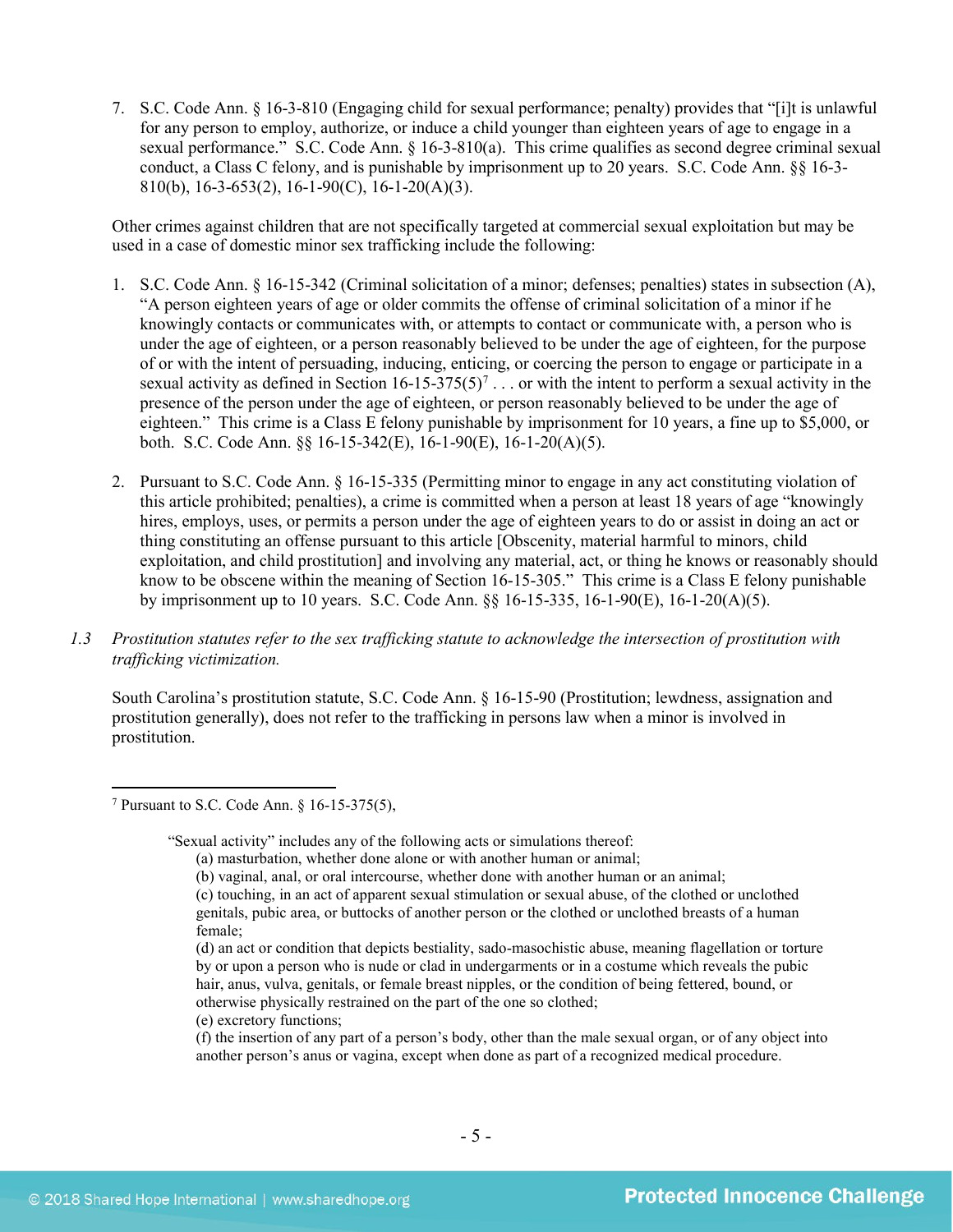However, South Carolina's sex trafficking law, S.C. Code Ann.  $\S$  16-3-2020(G)<sup>[8](#page-5-0)</sup> (Trafficking in persons; penalties; defenses) provides a specific exception for victims of sex trafficking to prosecution for prostitution offenses, thus acknowledging the interplay between prostitution and sex trafficking. S.C. Code Ann. § 16-3-2020(G) states in part,

If the victim was a minor at the time of the offense, the victim of trafficking in persons may not be prosecuted in court pursuant to this article or a prostitution offense, if it is determined after investigation that the victim committed the offense as a direct result of, or incidental or related to, trafficking.

*1.4 The state racketeering or gang crimes statute includes sex trafficking or commercial sexual exploitation of children (CSEC) offenses as predicate acts allowing the statute to be used to prosecute child sex trafficking crimes.* 

South Carolina has not enacted a racketeering statute, but patterns of criminal activity committed by groups of five or more associates<sup>[9](#page-5-1)</sup> may be prosecuted under the Criminal Gang Prevention Act. S.C. Code Ann. § 16-8-210 to 340 under which prohibited acts include the use of force or coercion related to participation or continued participation in gang activity (§ 16-8-240 (Use of or threat of physical violence by criminal gang member; penalties)) and witness intimidation (§ 16-8-250 (Preventing witness or victim from testifying; penalty; coerced person's right to bring civil action)).

Under S.C. Code Ann. § 16-8-230(4) (Definitions), "pattern of criminal gang activity" is defined as "the commission or attempted commission of, commission as an accessory before or after the fact to, or solicitation or conspiracy to commit, by a criminal gang member, while knowingly and actively participating in criminal gang activity, four or more of the following offenses occurring within a two-year period, provided that at least three of these offenses occurred after July 1, 2007." The offenses listed include "a violent offense as defined in Section 16-1-60 committed as a part of criminal gang activity." S.C. Code Ann. § 16-8-230(4)(a). S.C. Code Ann. § 16-1-60 (Violent crimes defined) states,

For purposes of definition under South Carolina law, a violent crime includes the offenses of: ... criminal sexual conduct in the first and second degree (Sections 16-3-652 and 16-3-653); criminal sexual conduct with minors, first and second degree (Section 16-3-655); assault with intent to commit criminal sexual conduct, first and second degree (Section 16-3-656) . . . kidnapping (Section 16-3-910); trafficking in persons (Section 16-3-2020) . . . engaging a child for a sexual performance (Section 16-3-810) . . . producing, directing, or promoting sexual performance by a child (Section 16-3-820); lewd act upon a child under sixteen (Section 16-15-140 - repealed); sexual exploitation of a minor first degree (Section 16-15-395); sexual exploitation of a minor second degree (Section 16-15-405); promoting prostitution of a minor (Section 16-15-415); participating in prostitution of a minor (Section 16-15-425) . . . and attempt to commit any of the above offenses (Section 16-1-80). Only those offenses specifically enumerated in this section are considered violent offenses.

Financial penalties are also provided under S.C. Code Ann. § 16-8-260(2), (3) (Seizure of firearms,

<span id="page-5-1"></span><span id="page-5-0"></span>

<sup>&</sup>lt;sup>8</sup> *See supra* note [3.](#page-1-2)<br><sup>9</sup> *See* S. C. Code Ann. § 16-8-230(2), which states,

<sup>&</sup>quot;Criminal gang" means a formal or informal ongoing organization, association, or group that consists of five or more persons who form for the purpose of committing criminal activity and who knowingly and actively participate in a pattern of criminal gang activity.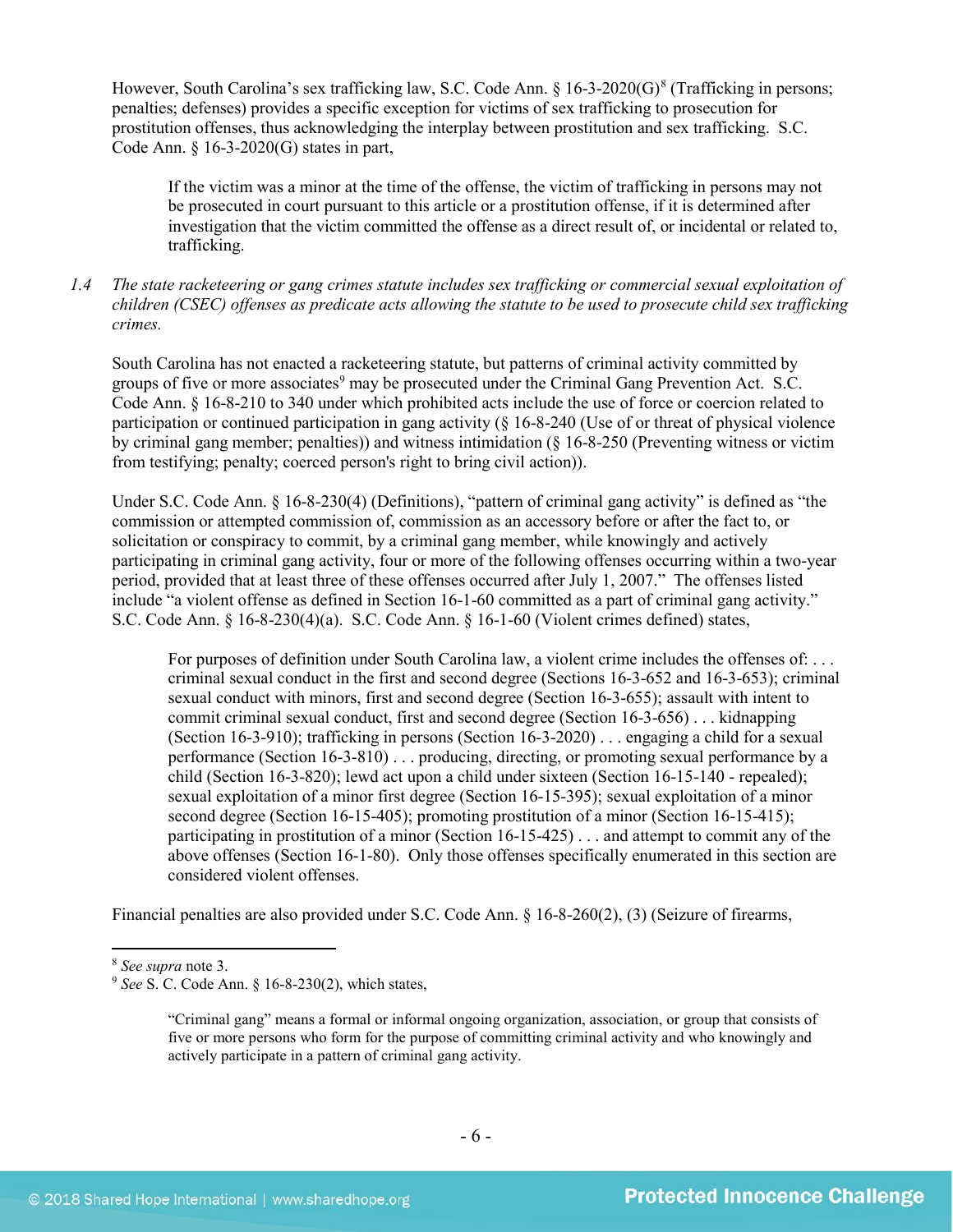ammunition, electronic records, money, etc.; forfeiture actions), which is part of the "Criminal Gang Prevention Act" and states,

(2) Any written or electronic communications, records, money, negotiable instruments, or valuables may be seized by a law enforcement officer or agency when the law enforcement officer or agency reasonably believes that the written or electronic communications, records, money, negotiable instruments, or valuables have been used in a pattern of criminal gang activity or have been used for the purpose of benefiting, promoting, or furthering the interests of a criminal gang.

(3) Any contraband, as defined in Section  $16$ -8-230,<sup>[10](#page-6-0)</sup> or other asset owned or titled in the name of the gang or an individual gang member may be seized by a law enforcement officer or agency when the law enforcement officer or agency reasonably believes that the contraband or asset has been used in a pattern of criminal gang activity or has been used for the purpose of benefiting, promoting, or furthering the interests of a criminal gang.

<span id="page-6-0"></span><sup>&</sup>lt;sup>10</sup> "Contraband" is defined in S.C. Code Ann. § 16-8-230(1) as "any real or personal property, including money, that is owned by, in the possession of, or subject to the control of a criminal gang member and which is acquired by, derived from, or traceable to criminal gang activity."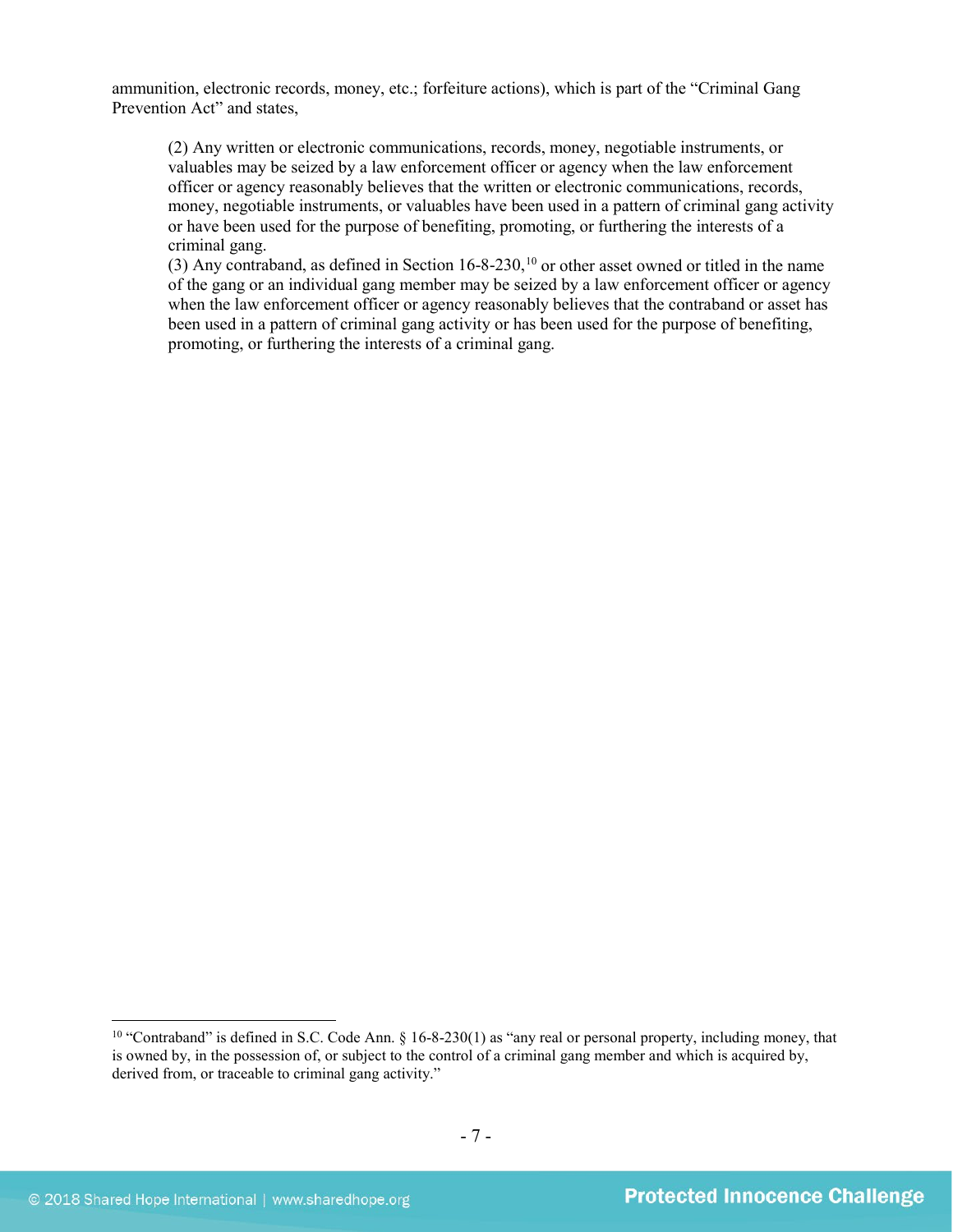## **FRAMEWORK ISSUE 2: CRIMINAL PROVISIONS ADDRESSING DEMAND**

#### *Legal Components:*

- *2.1 The state sex trafficking law can be applied to buyers of commercial sex acts with a minor.*
- *2.2 Buyers of commercial sex acts with a minor can be prosecuted under commercial sexual exploitation of children (CSEC) laws.*
- *2.3 Solicitation laws differentiate between soliciting sex acts with an adult and soliciting sex acts with a minor under 18.*
- *2.4 Penalties for buyers of commercial sex acts with minors are as high as federal penalties.*
- *2.5 Using the Internet or electronic communications to lure, entice, or purchase, or attempt to lure, entice, or purchase commercial sex acts with a minor is a separate crime or results in an enhanced penalty for buyers.*
- *2.6 No age mistake defense is permitted for a buyer of commercial sex acts with any minor under 18.*
- *2.7 Base penalties for buying sex acts with a minor under 18 are sufficiently high and not reduced for older minors.*
- *2.8 Financial penalties for buyers of commercial sex acts with minors are sufficiently high to make it difficult for buyers to hide the crime.*
- *2.9 Buying and possessing images of child sexual exploitation carries penalties as high as similar federal offenses.*

 $\mathcal{L}_\mathcal{L} = \mathcal{L}_\mathcal{L} = \mathcal{L}_\mathcal{L} = \mathcal{L}_\mathcal{L} = \mathcal{L}_\mathcal{L} = \mathcal{L}_\mathcal{L} = \mathcal{L}_\mathcal{L} = \mathcal{L}_\mathcal{L} = \mathcal{L}_\mathcal{L} = \mathcal{L}_\mathcal{L} = \mathcal{L}_\mathcal{L} = \mathcal{L}_\mathcal{L} = \mathcal{L}_\mathcal{L} = \mathcal{L}_\mathcal{L} = \mathcal{L}_\mathcal{L} = \mathcal{L}_\mathcal{L} = \mathcal{L}_\mathcal{L}$ 

*2.10 Convicted buyers of commercial sex acts with minors are required to register as sex offenders*.

## *Legal Analysis:*

l

*2.1 The state sex trafficking law can be applied to buyers of commercial sex acts with a minor.*

Buyers of sex with minors face criminal liability under two separate provisions of South Carolina's human trafficking law. Applying to buyers through the term "solicits" and, following federal precedent, through the term "obtains," <sup>[11](#page-7-0)</sup> S.C. Code Ann. § 16-3-2020(A)(1)<sup>[12](#page-7-1)</sup> (Trafficking in persons; penalties; defenses)states, "[a] person who recruits, entices, solicits, isolates, harbors, transports, provides, or obtains, or so attempts, a victim, knowing that the victim will be subjected to, or for the purpose of, sex trafficking . . . [or] for the purposes of sex trafficking . . . is guilty of trafficking in persons." Under S.C. Code Ann. §  $16-3-2010(7)^{13}$  $16-3-2010(7)^{13}$  $16-3-2010(7)^{13}$  (Definitions), "sex trafficking" is defined as, "the recruitment, harboring,

<span id="page-7-0"></span><sup>11</sup> *See United States v. Jungers*, 702 F.3d 1066 (8th Cir. 2013). In this case, the Eighth Circuit held that the federal sex trafficking law, 18 U.S.C. § 1591 (Sex trafficking of children or by force, fraud, or coercion) applies to buyers of sex with minors. Reversing a District of South Dakota ruling that Congress did not intend the string of verbs constituting criminal conduct under 18 U.S.C. § 1591(a)(1) ("recruits, entices, harbors, transports, provides, obtains, or maintains") to reach the conduct of buyers (United States v. Jungers, 834 F. Supp. 2d 930, 931 (D.S.D. 2011)), the Eighth Circuit concluded that 18 U.S.C. § 1591 does not contain "a latent exemption for purchasers" because buyers can "engage in at least some of the prohibited conduct." Jungers, 702 F. 3d 1066, 1072. Congress codified Jungers clarifying that the federal sex trafficking law is intended to apply to buyers in the Justice for Victims of Trafficking Act (JVTA) of 2015 Pub. L. No. 114-22, 129 Stat 227), enacted on May 29, 2015. The JVTA adds the terms "patronize" and "solicit" to the list of prohibited conduct and expressly states, "section 108 of this title amends section 1591 of title 18, United States Code, to add the words 'solicits or patronizes' to the sex trafficking statute making absolutely clear for judges, juries, prosecutors, and law enforcement officials that criminals who purchase sexual acts from human trafficking victims may be arrested, prosecuted, and convicted as sex trafficking offenders when this is merited by the facts of a particular case." Id. at Sec. 109. The Eighth Circuit decision in *United States v. Jungers* and the federal sex trafficking law as amended by the Justice for Victims of Trafficking Act establish persuasive authority when state courts interpret the string of verbs constituting prohibited conduct in state sex trafficking laws (in particular the term "obtains") to the extent such interpretation does not conflict with state case law.

<span id="page-7-1"></span><sup>12</sup> *See supra* note [3.](#page-1-2)

<span id="page-7-2"></span><sup>13</sup> *See supra* note [2.](#page-0-2)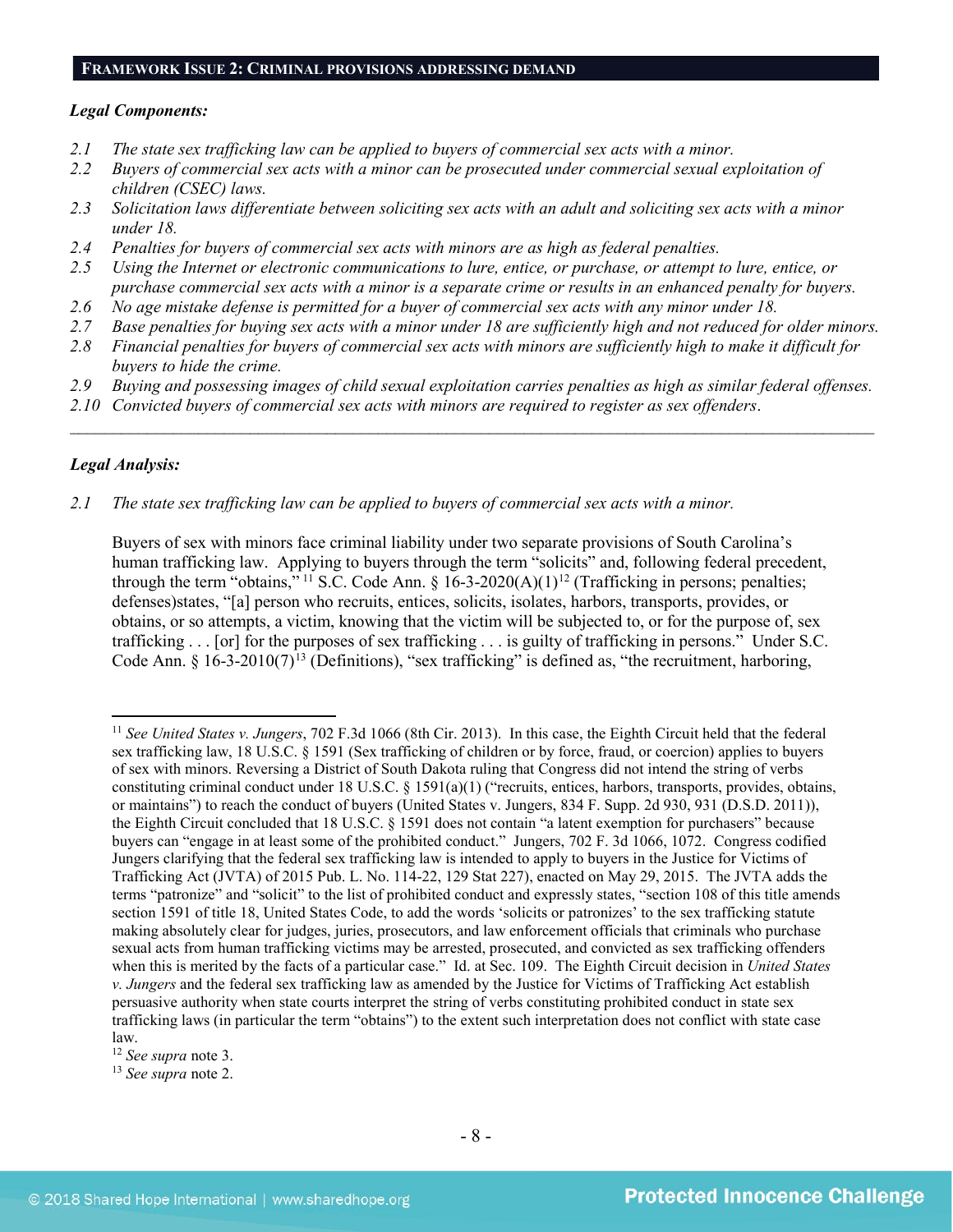transportation, provision, or obtaining of a person for one of the following<sup>[14](#page-8-0)</sup> when it is induced by force, fraud, or coercion or the person performing the act is under the age of eighteen years and anything of value is given, promised to, or received, directly or indirectly, by any person."

Additionally, buyers face additional, albeit narrower, criminal liability under S.C. Code Ann.§ 16-3- 2020(A)(3), which criminalizes a person who, "knowingly gives, agrees to give, or offers to give anything of value so that any person may engage in commercial sexual activity with another person when he knows that the other person is a victim of human trafficking." However, under this provision, only buyers who know that the child is a victim of trafficking victim would face liability under the trafficking law. Resultantly, S.C. Code Ann. § 16-3-2020(A)(3) likely requires the minor victim to be under the control of a trafficker or controlling third party.

*2.2 Buyers of commercial sex acts with a minor can be prosecuted under commercial sexual exploitation of children (CSEC) laws.*

S.C. Code Ann. § 16-15-425 (Participating in prostitution of a minor defined; defense; penalties) specifically targets those who buy sex with minors under 18. The statute states that "[a]n individual commits the offense of participating in the prostitution of a minor if he is not a minor and he patronizes a minor prostitute." S.C. Code Ann. § 16-15-425(A). The statute defines "patronizing a minor prostitute" as "(1) soliciting or requesting a minor to participate in prostitution; (2) paying or agreeing to pay a minor, either directly or through the minor's agent, to participate in prostitution; or (3) paying a minor, or the minor's agent, for having participated in prostitution, pursuant to a prior agreement." S.C. Code Ann. § 16-15-425(A). A minor is defined as a person under 18. S.C. Code Ann. § 16-15-375(3).

*2.3 Solicitation laws differentiate between soliciting sex acts with an adult and soliciting sex acts with a minor under 18.*

South Carolina's solicitation laws differentiate between soliciting sex acts with an adult and soliciting sex acts with a minor, with the crimes appearing in different code title sections. S.C. Code Ann. § 16-15-425 (Participating in prostitution of a minor defined; defenses; penalties) appears in Chapter 15, Article 3 (Obscenity, material harmful to minors, child exploitation, and child prostitution), whereas S.C. Code Ann. § 16-15-90 (Prostitution; lewdness, assignation and prostitution generally) falls within Chapter 15, Article 1, (Miscellaneous offenses). Soliciting sex with a minor is punishable as a Class F felony by imprisonment for 2–5 years, with the convicted offender ineligible for parole or a suspended sentence in the first two years. S.C. Code Ann. §§ 16-15-425(C), 16-1-90(F), 16-1-20(A)(6). In contrast, the punishment for soliciting an adult for the purpose of prostitution is punishable by a fine not to exceed \$200 or imprisonment up to 30 days for the first offense. S.C. Code Ann. § 16-15-110(1). For third and subsequent offenses, the crime is punishable by a fine not to exceed \$3,000, imprisonment for a minimum of one year, or both. S.C. Code Ann. § 16-15-110(3).

*2.4 Penalties for buyers of commercial sex with minors are as high as those for federal trafficking offenders of domestic minor sex trafficking.*

A conviction for buying sex with a minor under S.C. Code Ann. § 16-15-425 (Participating in prostitution of a minor defined; defenses; penalties) is punishable by imprisonment for 2–5 years without eligibility for parole for 2 years. A buyer convicted of child sex trafficking under S.C. Code  $\S$  16-3-2020(A) (Trafficking in persons; penalties; defenses) would face up to 30 years for a first conviction and up to 45 years for a second or subsequent conviction. S.C. Code § 16-3-2020(C).

<span id="page-8-0"></span> $\overline{\phantom{a}}$ <sup>14</sup> See supra Component1.1 for list of enumerated offenses.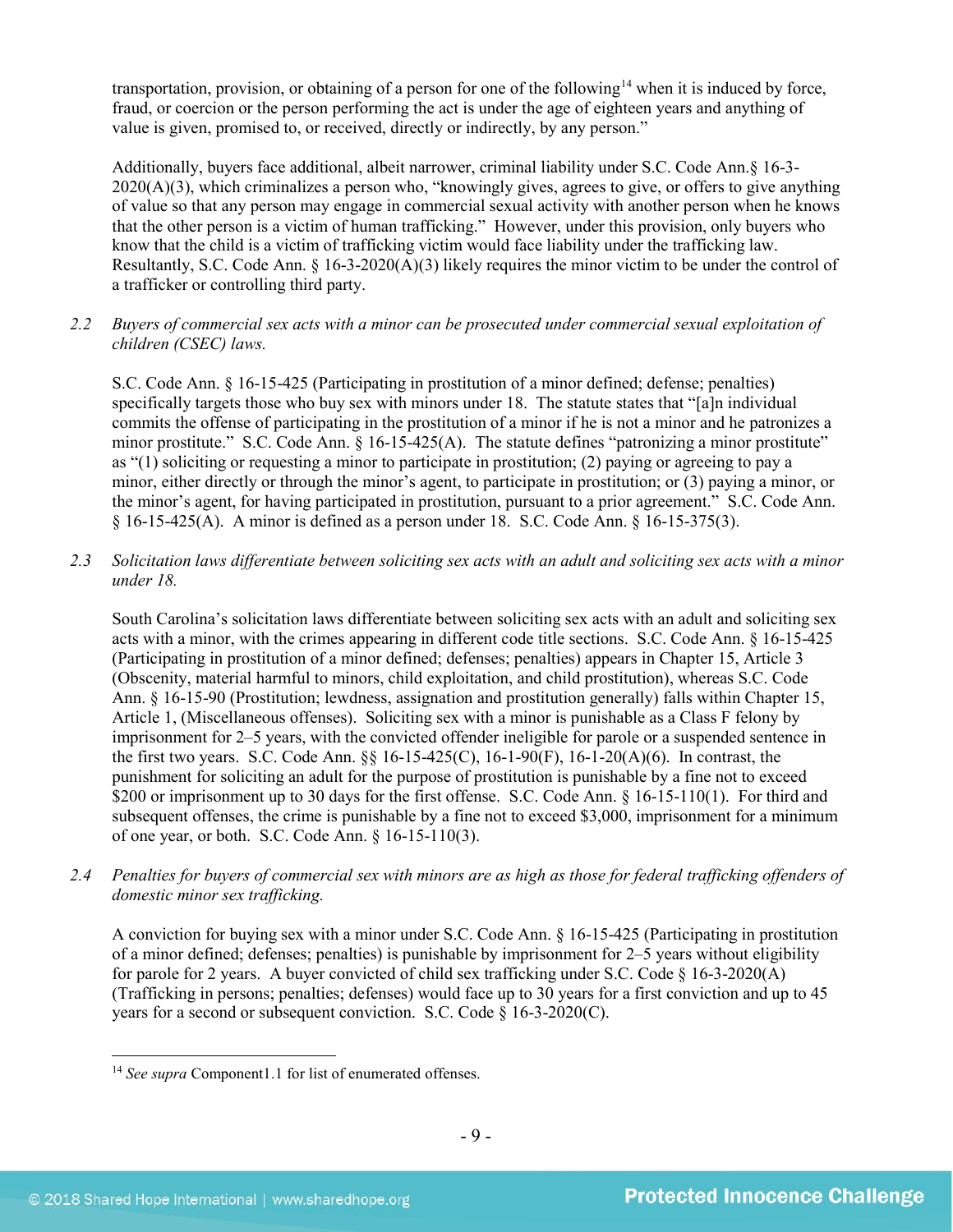<span id="page-9-3"></span>In comparison, if the victim is under the age of 14, a conviction under the TVPA for child sex trafficking is punishable by 15 years to life imprisonment and a fine not to exceed \$250,000. 18 U.S.C. §§  $1591(b)(1)$ ,  $3559(a)(1)$ ,  $3571(b)(3)$ . If the victim is between the ages of  $14-17$ , a conviction is punishable by 10 years to life imprisonment and a fine not to exceed \$250,000. 18 U.S.C. §§ 1591(b)(2), 3559(a)(1), 3571(b)(3). A conviction is punishable by mandatory life imprisonment, however, if the buyer has a prior conviction for a federal sex offense<sup>[15](#page-9-0)</sup> against a minor. 18 U.S.C. § 3559(e)(1). To the extent buyers can be prosecuted under other federal CSEC laws,<sup>[16](#page-9-1)</sup> a conviction is punishable by penalties ranging from a fine not to exceed \$250,000 to life imprisonment and a fine not to exceed \$250,000.[17](#page-9-2) 

*2.5 Using the Internet or electronic communications to lure, entice, or purchase, or attempt to lure, entice, or purchase commercial sex acts with a minor is a separate crime or results in an enhanced penalty for buyers.*

No specific statute or sentencing enhancement exists for using the Internet or electronic communications to purchase sex with a minor. The criminal solicitation statute, S.C. Code Ann. § 16-15-342(A) (Criminal solicitation of a minor; defenses; penalties), may apply to Internet or electronic solicitation as it states in part that "[a] person eighteen years of age or older commits the offense of criminal solicitation of a minor if he knowingly contacts or communicates with, or attempts to contact or communicate with, a person who is under the age of eighteen, or a person reasonably believed to be under the age of eighteen, for the purpose of or with the intent of persuading, inducing, enticing, or coercing the person to engage or participate in a sexual activity as defined in Section 16-15-375(5) . . . or with the intent to perform a sexual activity in the presence of the person under the age of eighteen, or person reasonably believed to be under the age of eighteen." A conviction under this section is punishable as a Class E felony by imprisonment up to 10 years, a fine up to \$5,000, or both. S.C. Code Ann. §§ 16-15-342(E), 16-1-90(E),  $16-1-20(A)(5)$ .

2.5.1 Recommendation: Amend S.C. Code Ann. § 16-15-342 (Criminal solicitation of a minor; defenses; penalties) to specifically criminalize, with an enhanced penalty, the use of the Internet or electronic communications to lure, entice, or recruit a minor for purposes of commercial sexual exploitation.

<span id="page-9-0"></span>l <sup>15</sup> Pursuant to 18 U.S.C. § 3559(e)(2), "federal sex offense" is defined as,

<sup>[</sup>A]n offense under section 1591 [18 USCS § 1591] (relating to sex trafficking of children), 2241 [18 USCS § 2241] (relating to aggravated sexual abuse), 2242 [18 USCS § 2242] (relating to sexual abuse),  $2244(a)(1)$  [18 USCS §  $2244(a)(1)$ ] (relating to abusive sexual contact), 2245 [18 USCS § 2245] (relating to sexual abuse resulting in death), 2251 [18 USCS § 2251] (relating to sexual exploitation of children), 2251A [18 USCS § 2251A] (relating to selling or buying of children), 2422(b) [18 USCS § 2422(b)] (relating to coercion and enticement of a minor into prostitution), or 2423(a) [18 USCS  $\S$  2423(a)] (relating to transportation of minors).

<span id="page-9-2"></span><span id="page-9-1"></span><sup>16</sup> 18 U.S.C. §§ 2251A(b) (Selling or buying of children), 2251(a) (Sexual exploitation of children), 2423(a) (Transportation of a minor with intent for minor to engage in criminal sexual activity),  $2422(a)$  (Coercion and enticement),  $2252(a)(2)$ ,  $(a)(4)$  (Certain activities relating to material involving the sexual exploitation of <sup>17</sup> 18 U.S.C. §§ 2251A(b) (conviction punishable by imprisonment for 30 years to life and a fine), 2251(e) (conviction punishable by imprisonment for 15–30 years and a fine), 2423(a) (conviction punishable by imprisonment for 10 years to life and a fine), 2422(a) (conviction punishable by a fine, imprisonment up to 20 years, or both),  $2252(b)$  (stating that a conviction under subsection (a)(2) is punishable by imprisonment for 5–20 years and a fine, while a conviction under subsection (a)(4) is punishable by imprisonment up to 10 years, a fine, or both); *see also* 18 U.S.C §§ 3559(a)(1) (classifying all of the above listed offenses as felonies), 3571(b)(3) (providing a fine up to \$250,000 for any felony conviction).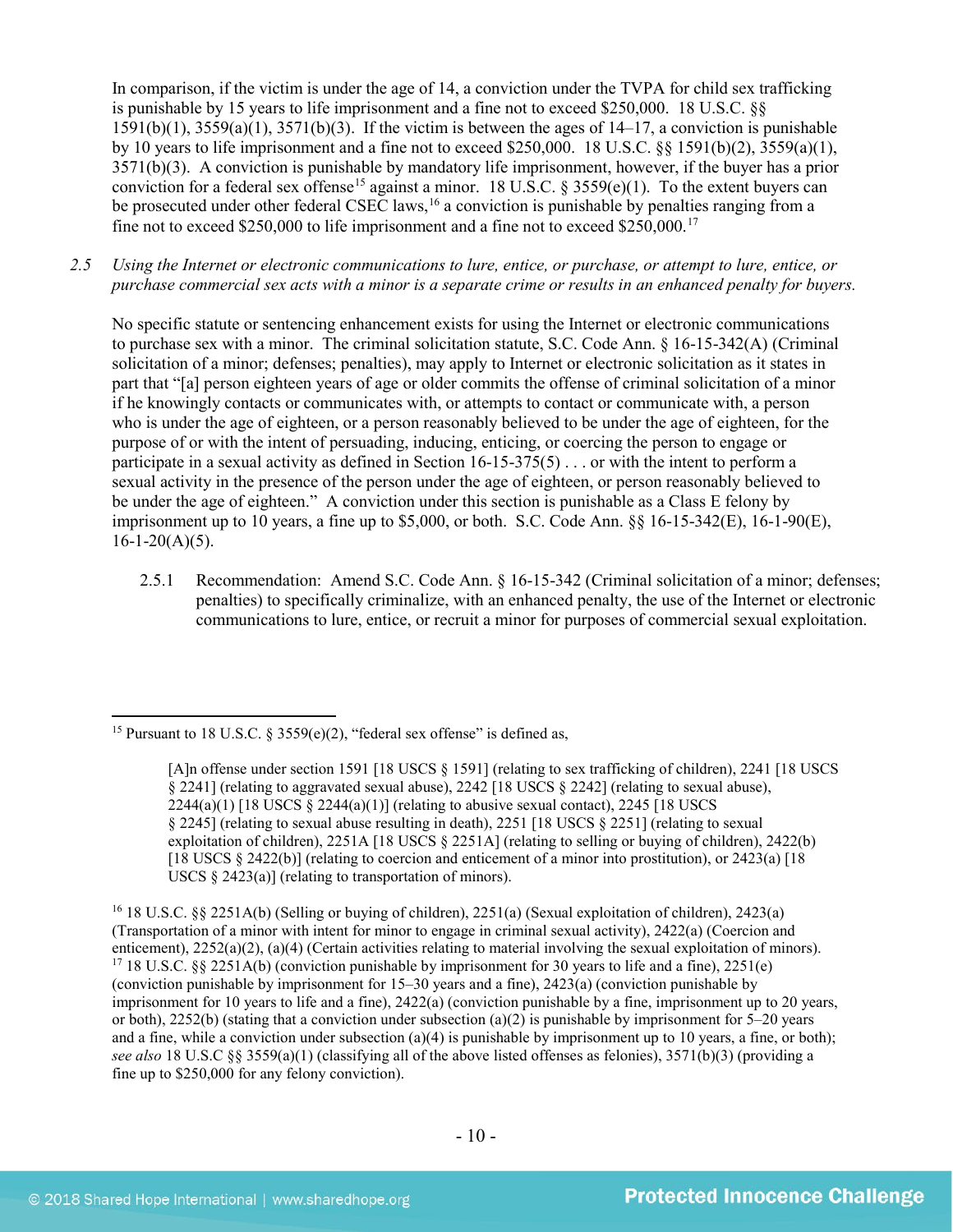## *2.6 No age mistake defense is permitted for a buyer of commercial sex acts with any minor under 18.*

S.C. Code Ann. § 16-15-425(B) (Participating in prostitution of a minor defined; defenses; penalties) precludes a mistake of age defense, stating "[m]istake of age is not a defense to a prosecution under this section." Likewise, S.C. Code Ann. § 16-15-405(C) (Second degree sexual exploitation of a minor defined; presumptions; defenses; penalties) provides, "[m]istake of age is not a defense to a prosecution under this section."

Additionally, S.C. Code Ann. § 16-3-2020(I)(5)<sup>[18](#page-10-0)</sup> (Trafficking in persons; penalties; defenses), prohibits a buyer from asserting a defense concerning "mistake as to the victim's age, even if the mistake is reasonable." S.C. Code Ann. § 16-3-2020 (I) states,

Evidence of the following facts or conditions do not constitute a defense in a prosecution for a violation of [Article 19, Trafficking in Persons], nor does the evidence preclude a finding of a violation:

(5) mistake as to the victim's age, even if the mistake is reasonable.

However, S.C. Code Ann. § 16-3-830 (Reasonable belief as to majority of child as affirmative defense) states, "[i]t is an affirmative defense to a prosecution under this article [Sexual performance by children] that the defendant, in good faith, reasonably believed that the person who engaged in the sexual conduct was eighteen years of age or older."

*2.7 Base penalties for buying sex acts with a minor under 18 are sufficiently high and not reduced for older minors.*

South Carolina's trafficking law does not stagger penalties based on a minor's age and provides sufficiently high penalties. A conviction under S.C. Code  $\S$  16-3-2020 (A)<sup>[19](#page-10-1)</sup> (Trafficking in persons; penalties; defenses) is punishable by imprisonment for up to 30 years for a first conviction and up to 45 years for a second conviction. S.C Code Ann. § 16-3-2020(C).

Similarly, South Carolina's buyer-applicable CSEC law, S.C. Code Ann. § 16-15-425 (Participating in prostitution of a minor defined; defenses; penalties), does not stagger penalties based on a minor's age; however, penalties under this offense are not sufficiently high. A conviction under S.C. Code Ann. § 16-15-425 is only punishable by imprisonment for 2–5 years, without the possibility of parole or suspended sentence for the first 2 years. S.C. Code Ann. §§ 16-15-425(C), 16-1-90(F), 16-1-20(A)(6).

*2.8 Financial penalties for buyers of commercial sex acts with minors are sufficiently high to make it difficult for buyers to hide the crime.*

A buyer convicted under S.C. Code Ann. § 16-3-2020 (Trafficking in persons; penalties; defenses) may face severe financial penalties including mandatory restitution and asset forfeiture.<sup>20</sup> In addition, a victim of trafficking is entitled to all of the benefits, rights, and compensation granted under S.C. Code Ann. § 16-3-1110 (Definitions). S.C. Code Ann. §§ 16-3-2020(E),[21](#page-10-3) 16-3-2070.

Regarding restitution, S.C. Code Ann. § 16-3-2040(D) (Restitution for victims of trafficking) states,

l

<span id="page-10-2"></span>S.C. Code Ann. § 16-3-2020.

<span id="page-10-1"></span><span id="page-10-0"></span><sup>&</sup>lt;sup>18</sup> *See supra* note [3.](#page-1-2)<br><sup>19</sup> *See supra* note 3.<br><sup>20</sup> *See infra* Component 3.4 for a comprehensive description of the financial penalties resulting from a violation of

<span id="page-10-3"></span><sup>21</sup> *See supra* note [3.](#page-1-2)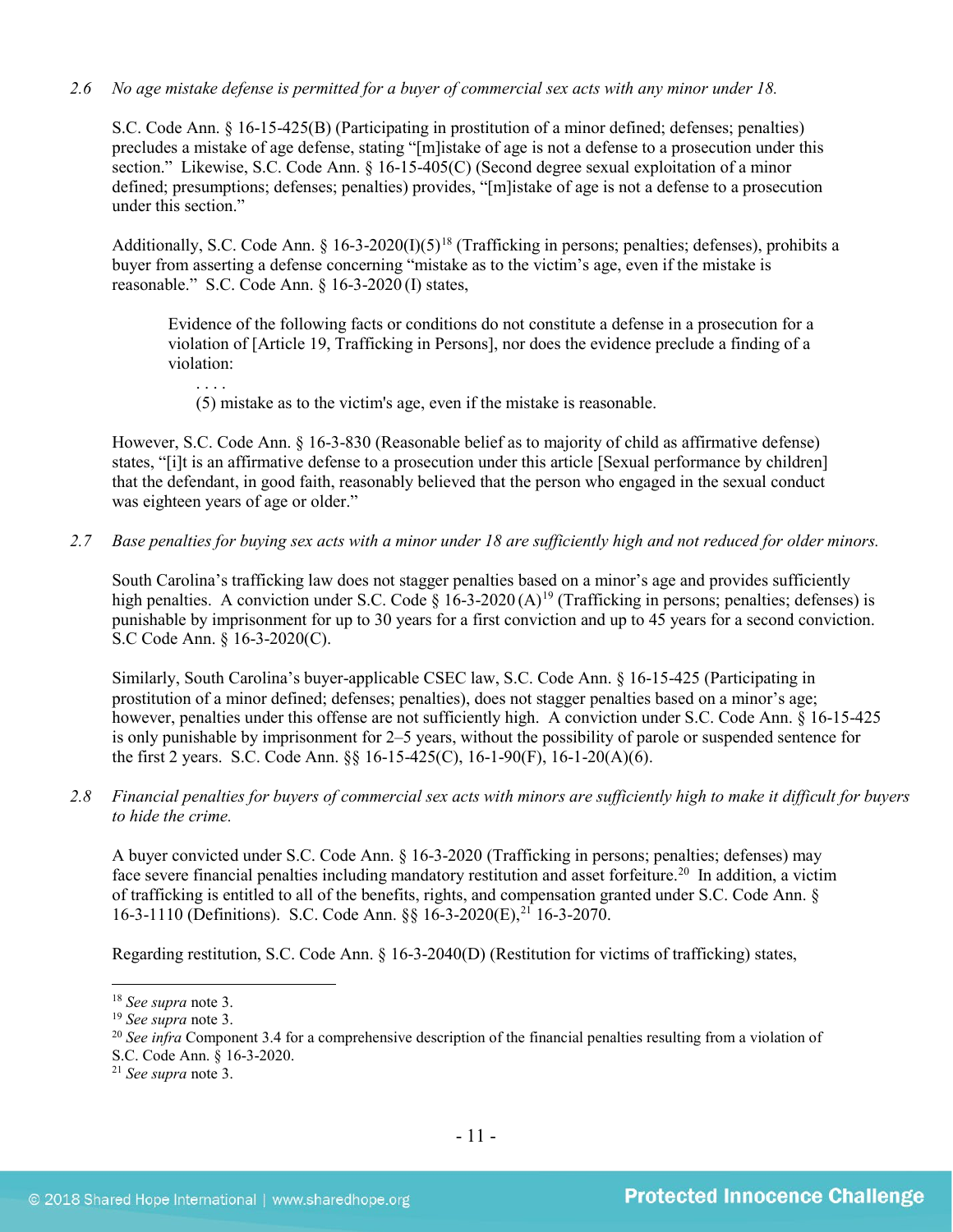Restitution . . .means payment for all injuries, specific losses, and expenses, including, but not limited to, attorney's fees, sustained by a crime victim resulting from an offender's criminal conduct pursuant to Section 16-3-1110(12)(a). In addition, the court may order an amount representing the value of the victim's labor or services.

Under S.C. Code Ann. § 16-3-1110(A)(11), (B),

 $(A)$ ...

. . . .

(11) "Restitution" means payment for all injuries, specific losses, and expenses sustained by a crime victim resulting from an offender's criminal conduct. It includes, but is not limited to:

(a) medical and psychological counseling expenses;

(b) specific damages and economic losses;

(c) funeral expenses and related costs;

(d) vehicle impoundment fees;

(e) child care costs; and

(f) transportation related to a victim's participation in the criminal justice process.

(B) Restitution does not include awards for pain and suffering, wrongful death, emotional distress, or loss of consortium. Restitution orders do not limit any civil claims a crime victim may file.

A buyer may also be ordered to pay restitution to a victim's spouse, issue, descendants, or estate if "the victim of trafficking dies as a result of being trafficked." S.C. Code Ann. § 16-3-2040(B).

Any property related to or profited by the crime could be subject to civil forfeiture at the discretion of the court. S.C. Code Ann. § 16-3-2090 (Forfeiture). Under S.C. Code Ann. § 16-3-2090(A)(1), the following items are subject to forfeiture:

(a) all monies used, or intended for use, in violation of Section 16-3-2020;

(b) all property constituting the proceeds obtained directly or indirectly, for a violation of Section 16-3-2020;

(c) all property derived from the proceeds obtained, directly or indirectly, from any sale or exchange for pecuniary gain from a violation of Section 16-3-2020;

(d) all property used or intended for use, in any manner or part, to commit or facilitate the commission of a violation for pecuniary gain of Section 16-3-2020;

(e) all books, records, and research products and materials, including formulas, microfilm, tapes, and data which are used, or which have been positioned for use, in violation of Section 16-3- 2020;

(f) all conveyances including, but not limited to, trailers, aircraft, motor vehicles, and watergoing vessels, which are used or intended for use unlawfully to conceal or transport or facilitate a violation of Section 16-3-2020. No motor vehicle may be forfeited to the State under this item unless it is used, intended for use, or in any manner facilitates a violation of Section 16-3-2020; (g) all property including, but not limited to, monies, negotiable instruments, securities, or other things of value furnished or intended to be furnished by any person in exchange for any kind of services under Section 16-3-2020, and all proceeds including, but not limited to, monies, and real and personal property traceable to any exchange under Section 16-3-2020; and

(h) overseas assets of persons convicted of trafficking in persons also are subject to forfeiture to the extent they can be retrieved by the government.

. . . .

Seizure is permitted by process, or without process under S.C. Code Ann. § 16-3-2090(A)(2), which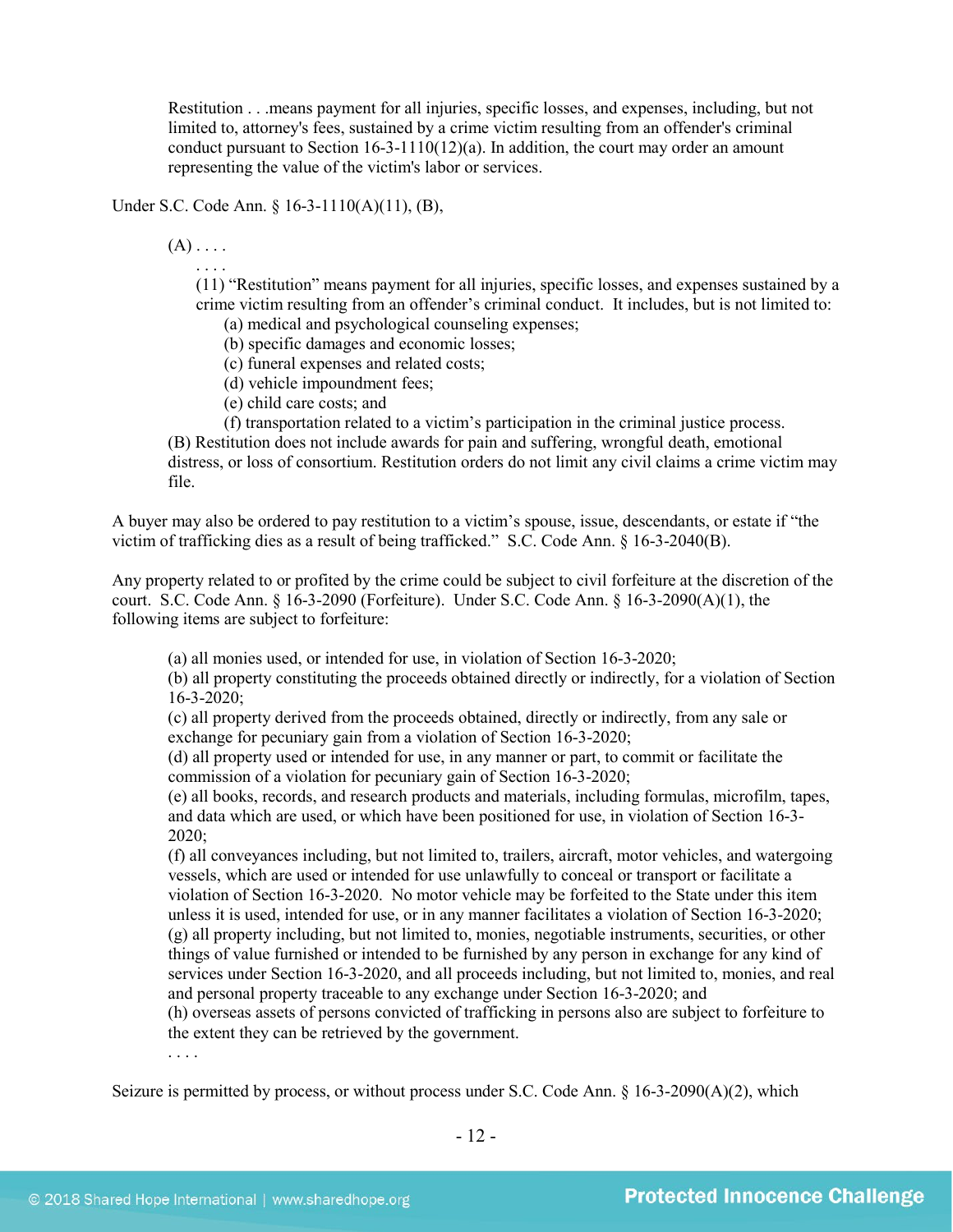provides:

(a) seizure is incident to an arrest or a search under a search warrant or an inspection under an administrative inspection warrant;

(b) property subject to seizure has been the subject of a prior judgment in favor of the State in a criminal injunction or forfeiture proceeding based upon under Section 16-3-2020;

(c) the investigating agency has probable cause to believe that the property is directly or indirectly dangerous to health of safety; or

(d) the investigating agency has probable cause to believe that the property was used or is intended to be used in violation of Section 16-3-2020.

In addition, buyers are subject to discretionary criminal asset forfeiture. The asset forfeiture law within Chapter 15, Article 3 (Obscenity, material harmful to minors, child exploitation, and child prostitution) allows for forfeiture for some crimes a buyer may commit. S.C. Code Ann. § 16-15-445(A) (Seizure and forfeiture of equipment used in committing violation; hearing; disposition of forfeited property; allocation of sale proceeds) states,

All equipment used directly by a person in committing a violation of Sections 16-15-305 [Disseminating, procuring or promoting obscenity unlawful], 16-15-342 [Criminal solicitation of a minor; defenses; penalties], 16-15-395 [First degree sexual exploitation of a minor defined; presumptions; defenses; penalties], 16-15-405 [Second degree sexual exploitation of a minor defined; presumptions; defenses; penalties], or 16-15-410 [Third degree sexual exploitation of a minor defined], including necessary software, may be seized by the law enforcement agency making the arrest and ordered forfeited by the court in which the conviction was obtained.

Seizure of the property may be executed at the time of arrest by the arresting agency. S.C. Code Ann. § 16-15-445(A). Disposition of forfeited property is governed by S.C. Code Ann. § 16-15-445(C), which states in part,

[P]roperty forfeited pursuant to court order must be destroyed by the arresting law enforcement agency, unless that law enforcement agency can show good cause for retaining the property. Ownership of property so retained vests in the arresting law enforcement agency which may use the property in the performance of its duties, destroy it, or sell it at public auction. Retained property may be sold at public auction . . . . After payment of the expenses of the auction, onehalf of the net proceeds may be retained by the arresting law enforcement agency, and one-half must be remitted to the State Treasurer for deposit to the credit of the Office of the Attorney General, South Carolina Crime Victim Services Division, Department of Crime Victim Compensation, Victim Compensation Fund.

Pursuant to S.C. Code Ann. § 16-3-2090(B)(7),

Disposition of forfeited property under this section must be accomplished as follows:

(a) Property forfeited under this subsection shall first be applied to payment to the victim. The return of the victim to his home country or other absence of the victim from the jurisdiction shall not prevent the victim from receiving compensation.

(b) The victim and the South Carolina Victims' Compensation Fund shall each receive onefourth, and law enforcement shall receive one-half of the value of the forfeited property. (c) If no victim is named, or reasonable attempts to locate a named victim for forfeiture and forfeiture fails, then all funds shall revert to the South Carolina Victims' Compensation Fund and law enforcement to be divided equally.

(d) If federal law enforcement becomes involved in the investigation, they shall equitably split the share local law enforcement receives under this section, if they request or pursue any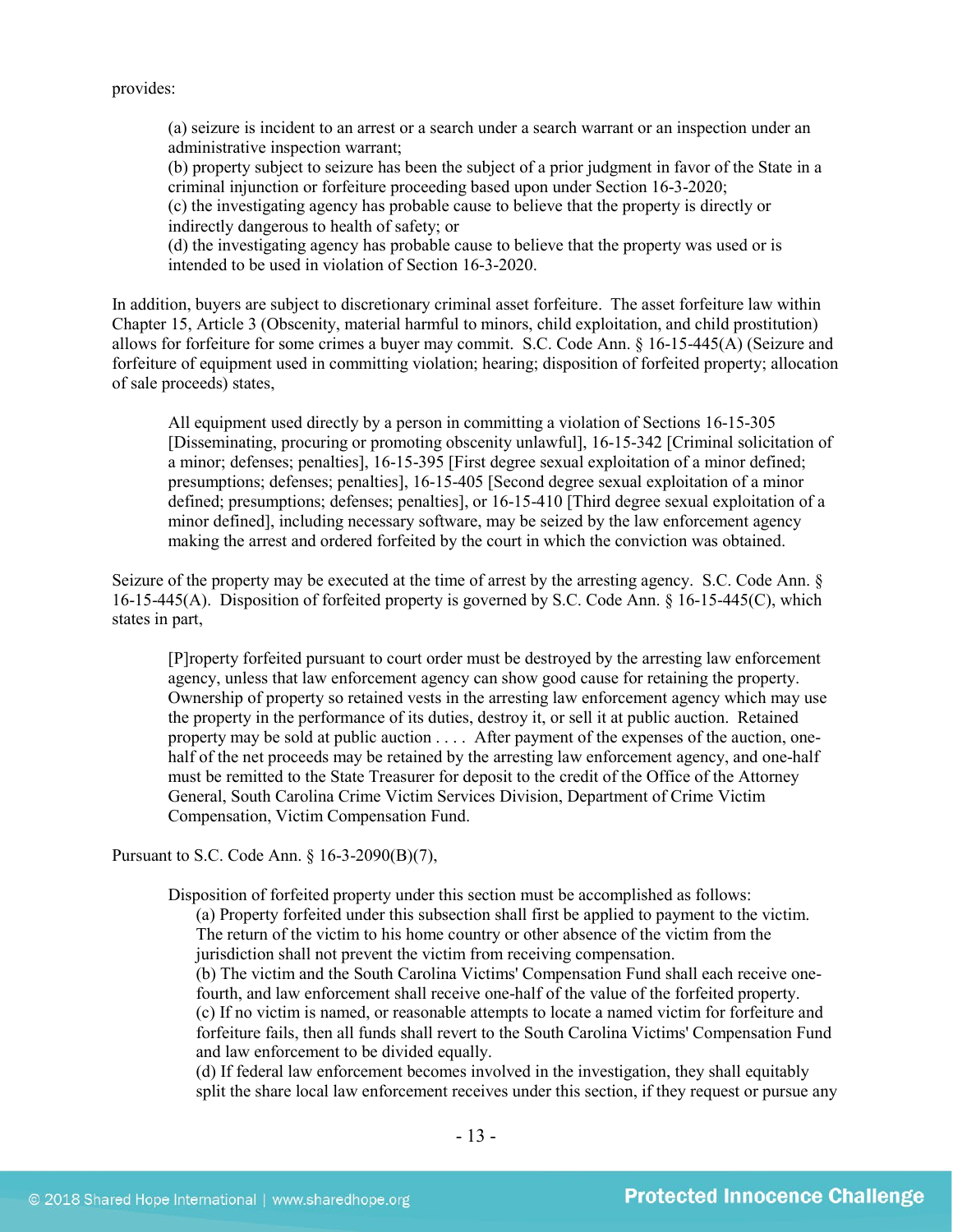of the forfeiture. The equitable split must be pursuant to 21 U.S.C. Section  $881(e)(1)(A)$  and (e)(3), 18 U.S.C. Section 981(e)(2), and 19 U.S.C. Section 1616a.

Otherwise, most crimes that buyers of commercial sex can be charged with, including the CSEC offense under S.C. Code Ann. § 16-15-425 (Participating in prostitution of a minor defined; defenses; penalties), do not have financial penalties and S.C. Code § 16-3-2020 (Trafficking in Persons) do not impose a mandatory fine. However, the non-commercial offense under S.C. Code Ann. § 16-15-342(E) (Criminal solicitation of a minor; defenses; policies), includes soliciting a minor for sexual purposes and subjects a buyer to a possible fine not to exceed \$5,000.

- 2.8.1 Recommendation: Amend S.C. Code § 16-3-2020 (Trafficking in persons; penalties; defenses) and other CSEC offenses, including S.C. Code Ann. § 16-15-425 (Participating in prostitution of a minor defined; defenses; penalties), to include significant mandatory fines and amend S.C. Code Ann. § 16-15-342(E) (Criminal solicitation of a minor; defenses; penalties) to raise the fine and make it mandatory in cases of commercial sexual exploitation of a child.
- *2.9 Buying and possessing images of child sexual exploitation carries penalties as high as similar federal offenses.*

Buying images of child sexual exploitation (ICSE) is prohibited under S.C. Code Ann. § 16-15-405 (Second degree sexual exploitation of a minor defined; presumptions; defense; penalties), which states in part, "(A) An individual commits the offense of second degree sexual exploitation of a minor if, knowing the character or content of the material, he: . . . (2) distributes, transports, exhibits, receives, sells, purchases, exchanges, or solicits material that contains a visual representation of a minor engaged in sexual activity or appearing in a state of sexually explicit nudity when a reasonable person would infer the purpose is sexual stimulation." A violation of this statute is punishable by imprisonment for 2–10 years and the offender will not be eligible for parole or a suspended sentence for the first 2 years of the sentence. S.C. Code Ann. § 16-15-405(D).

Additionally, a buyer could be charged with S.C. Code Ann. § 16-15-410 (Third degree sexual exploitation of a minor defined; penalties; exception), which states in subsection (A), "An individual commits the offense of third degree sexual exploitation of a minor if, knowing the character or content of the material, he possesses material that contains a visual representation of a minor engaging in sexual activity or appearing in a state of sexually explicit nudity when a reasonable person would infer the purpose is sexual stimulation." A violation of this statute is punishable by imprisonment up to 10 years. S.C. Code Ann. § 16-15-410(C).

In comparison, a federal conviction for possession of  $ICSE<sup>22</sup>$  $ICSE<sup>22</sup>$  $ICSE<sup>22</sup>$  is generally punishable by imprisonment for  $5-20$ years and a fine not to exceed \$250,000.<sup>23</sup> Subsequent convictions, however, are punishable by imprisonment up to 40 years and a fine not to exceed  $$250,000.<sup>24</sup>$  $$250,000.<sup>24</sup>$  $$250,000.<sup>24</sup>$ 

<span id="page-13-0"></span><sup>&</sup>lt;sup>22</sup> 18 U.S.C. §§ 2252(a)(2), (a)(4) (Certain activities relating to material involving the sexual exploitation of minors),  $2252A(a)(2)$ –(3) (Certain activities relating to material constituting or containing child pornography), 1466A(a), (b) (Obscene visual representations of the sexual abuse of children).

<span id="page-13-2"></span><span id="page-13-1"></span><sup>&</sup>lt;sup>23</sup> 18 U.S.C. §§ 2252(b) (stating that a conviction under subsection (a)(2) is punishable by imprisonment for 5–20 years and a fine, while a conviction under subsection (a)(4) is punishable by imprisonment up to 10 years, a fine, or both), 2252A(b)(1) (a conviction is punishable by imprisonment for 5–20 years and a fine), 1466A(a), (b) (stating that a conviction under subsection (a) is "subject to the penalties provided in section 2252A(b)(1)," imprisonment for 5–20 years and a fine, while a conviction under subsection (b) is "subject to the penalties provided in section 2252A(b)(2)," imprisonment up to 10 years, a fine, or both); *see also* 18 U.S.C. §§ 3559(a)(1) (classifying all of the above listed offenses as felonies),  $3571(b)(3)$  (providing a fine up to \$250,000 for any felony conviction).<br><sup>24</sup> 18 U.S.C. §§ 2252(b) (stating if a person has a prior conviction under subsection (a)(2), or a list of other conviction is punishable by a fine and imprisonment for 15–40 years, but if a person has a prior conviction under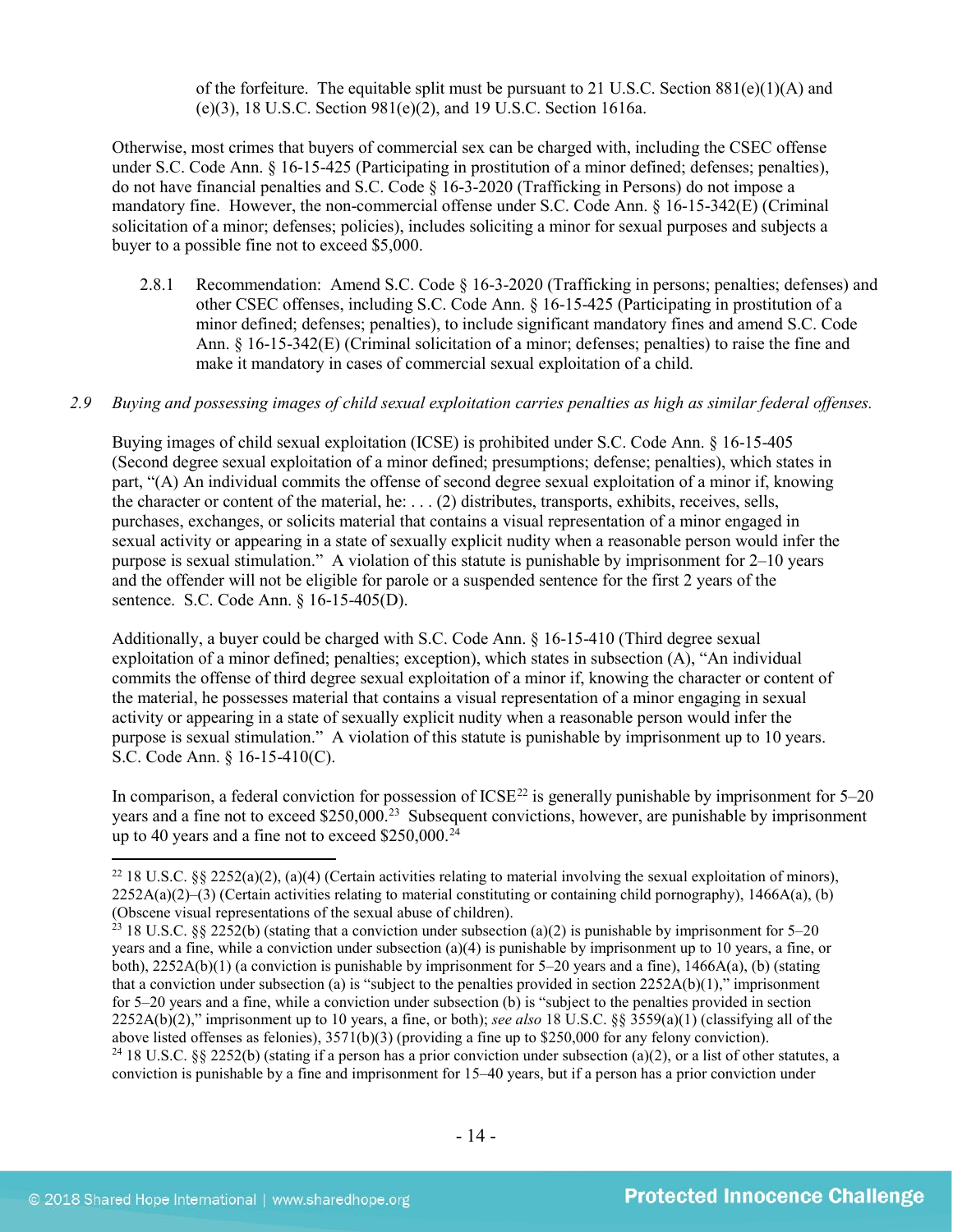#### *2.10 Convicted buyers of commercial sex acts with minors are required to register as sex offenders*.

In South Carolina, a buyer must register when convicted of various offenses related to domestic minor sex trafficking, pursuant to S.C. Code Ann. § 23-3-430 (Sex offender registry; convictions and not guilty by reason of insanity findings requiring registration). Specifically, registration is required for, among other things, a violation of S.C. Code Ann. § 16-3-2020 (Trafficking in persons; penalties; defenses ) and any offense falling within Title 16, Chapter 15, Article 3 (Obscenity, material harmful to minors, child exploitation, and child prostitution) when a minor is involved, which includes S.C. Code Ann. § 16-15- 425 (Participating in prostitution of a minor; defense; penalties) and § 16-15-342 (Criminal solicitation of a minor; defenses; penalties). S.C. Code Ann.§ 23-3-430(A), (C)(13), (17).

l

subsection (a)(4), or a list of other statutes, a conviction is punishable by a fine and imprisonment for  $10-20$  years),  $2252A(b)(1)$  (stating if a person has a prior conviction under subsection (a)(2), (a)(3), or a list of other statutes, a conviction is punishable by a fine and imprisonment for  $15-40$  years),  $1466A(a)$ , (b) (stating that the penalty scheme for section 2252A(b) applies); *see also* 18 U.S.C. §§ 3559(a)(1) (classifying all of the above listed offenses as felonies), 3571(b)(3) (providing a fine up to \$250,000 for any felony conviction).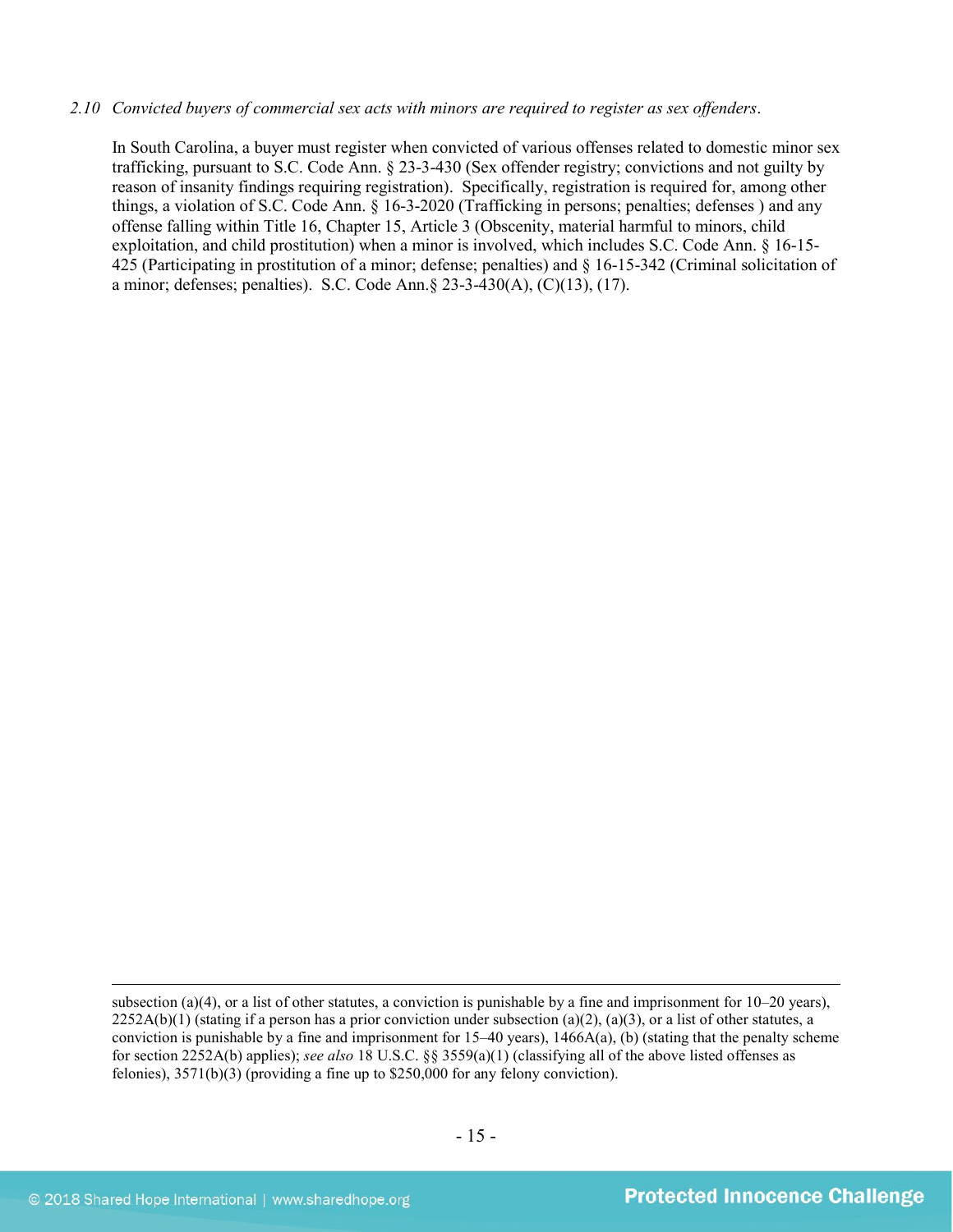#### **FRAMEWORK ISSUE 3: CRIMINAL PROVISIONS FOR TRAFFICKERS**

### *Legal Components:*

- *3.1 Penalties for trafficking a child for sexual exploitation are as high as federal penalties.*
- *3.2 Creating and distributing images of child sexual exploitation carries penalties as high as similar federal offenses.*
- *3.3 Using the Internet or electronic communications to lure, entice, recruit, or sell commercial sex acts with a minor is a separate crime or results in an enhanced penalty for traffickers.*
- *3.4 Financial penalties for traffickers, including asset forfeiture, are sufficiently high.*
- *3.5 Convicted traffickers are required to register as sex offenders.*
- *3.6 Laws relating to parental custody and termination of parental rights include sex trafficking or commercial sexual exploitation of children (CSEC) offenses as grounds for sole custody or termination in order to prevent traffickers from exploiting their parental rights as a form of control.*

*\_\_\_\_\_\_\_\_\_\_\_\_\_\_\_\_\_\_\_\_\_\_\_\_\_\_\_\_\_\_\_\_\_\_\_\_\_\_\_\_\_\_\_\_\_\_\_\_\_\_\_\_\_\_\_\_\_\_\_\_\_\_\_\_\_\_\_\_\_\_\_\_\_\_\_\_\_\_\_\_\_\_\_\_\_\_\_\_\_\_\_\_\_\_*

### *Legal Analysis:*

*3.1 Penalties for trafficking a child for sexual exploitation are as high as federal penalties.* 

S.C. Code Ann. § 16-3-2020 (A)(1)<sup>[25](#page-15-0)</sup> (Trafficking in persons; penalties; defenses) states that "[a] person who recruits, entices, solicits, isolates, harbors, transports, provides, or obtains, or so attempts, a victim, knowing that the victim will be subjected to sex trafficking, or for the purposes of sex trafficking . . . through any means . . . is guilty of trafficking in persons." A first offense is a felony punishable by up to 30 years imprisonment, while a second and subsequent offenses are punishable by a maximum of 45 years imprisonment. S.C. Code Ann. § 16-3-2020(C).

Under S.C. Code Ann. § 16-15-415 (Promoting prostitution of a minor defined; defenses; penalties), "(A) An individual commits the offense of promoting prostitution of a minor if he knowingly: (1) entices, forces, encourages, or otherwise facilitates a minor to participate in prostitution; or (2) supervises, supports, advises, or promotes the prostitution of or by a minor." A conviction under this statute is a Class C felony punishable by imprisonment for 3–20 years. S.C. Code Ann. §§ 16-15-415(A), (C), 16-1-  $90(C)$ ,  $16-1-20(A)(3)$ . The trafficker is not eligible for parole or suspended sentence during the first 3 years. S.C. Code Ann. § 16-15-415(C).

S.C. Code Ann. § 16-15-395(A) (First degree sexual exploitation of a minor defined; presumption; defenses; penalties), which includes when a person "uses, employs, induces, coerces, encourages, or facilitates a minor to engage in or assist others to engage in sexual activity or appear in a state of sexually explicit nudity when a reasonable person would infer the purpose is sexual stimulation for a live performance or for the purpose of producing material that contains a visual representation depicting this activity," is a Class C felony punishable by imprisonment for 3–20 years. S.C. Code Ann. §§ 16-15-  $395(A)$ , (D),  $16-1-90(C)$ ,  $16-1-20(A)(3)$ . The trafficker would not be eligible for parole or suspended sentence in the first 3 years. S.C. Code Ann. § 16-15-395(D).

S.C. Code Ann. § 16-3-810 (Engaging child for sexual performance; penalty), a Class C felony, criminalizes, among other things, employing or inducing a child less than 18 "to engage in a sexual performance." S.C. Code Ann. §§ 16-3-810(a), 16-1-90(C). A violation of this section is punishable by imprisonment for a maximum of 20 years. S.C. Code Ann. §§ 16-3-810(b), 16-3-653(2), 16-1-90(C), 16-

<span id="page-15-0"></span><sup>25</sup> *See supra* note [3.](#page-1-2)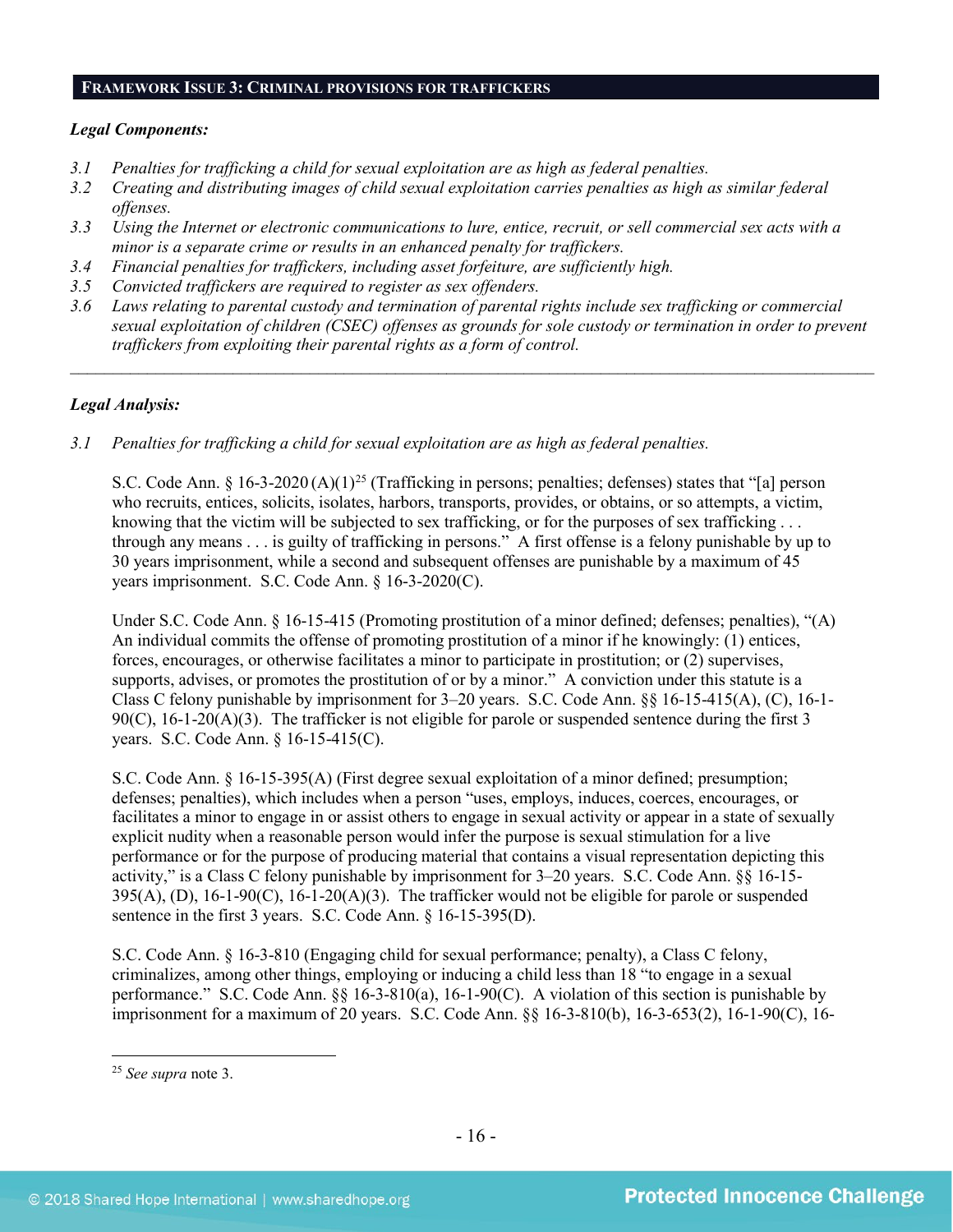## $1-20(A)(3)$ .

Lastly, a trafficker can be found guilty of the Class E felony under S.C. Code Ann. § 16-15-342 (Criminal solicitation of a minor; defenses; penalties), "if he knowingly contacts or communicates with, or attempts to contact or communicate with, a person who is under the age of eighteen, or a person reasonably believed to be under the age of eighteen, for the purpose of or with the intent of persuading, inducing, enticing, or coercing the person to engage or participate in a sexual activity as defined in Section 16-15- 375(5) . . . or with the intent to perform a sexual activity in the presence of the person under the age of eighteen, or person reasonably believed to be under the age of eighteen." A violation of this section is a Class E felony punishable by imprisonment up to 10 years, a fine not to exceed \$5,000, or both. S.C. Code Ann. §§ 16-15-342(A), (E), 16-1-90(E), 16-1-20(A)(5).

In comparison, if the victim is under the age of 14, a conviction under the Trafficking Victims Protection Act (TVPA) for child sex trafficking is punishable by 15 years to life imprisonment and a fine not to exceed \$250,000. 18 U.S.C. §§ 1591(b)(1),  $3559(a)(1)$ ,  $3571(b)(3)$ . If the victim is between the ages of 14–17, a conviction is punishable by 10 years to life imprisonment and a fine not to exceed \$250,000. 18 U.S.C. §§ 1591(b)(2),  $3559(a)(1)$ ,  $3571(b)(3)$ . A conviction is punishable by mandatory life imprisonment, however, if the trafficker has a prior conviction for a federal sex offense<sup>26</sup> against a minor. 18 U.S.C. § 3559(e)(1).

## *3.2 Creating and distributing images of child sexual exploitation carries penalties as high as similar federal offenses*.

Under S.C. Code Ann. § 16-3-810 (Engaging child for sexual performance; penalty), a person who "employ[s], authorize[s], or induce[s] a child younger than eighteen years of age to engage in a sexual performance" is guilty of second degree criminal sexual conduct, which is punishable by imprisonment up to 20 years. S.C. Code Ann. §§ 16-3-810, 16-3-653(2).

Similarly, under S.C. Code Ann. § 16-15-405 (Second degree sexual exploitation of a minor defined; presumptions; defenses; penalties), a person who, among other things,

knowing the character or content of the material, . . . records, photographs, films, develops, duplicates, produces, or creates digital electronic file material that contains a visual representation of a minor engaged in sexual activity or appearing in a state of sexually explicit nudity when a reasonable person would infer the purpose is sexual stimulation

will face between 2 and 10 years imprisonment. S.C. Code Ann. § 16-15-405(A)(1), (D). The offender will not be eligible for parole or suspended sentence for the first 2 years. S.C. Code Ann. § 16-15-405(D).

In comparison, if the victim is under the age of 14, a conviction under the TVPA for child sex trafficking is punishable by 15 years to life imprisonment and a fine not to exceed \$250,000. 18 U.S.C. §§  $1591(b)(1)$ ,  $3559(a)(1)$ ,  $3571(b)(3)$ . If the victim is between the ages of  $14-17$ , a conviction is punishable by 10 years to life imprisonment and a fine not to exceed \$250,000. 18 U.S.C. §§ 1591(b)(2), 3559(a)(1), 3571(b)(3). A conviction is punishable by mandatory life imprisonment, however, if the trafficker has a prior conviction for a federal sex offense<sup>[27](#page-16-1)</sup> against a minor. 18 U.S.C. § 3559(e)(1). Additionally, a

l <sup>26</sup> *See supra* note [15](#page-9-3) for the definition of "federal sex offense."

<span id="page-16-1"></span><span id="page-16-0"></span><sup>27</sup> *See supra* note [15](#page-9-3) for the definition of "federal sex offense."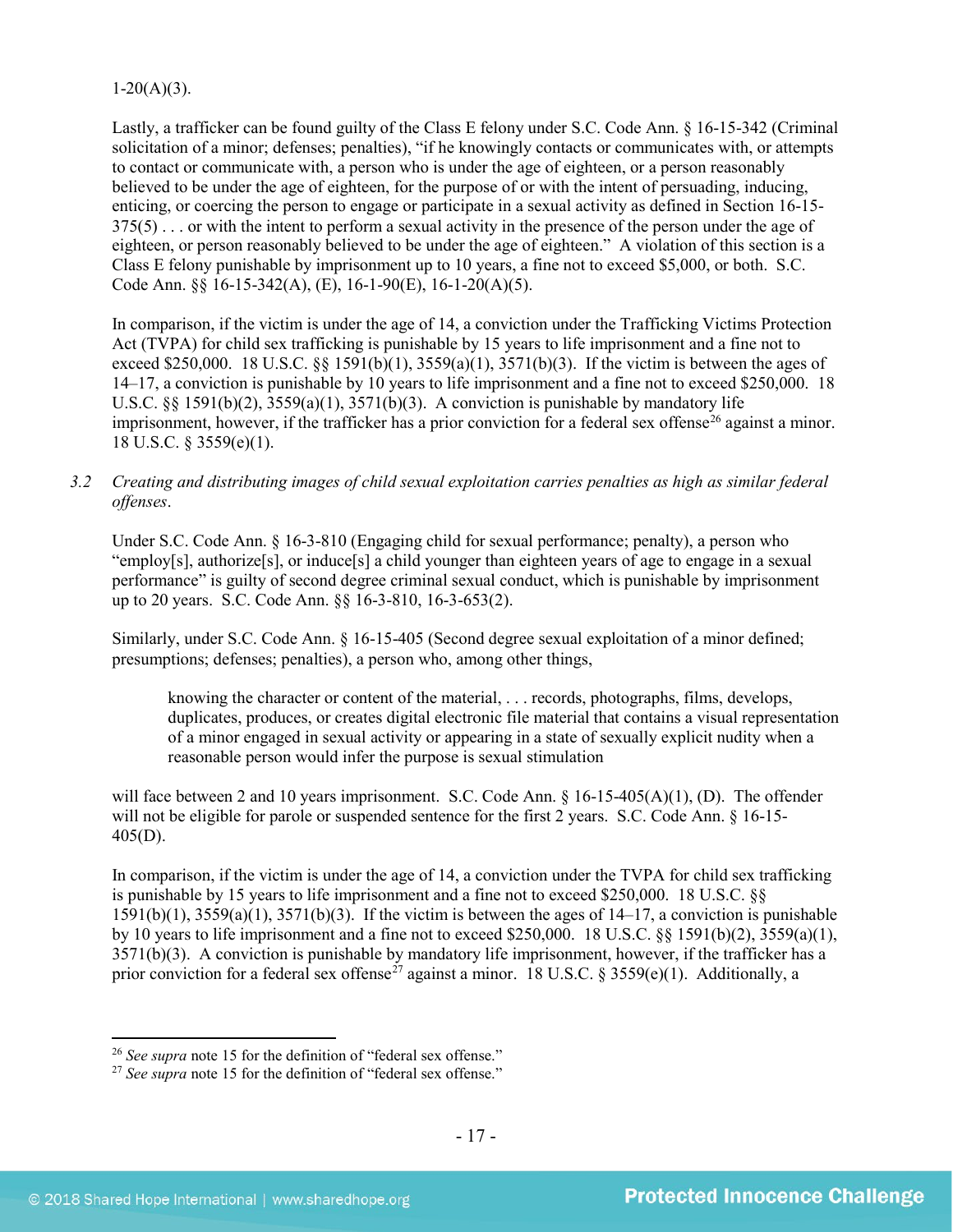federal conviction for distribution of images of child sexual exploitation  $(ICSE)^{28}$  $(ICSE)^{28}$  $(ICSE)^{28}$  is generally punishable by imprisonment for 5–20 years and a fine not to exceed \$250,000.[29](#page-17-1) Subsequent convictions, however, are punishable by imprisonment up to 40 years and a fine not to exceed \$250,000.[30](#page-17-2)

*3.3 Using the Internet or electronic communications to lure, entice, recruit, or sell commercial sex acts with a minor is a separate crime or results in an enhanced penalty for traffickers.* 

South Carolina law does not have a separate law criminalizing the use of the Internet to lure, entice, recruit, or sell commercial sex acts with a minor. However, S.C. Code Ann. § 16-15-342(A) (Criminal solicitation of a minor; defenses; penalties) may apply in some cases as it applies to communications generally. It states,

A person eighteen years of age or older commits the offense of criminal solicitation of a minor if he knowingly contacts or communicates with, or attempts to contact or communicate with, a person who is under the age of eighteen, or a person reasonably believed to be under the age of eighteen, for the purpose of or with the intent of persuading, inducing, enticing, or coercing the person to engage or participate in a sexual activity as defined in Section 16-15-375(5) . . . or with the intent to perform a sexual activity in the presence of the person under the age of eighteen, or person reasonably believed to be under the age of eighteen.

A violation of this statute is a Class E felony punishable by imprisonment for 10 years, a fine up to \$5,000, or both. S.C. Code Ann. §§ 16-15-342(E), 16-1-90(E), 16-1-20(A)(5).

- 3.3.1 Recommendation: Amend S.C. Code Ann. § 16-15-342 (Criminal solicitation of a minor; defenses; penalties) to expressly apply to the conduct of traffickers who use the Internet or other electronic communications to lure, entice, recruit, or sell commercial sex acts with a minor under 18.
- *3.4 Financial penalties for traffickers, including asset forfeiture, are sufficiently high*.

A trafficker convicted of trafficking under S.C. Code Ann. § 16-3-2020 (Trafficking in persons; penalties; defenses) faces mandatory restitution orders and asset forfeiture. Further, S.C. Code Ann. § 16-3-  $2020(E)^{31}$  $2020(E)^{31}$  $2020(E)^{31}$  states, "the victim of trafficking in persons [is entitled] to all benefits, rights, and compensation granted pursuant to Section 16-3-1110."

<span id="page-17-3"></span><sup>31</sup> *See supra* note [3.](#page-1-2)

l

<span id="page-17-0"></span><sup>&</sup>lt;sup>28</sup> 18 U.S.C. §§ 2252(a)(1), (a)(2), (a)(3) (Certain activities relating to material involving the sexual exploitation of minors),  $2252A(a)(2)$ ,  $(a)(3)$  (Certain activities relating to material constituting or containing child pornography), 1466A(a) (Obscene visual representations of the sexual abuse of children).

<span id="page-17-1"></span><sup>&</sup>lt;sup>29</sup> 18 U.S.C. §§ 2252(b) (stating that a conviction under subsection (a)(1), (a)(2), or (a)(3) is punishable by imprisonment for 5–20 years and a fine), 2252A(b)(1) (a conviction is punishable by imprisonment for 5–20 years and a fine), 1466A(a), (b) (stating that a conviction under subsection (a) is "subject to the penalties provided in section  $2252A(b)(1)$ ," imprisonment for 5–20 years and a fine, while a conviction under subsection (b) is "subject to the penalties provided in section 2252A(b)(2)," imprisonment up to 10 years, a fine, or both); *see also* 18 U.S.C. §§ 3559(a)(1) (classifying all of the above listed offenses as felonies),  $3571(b)(3)$  (providing a fine up to \$250,000 for any felony conviction).

<span id="page-17-2"></span> $30\,18$  U.S.C. §§ 2252(b) (stating if a person has a prior conviction under subsection (a)(1), (a)(2), or (a)(3) or a list of other statutes, a conviction is punishable by a fine and imprisonment for  $15-40$  years),  $2252A(b)(1)$  (stating if a person has a prior conviction under subsection (a)(2), (a)(3), or a list of other statutes, a conviction is punishable by a fine and imprisonment for 15–40 years),  $1466A(a)$ , (b) (stating that the penalty scheme for section 2252A(b) applies); *see also* 18 U.S.C. §§ 3559(a)(1) (classifying all of the above listed offenses as felonies), 3571(b)(3) (providing a fine up to \$250,000 for any felony conviction).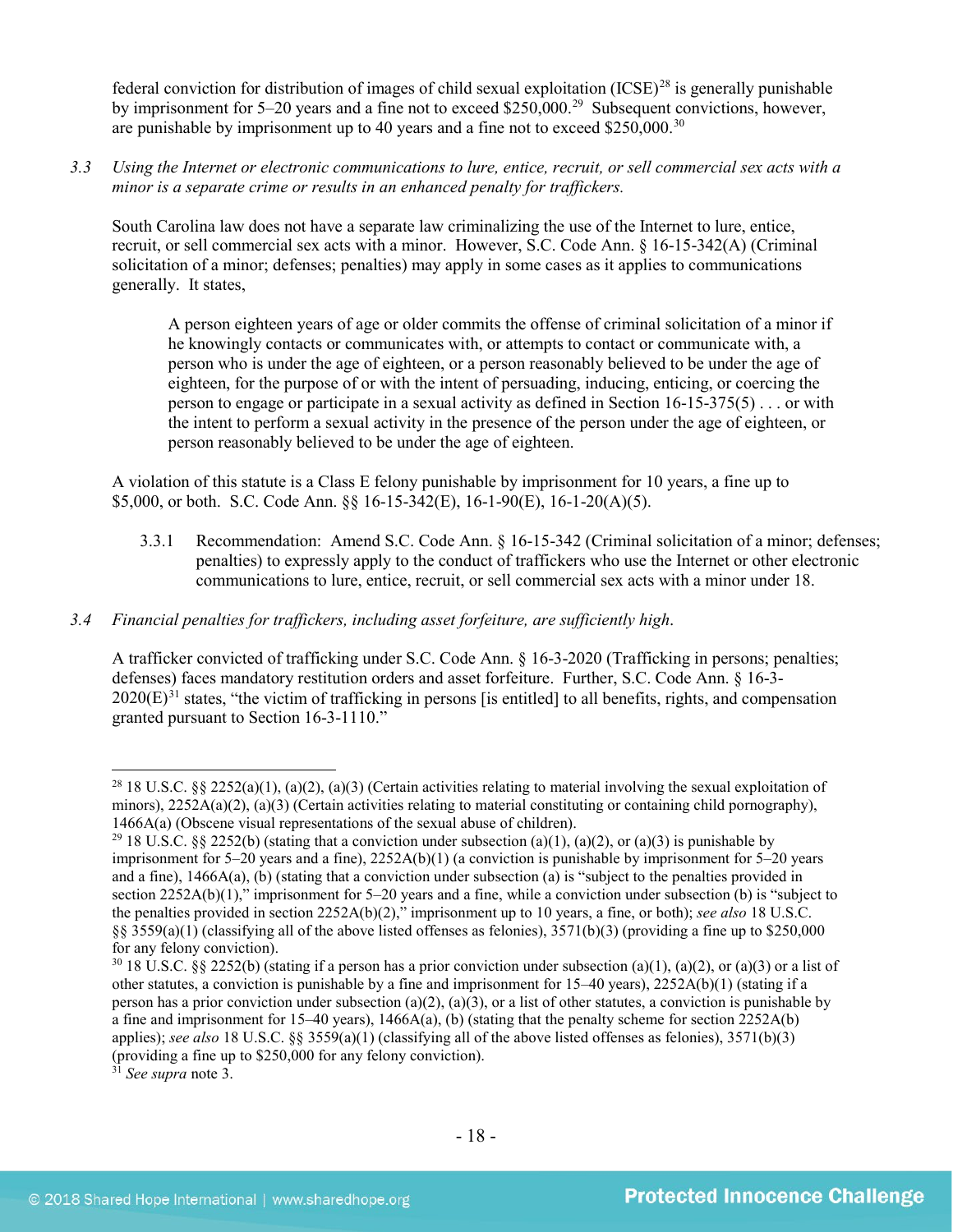Regarding restitution, S.C. Code Ann. § 16-3-2040 (D) (Restitution for victims of trafficking) defines restitution as

payment for all injuries, specific losses, and expenses, including, but not limited to, attorney's fees, sustained by a crime victim resulting from an offender's criminal conduct pursuant to Section  $16-3-1110(12)(a)$ . In addition, the court may order an amount representing the value of the victim's labor or services.

Under S.C. Code Ann. § 16-3-1110(A)(11), (B) (Definitions),

 $(A)$ ....

. . . .

(11) Restitution means payment for all injuries, specific losses, and expenses sustained by a crime victim resulting from an offender's criminal conduct. It includes, but is not limited to:

(a) medical and psychological counseling expenses;

(b) specific damages and economic losses;

(c) funeral expenses and related costs;

(d) vehicle impoundment fees;

(e) child care costs; and

(f) transportation related to a victim's participation in the criminal justice process.

(B) Restitution does not include awards for pain and suffering, wrongful death, emotional distress, or loss of consortium. Restitution orders do not limit any civil claims a crime victim may file.

A trafficker may also be ordered to pay restitution to a victim's spouse, issue, descendants, or estate if "the victim of trafficking dies as a result of being trafficked." S.C. Code Ann. § 16-3-2040(B).

Additionally, under S.C. Code Ann.  $\S$  16-3-2090(A)(1) (Forfeiture), the following items are subject to discretionary civil forfeiture:

(a) all monies used, or intended for use, in violation of Section 16-3-2020;

(b) all property constituting the proceeds obtained directly or indirectly, for a violation of Section 16-3-2020;

(c) all property derived from the proceeds obtained, directly or indirectly, from any sale or exchange for pecuniary gain from a violation of Section 16-3-2020;

(d) all property used or intended for use, in any manner or part, to commit or facilitate the commission of a violation for pecuniary gain of Section 16-3-2020;

(e) all books, records, and research products and materials, including formulas, microfilm, tapes, and data which are used, or which have been positioned for use, in violation of Section 16-3- 2020;

(f) all conveyances including, but not limited to, trailers, aircraft, motor vehicles, and watergoing vessels, which are used or intended for use unlawfully to conceal or transport or facilitate a violation of Section 16-3-2020. No motor vehicle may be forfeited to the State under this item unless it is used, intended for use, or in any manner facilitates a violation of Section 16-3-2020; (g) all property including, but not limited to, monies, negotiable instruments, securities, or other things of value furnished or intended to be furnished by any person in exchange for any kind of services under Section 16-3-2020, and all proceeds including, but not limited to, monies, and real and personal property traceable to any exchange under Section 16-3-2020; and

(h) overseas assets of persons convicted of trafficking in persons also are subject to forfeiture to the extent they can be retrieved by the government.

"The Attorney General or his designee or the circuit solicitor or his designee has the burden of proof to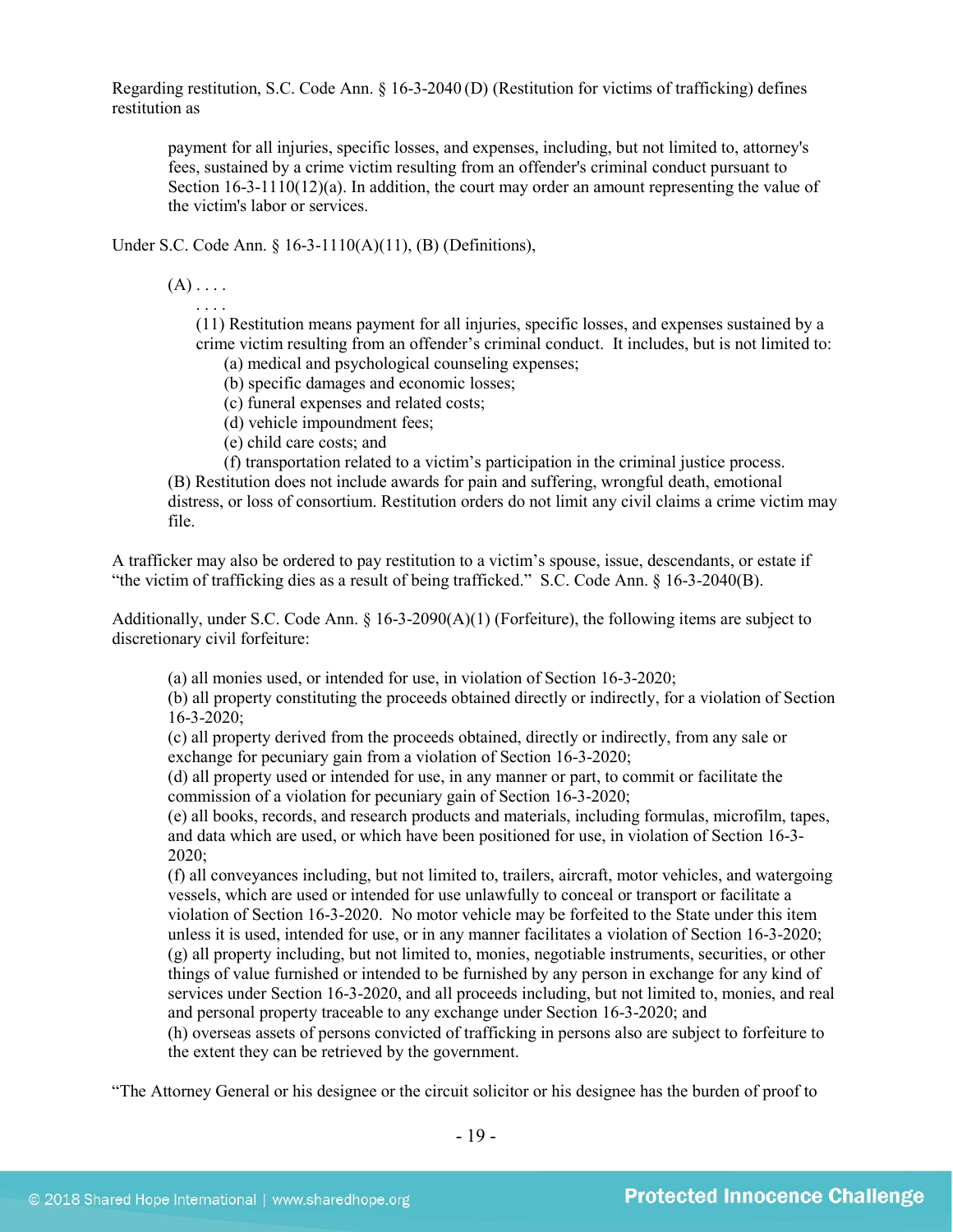establish by a preponderance of the evidence that the property is subject to forfeiture. If the judge finds a forfeiture, he shall then determine the lienholder's interest<sup>[32](#page-19-0)</sup> as provided in this article." S.C. Code Ann.  $$16-3-2090(B)(2).$ 

Property may be seized upon process or without process under S.C. Code Ann.  $\S$  16-3-2090(A)(2) which provides:

(a) seizure is incident to an arrest or a search under a search warrant or an inspection under an administrative inspection warrant;

(b) property subject to seizure has been the subject of a prior judgment in favor of the State in a criminal injunction or forfeiture proceeding based upon under Section 16-3-2020;

(c) the investigating agency has probable cause to believe that the property is directly or indirectly dangerous to health of safety; or

(d) the investigating agency has probable cause to believe that the property was used or is intended to be used in violation of Section 16-3-2020.

In addition, the discretionary criminal asset forfeiture law within Chapter 15, Article 3 (Obscenity, material harmful to minors, child exploitation, and child prostitution) allows for forfeiture for some crimes a trafficker may commit. S.C. Code Ann. § 16-15-445(A) (Seizure and forfeiture of equipment used in committing violation; hearing; disposition of forfeited property; allocation of sale proceeds) states,

All equipment used directly by a person in committing a violation of Sections 16-15-305 [Disseminating, procuring or promoting obscenity unlawful], 16-15-342 [Criminal solicitation of a minor; defenses; penalties], 16-15-395 [First degree sexual exploitation of a minor defined; presumptions; defenses; penalties], 16-15-405 [Second degree sexual exploitation of a minor defined; presumptions; defenses; penalties], or 16-15-410 [Third degree sexual exploitation of a minor defined], including necessary software, may be seized by the law enforcement agency making the arrest and ordered forfeited by the court in which the conviction was obtained.

Although no fines apply if convicted under S.C. Code Ann. § 16-3-2020 (Trafficking in persons; penalties; defenses) or CSEC laws, a conviction under S.C. Code Ann. § 16-15-342(A) (Criminal solicitation of a minor; defenses; penalties) may include as part of the sentence a fine up to \$5,000. S.C. Code Ann. § 16-15-342 (E). Similarly, a person convicted under S.C. Code Ann. § 16-15-387 (Employment of person under eighteen to appear in public state of sexually explicit nudity; mistake of age; penalties) could receive a fine not to exceed \$5,000. S.C. Code Ann. § 16-15-387(B).

- 3.4.1 Recommendation: Amend South Carolina's CSEC laws and S.C. Code Ann. § 16-3-2020 (Trafficking in persons; penalties; defenses) to include mandatory fines.
- 3.4.2 Recommendation: Amend S.C. Code Ann. § 16-15-445(A) (Seizure and forfeiture of equipment used in committing violation; hearing; disposition of forfeited property; allocation of sale proceeds) to include all violations of South Carolina's CSEC laws and S.C. Code Ann. § 16-3-2020 (Trafficking in persons; penalties; defenses) as grounds under which traffickers' assets could be seized and forfeited.

<span id="page-19-0"></span><sup>&</sup>lt;sup>32</sup> An innocent owner, manager, or owner of a licensed rental agency or any common carrier or carrier of goods for hire may apply to the court of common pleas for the return of any item seized. Notice of hearing or rule to show cause accompanied by copy of the application must be directed to all persons and agencies entitled to notice. If the judge denies the application, the hearing may proceed as a forfeiture hearing. S.C. Code Ann. § 16-3-2090(C)(1).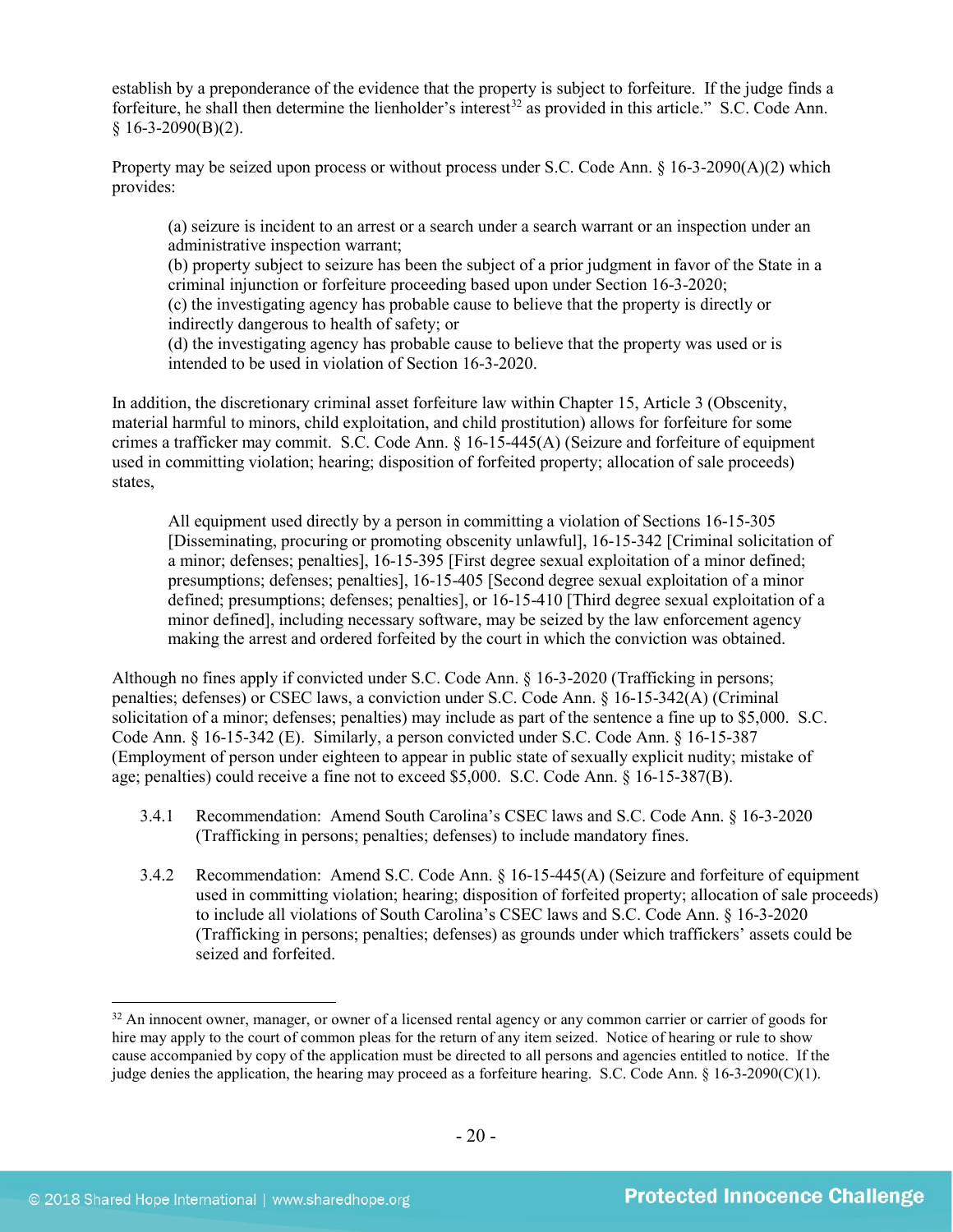*3.5 Convicted traffickers are required to register as sex offenders.*

In South Carolina, a trafficker must register when convicted of various offenses related to domestic minor sex trafficking. S.C. Code Ann. § 23-3-430. Specifically, registration is required for, among other things, a violation of S.C. Code Ann. § 16-3-2010 (Trafficking in persons; penalties; defenses) and any offense falling within Title 16, Chapter 15, Article 3 (Obscenity, material harmful to minors, child exploitation, and child prostitution) when a minor is involved. S.C. Code Ann.  $\S 23-3-430(A)$ , (C)(13), (17).

*3.6 Laws relating to parental custody and termination of parental rights include sex trafficking or commercial sexual exploitation of children (CSEC) offenses as grounds for sole custody or termination in order to prevent traffickers from exploiting their parental rights as a form of control.* 

Human trafficking and other CSEC convictions may be grounds for termination of parental rights in South Carolina. Pursuant to S.C. Code Ann. § 63-7-2570(9) (Grounds), a parent can lose rights if the court finds termination to be "in the best interest of the child" and if the court also makes one or more findings, including that

[t]he physical abuse of a child of the parent resulted in the death or admission to the hospital for in-patient care of that child and the abuse is the act for which the parent has been convicted of or pled guilty or nolo contendere to committing, aiding, abetting, conspiring to commit, or soliciting an offense against the person as provided for in Chapter 3, Title 16, criminal domestic violence as defined in Section 16-25-20, criminal domestic violence of a high and aggravated nature as defined in Section 16-25-65, or an assault and battery offense as provided in Article 7, Chapter 3, Title 16.

Offenses within Title 16, Chapter 3 include S.C. Code Ann. § 16-3-2020 (Trafficking in persons; penalties; defenses), § 16-3-810 (Engaging a child for sexual performance; penalty), and § 16-3-820 (Producing, directing or promoting sexual performance by child; penalty). Therefore, in cases where the trafficker's actions resulted in hospitalization of the minor victim, parental rights can be terminated, but if the minor victim was not hospitalized, the statute does not provide for the termination of parental rights. S.C. Code Ann. § 63-7-2570(9).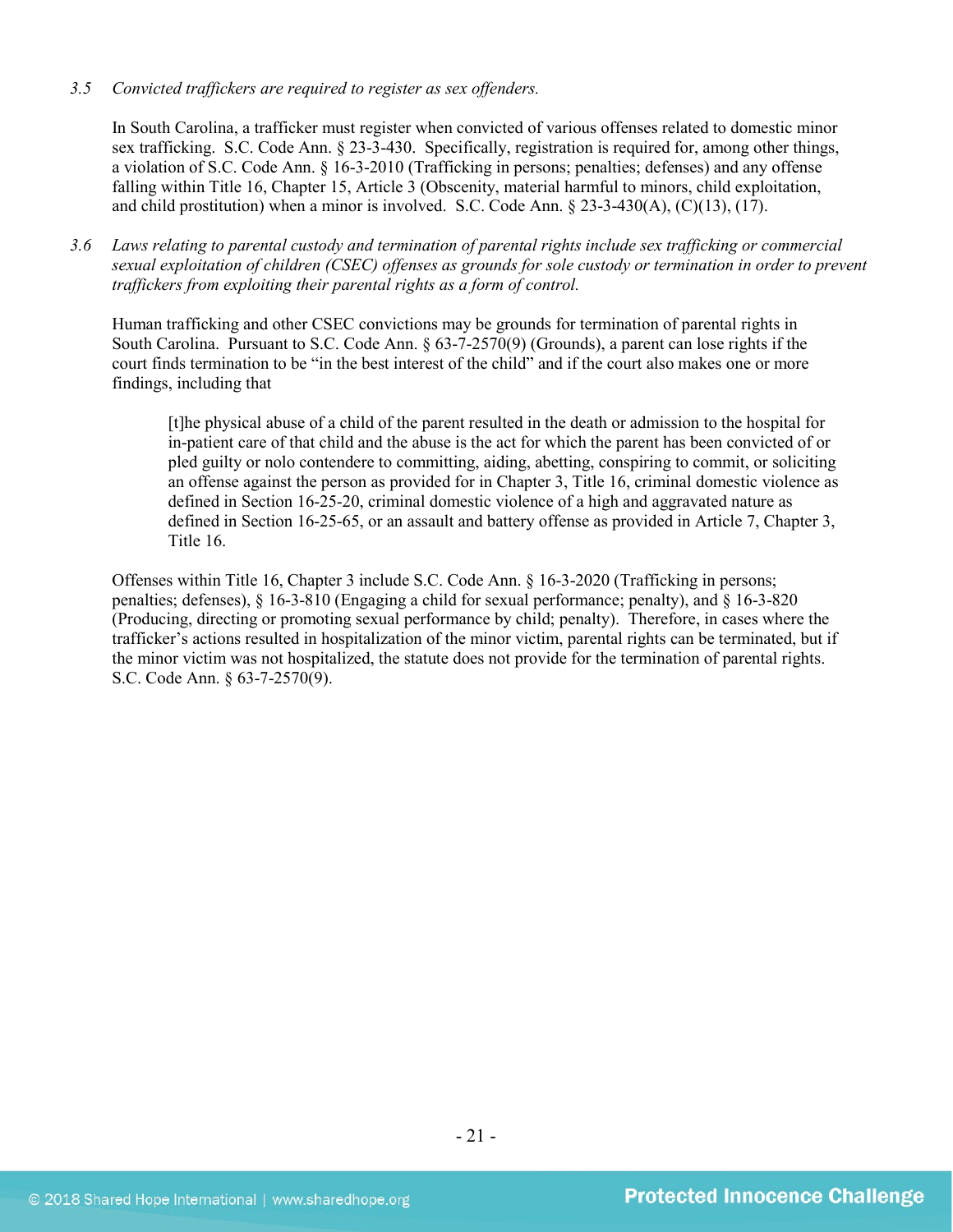## **FRAMEWORK ISSUE 4: CRIMINAL PROVISIONS FOR FACILITATORS**

#### *Legal Components:*

- *4.1 The acts of assisting, enabling, or financially benefitting from child sex trafficking are included as criminal offenses in the state sex trafficking statute.*
- *4.2 Financial penalties, including asset forfeiture laws, are in place for those who benefit financially from or aid and assist in committing domestic minor sex trafficking.*
- *4.3 Promoting and selling child sex tourism is illegal.*
- *4.4 Promoting and selling images of child sexual exploitation carries penalties as high as similar federal offenses. \_\_\_\_\_\_\_\_\_\_\_\_\_\_\_\_\_\_\_\_\_\_\_\_\_\_\_\_\_\_\_\_\_\_\_\_\_\_\_\_\_\_\_\_\_\_\_\_\_\_\_\_\_\_\_\_\_\_\_\_\_\_\_\_\_\_\_\_\_\_\_\_\_\_\_\_\_\_\_\_\_\_\_\_\_\_\_\_\_\_\_\_\_\_*

#### *Legal Analysis:*

*4.1 The acts of assisting, enabling, or financially benefitting from child sex trafficking are included as criminal offenses in the state sex trafficking statute*.

S.C. Code Ann. § 16-3-2020 (A)(1),  $(2)^{33}$  $(2)^{33}$  $(2)^{33}$  (Trafficking in persons; penalties; defenses) makes it a crime to facilitate sex trafficking of minors, stating,

A person is guilty of trafficking in persons if he:

(1) recruits, entices, solicits, isolates, harbors, transports, provides, or obtains, or so attempts, a victim, knowing that the victim will be subjected to, or for the purpose of, sex trafficking . . . through any means or who benefits, financially or by receiving anything of value, from participation in a venture which has engaged in an act described in this subsection, is guilty of trafficking in persons.

(2) aids, abets, or conspires with another person to violate the criminal provisions of this section.

A first offense is punishable by no more than 30 years imprisonment, while a second and subsequent offenses are punishable by a maximum of 45 years imprisonment. S.C. Code Ann. § 16-3-2020(C).

Furthermore, business owners who use their businesses to participate in a violation of this article are subject to imprisonment by no more than 10 years in addition to the other penalties prescribed in this article. S.C. Code Ann. § 16-3-2020(D). S.C. Code Ann. § 16-3-2030 (A) (Criminal liability of principal owners of business; penalties) states,

The principal owners of a business, a business entity, including a corporation, partnership, charitable organization, or another legal entity, that knowingly aids or participates in an offense provided in this article is criminally liable for the offense and will be subject to a fine or loss of business license in the State, or both. In addition, the court may consider disgorgement of profit from activity in violation of this article and disbarment from state and local government contracts.

Under S.C. Code Ann.  $\S$  16-15-415(A)(1) (Promoting prostitution of a minor defined; defenses, penalties), "(A) An individual commits the offense of promoting prostitution of a minor if he knowingly: (1) entices, forces, encourages, or otherwise facilitates a minor to participate in prostitution." This offense is a Class C felony punishable by imprisonment for 3–20 years and the offender is not eligible for parole or suspended sentence for the first 3 years. S.C. Code Ann. §§ 16-15-415(C), 16-1-90(C), 16-1-

<span id="page-21-0"></span><sup>33</sup> *See supra* note [3.](#page-1-2)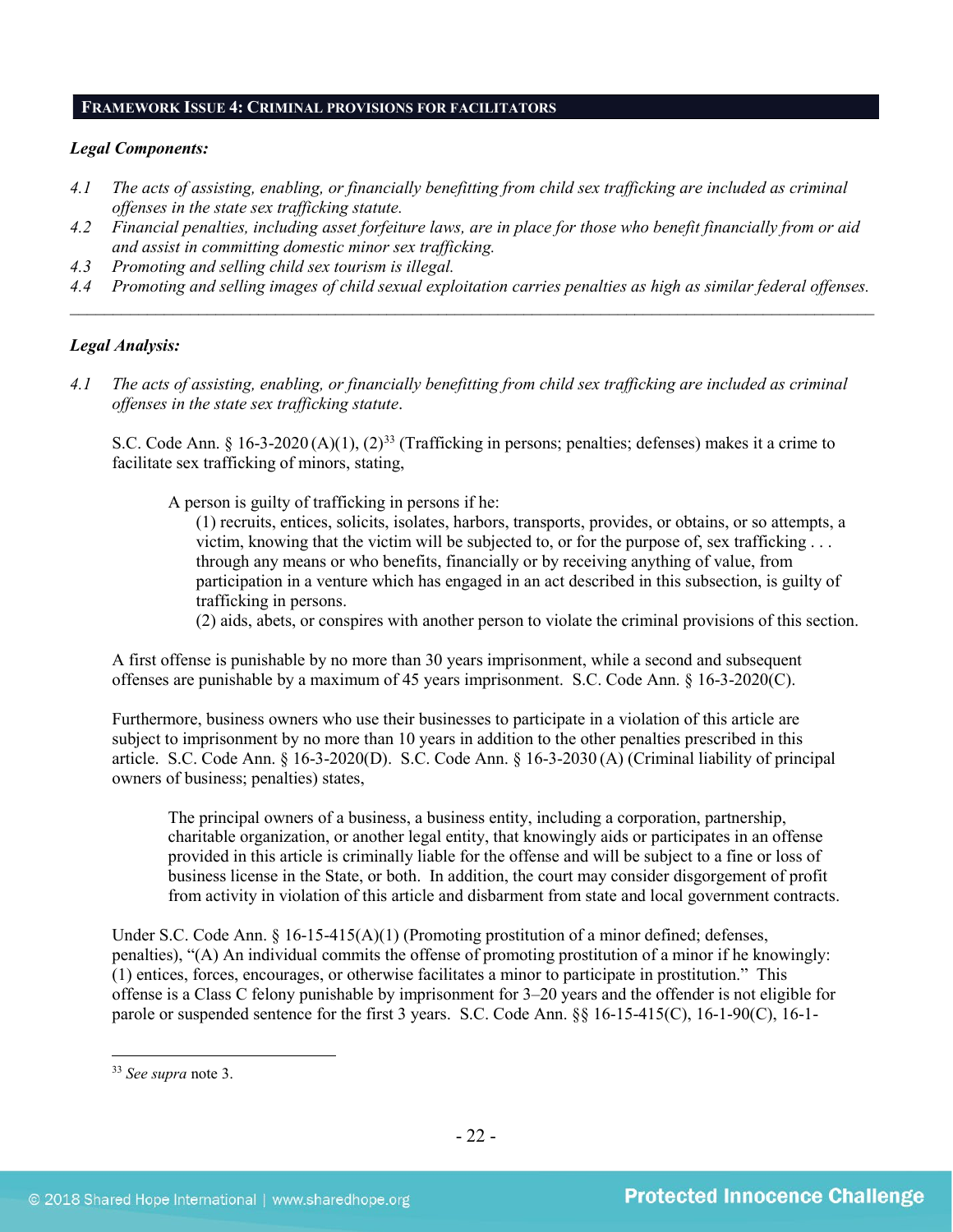### $20(A)(3)$ .

Under S.C. Code Ann. § 16-15-395(A) (First degree sexual exploitation of a minor defined; presumptions; defenses; penalties),

An individual commits the offense of first degree sexual exploitation of a minor if, knowing the character or content of the material or performance, he:

(1) uses, employs, induces, coerces, encourages, or facilitates a minor to engage in or assist others to engage in sexual activity or appear in a state of sexually explicit nudity when a reasonable person would infer the purpose is sexual stimulation for a live performance or for the purpose of producing material that contains a visual representation depicting this activity;

. . . .

(3) transports or finances the transportation of a minor through or across this State with the intent that the minor engage in sexual activity for a live performance or for the purpose of producing material that contains a visual representation depicting this activity; or

(4) records, photographs, films, develops, duplicates, produces, or creates a digital electronic file for sale or pecuniary gain material that contains a visual representation depicting a minor engaged in sexual activity.

This crime is a Class C felony punishable by imprisonment for 3–20 years, and the offender is not eligible for parole or suspended sentence for the first 3 years. S.C. Code Ann. § 16-15-395(D), 16-1-90(C), 16-1-  $20(A)(3)$ .

Although not specifically directed to domestic minor sex trafficking victims, S.C. Code Ann. § 58-23- 1320 (Use of taxi for prostitution or lewd act or transporting person to place for such purpose) states,

It shall be unlawful for the driver of any such taxi to permit any person to occupy or use such taxi for the purpose of prostitution or for any other lewd or indecent act, knowing or having reasonable cause to know that it is being used or is to be used for any such purpose, or to direct, take or transport or offer or agree to take or transport any person to any building or place knowing or having reasonable cause to know that the purpose of such directing, taking or transporting is prostitution or any other lewd or indecent act.

A violation of this provision is a misdemeanor punishable by a fine up to \$100 or imprisonment up to 30 days. S.C. Code Ann. § 58-23-1410.

*4.2 Financial penalties, including asset forfeiture laws, are in place for those who benefit financially from or aid and assist in committing domestic minor sex trafficking.*

No fines apply to facilitators who are convicted under S.C. Code Ann. § 16-3-2020 (Trafficking in persons; penalties; defenses) or CSEC laws. However, if a facilitator is convicted under S.C. Code Ann.  $\S$  16-3-2020(E)<sup>[34](#page-22-0)</sup> (Trafficking in persons; penalties; defenses), the facilitator is subject to mandatory orders of restitution and asset forfeiture. Further, "the victim of trafficking in persons [is entitled] to all benefits, rights, and compensation granted pursuant to Section 16-3-1110." S.C. Code Ann. §§ 16-3- 2020(E), 16-3-2070.

Regarding restitution, S.C. Code Ann. § 16-3-2040(D) (Restitution for victims of trafficking) defines restitution as

<span id="page-22-0"></span><sup>34</sup> *See supra* note [3.](#page-1-2)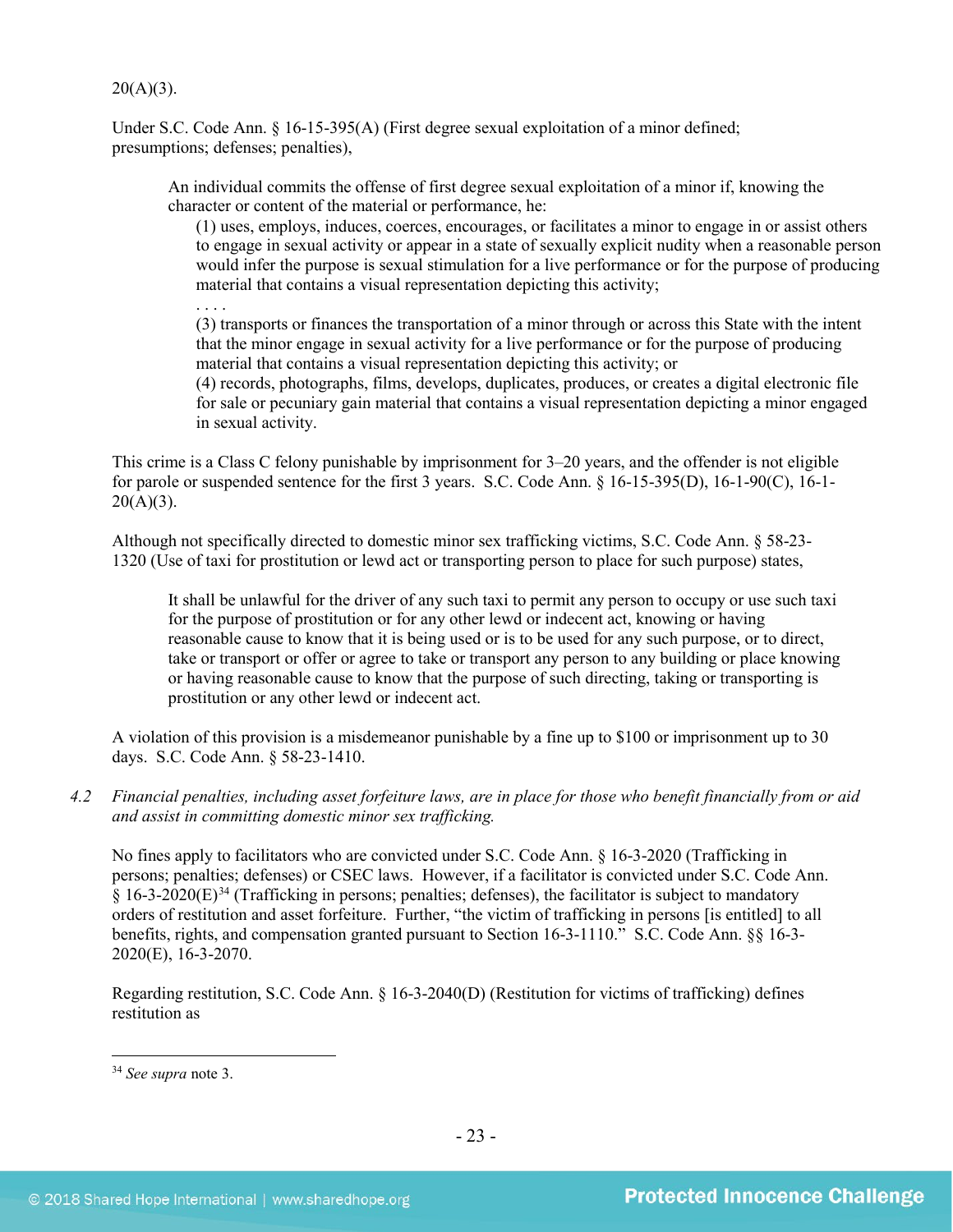payment for all injuries, specific losses, and expenses, including, but not limited to, attorney's fees, sustained by a crime victim resulting from an offender's criminal conduct pursuant to Section  $16-3-1110(12)(a)$ . In addition, the court may order an amount representing the value of the victim's labor or services.

Under S.C. Code Ann. § 16-3-1110(A)(11), (B) (Definitions),

 $(A)$ ....

. . . .

(11) "Restitution" means payment for all injuries, specific losses, and expenses sustained by a crime victim resulting from an offender's criminal conduct. It includes, but is not limited to:

(a) medical and psychological counseling expenses;

(b) specific damages and economic losses;

(c) funeral expenses and related costs;

(d) vehicle impoundment fees;

(e) child care costs; and

(f) transportation related to a victim's participation in the criminal justice process.

(B) Restitution does not include awards for pain and suffering, wrongful death, emotional distress, or loss of consortium. Restitution orders do not limit any civil claims a crime victim may file.

A trafficker may also be ordered to pay restitution to a victim's spouse, issue, descendants, or estate if "the victim of trafficking dies as a result of being trafficked." S.C. Code Ann. § 16-3-2040(B).

A violation may also result in a forfeiture of the following items under S.C. Code Ann. § 16-3-2090(A)(1) (Forfeiture):

(a) all monies used, or intended for use, in violation of Section 16-3-2020;

(b) all property constituting the proceeds obtained directly or indirectly, for a violation of Section 16-3-2020;

(c) all property derived from the proceeds obtained, directly or indirectly, from any sale or exchange for pecuniary gain from a violation of Section 16-3-2020;

(d) all property used or intended for use, in any manner or part, to commit or facilitate the commission of a violation for pecuniary gain of Section 16-3-2020;

(e) all books, records, and research products and materials, including formulas, microfilm, tapes, and data which are used, or which have been positioned for use, in violation of Section 16-3- 2020;

(f) all conveyances including, but not limited to, trailers, aircraft, motor vehicles, and watergoing vessels, which are used or intended for use unlawfully to conceal or transport or facilitate a violation of Section 16-3-2020. No motor vehicle may be forfeited to the State under this item unless it is used, intended for use, or in any manner facilitates a violation of Section 16-3-2020; (g) all property including, but not limited to, monies, negotiable instruments, securities, or other things of value furnished or intended to be furnished by any person in exchange for any kind of services under Section 16-3-2020, and all proceeds including, but not limited to, monies, and real and personal property traceable to any exchange under Section 16-3-2020; and

(h) overseas assets of persons convicted of trafficking in persons also are subject to forfeiture to the extent they can be retrieved by the government.

Property is subject to seizure upon process or without process under S.C. Code Ann. § 16-3-2090(A)(2) which provides:

(a) seizure is incident to an arrest or a search under a search warrant or an inspection under an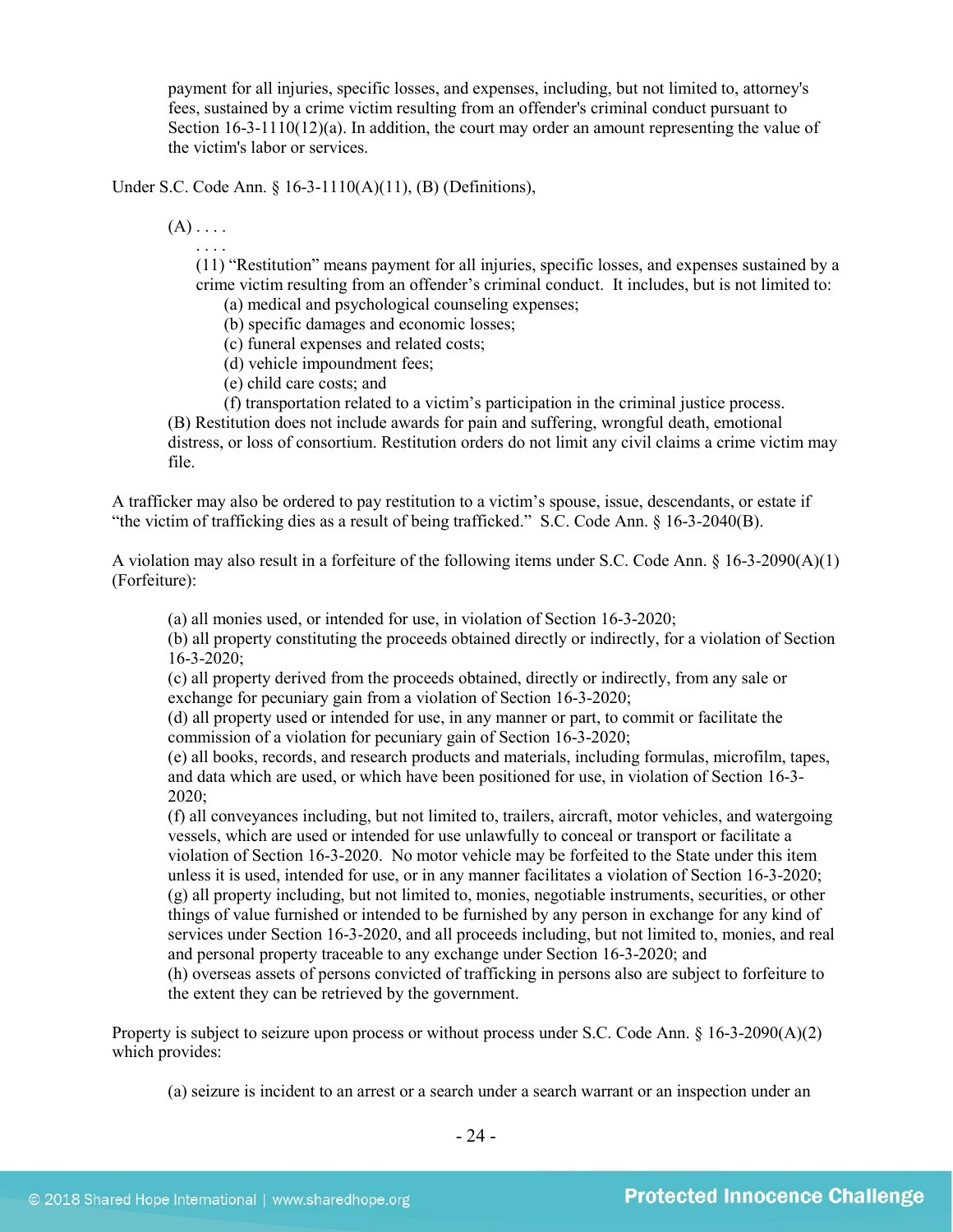administrative inspection warrant;

(b) property subject to seizure has been the subject of a prior judgment in favor of the State in a criminal injunction or forfeiture proceeding based upon under Section 16-3-2020; (c) the investigating agency has probable cause to believe that the property is directly or indirectly dangerous to health of safety; or

(d) the investigating agency has probable cause to believe that the property was used or is intended to be used in violation of Section 16-3-2020.

Businesses who are in violation of S.C. Code Ann. § 16-3-2020 (Trafficking in persons; penalties; defenses) would also have to surrender their charters and face a revocation of their certificates to conduct business in the state. S.C. Code Ann.  $\S$  16-3-2030(B)(3).

The criminal asset forfeiture law within Title 16, Chapter 15, Article 3 (Obscenity, material harmful to minors, child exploitation, and child prostitution) is more limited and only allows for forfeiture in some crimes a facilitator may commit. S.C. Code Ann. § 16-15-445(A) (Seizure and forfeiture of equipment used in committing violation; hearing; disposition of forfeited property; allocation of sale proceeds) states,

All equipment used directly by a person in committing a violation of Sections 16-15-305 [Disseminating, procuring or promoting obscenity unlawful], 16-15-342 [Criminal solicitation of a minor; defenses; penalties], 16-15-395 [First degree sexual exploitation of a minor defined; presumptions; defenses; penalties], 16-15-405 [Second degree sexual exploitation of a minor defined; presumptions; defenses; penalties], or 16-15-410 [Third degree sexual exploitation of a minor defined], including necessary software, may be seized by the law enforcement agency making the arrest and ordered forfeited by the court in which the conviction was obtained.

- 4.2.1 Recommendation: Amend South Carolina's CSEC laws and S.C. Code Ann. § 16-3-2020 (Trafficking in persons; penalties; defenses) to include mandatory fines for facilitators.
- 4.2.2 Recommendation: Amend S.C. Code Ann. § 16-15-445(A) (Seizure and forfeiture of equipment used in committing violation; hearing; disposition of forfeited property; allocation of sale proceeds) to require facilitators who violate any of South Carolina's CSEC laws or S.C. Code Ann. § 16-3- 2020 (Trafficking in persons; penalties; defenses) to forfeit property used in or acquired through the commission of the crime.
- *4.3 Promoting and selling child sex tourism is illegal*.

There is no South Carolina law that addresses sex tourism.

- 4.3.1 Recommendation: Enact a law that prohibits selling or offering to sell travel services that include or facilitate travel for the purpose of engaging in commercial sexual exploitation of a minor or prostitution of a minor, if the travel is occurring in South Carolina.
- *4.4 Promoting and selling images of child sexual exploitation carries penalties as high as similar federal offenses*.

Under S.C. Code Ann. § 16-3-820(a) (Producing, directing or promoting sexual performance by child; penalty), "[i]t is unlawful for any person to produce, direct, or promote a performance that includes sexual conduct by a child younger than eighteen years of age." "Promote" is defined as "to procure, manufacture, issue, sell, give, provide, lend, mail, deliver, transfer, transmit, publish, distribute, circulate, disseminate, present, exhibit, or advertise or to offer or agree to do any of the above." S.C. Code Ann. §  $16 - 3 - 800(4)$ .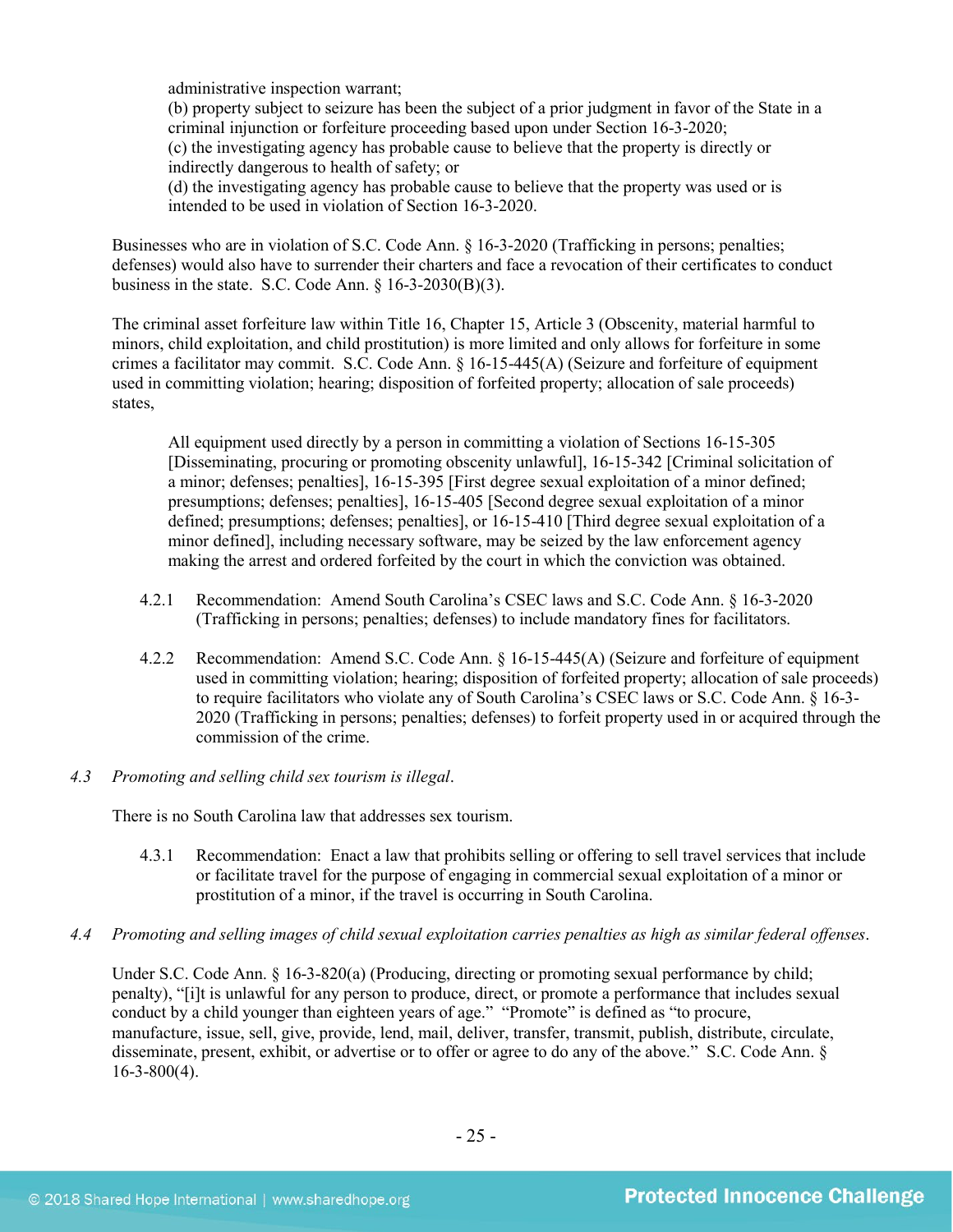Additionally, S.C. Code Ann. § 16-15-405(A)(2) (Second degree sexual exploitation of a minor defined; presumptions; defenses; penalties) criminalizes the facilitating actions of a person who, "knowing the character or content of the material, . . . distributes, transports, exhibits, receives, sells, purchases, exchanges, or solicits material that contains a visual representation of a minor engaged in sexual activity or appearing in a state of sexually explicit nudity when a reasonable person would infer the purpose is sexual stimulation."

Under S.C. Code Ann. § 16-15-395(A) (First degree sexual exploitation of a minor defined; presumptions; defenses; penalties),

An individual commits the offense of first degree sexual exploitation of a minor if, knowing the character or content of the material or performance, he:

(1) uses, employs, induces, coerces, encourages, or facilitates a minor to engage in or assist others to engage in sexual activity or appear in a state of sexually explicit nudity when a reasonable person would infer the purpose is sexual stimulation for a live performance or for the purpose of producing material that contains a visual representation depicting this activity;

(3) transports or finances the transportation of a minor through or across this State with the intent that the minor engage in sexual activity for a live performance or for the purpose of producing material that contains a visual representation depicting this activity; or

(4) records, photographs, films, develops, duplicates, produces, or creates a digital electronic file for sale or pecuniary gain material that contains a visual representation depicting a minor engaged in sexual activity.

This crime is a Class C felony punishable by imprisonment for 3–20 years, and the offender is not eligible for parole or suspended sentence for the first 3 years. S.C. Code Ann. §§ 16-15-395(D), 16-1-90(C), 16-  $1-20(A)(3)$ .

. . . .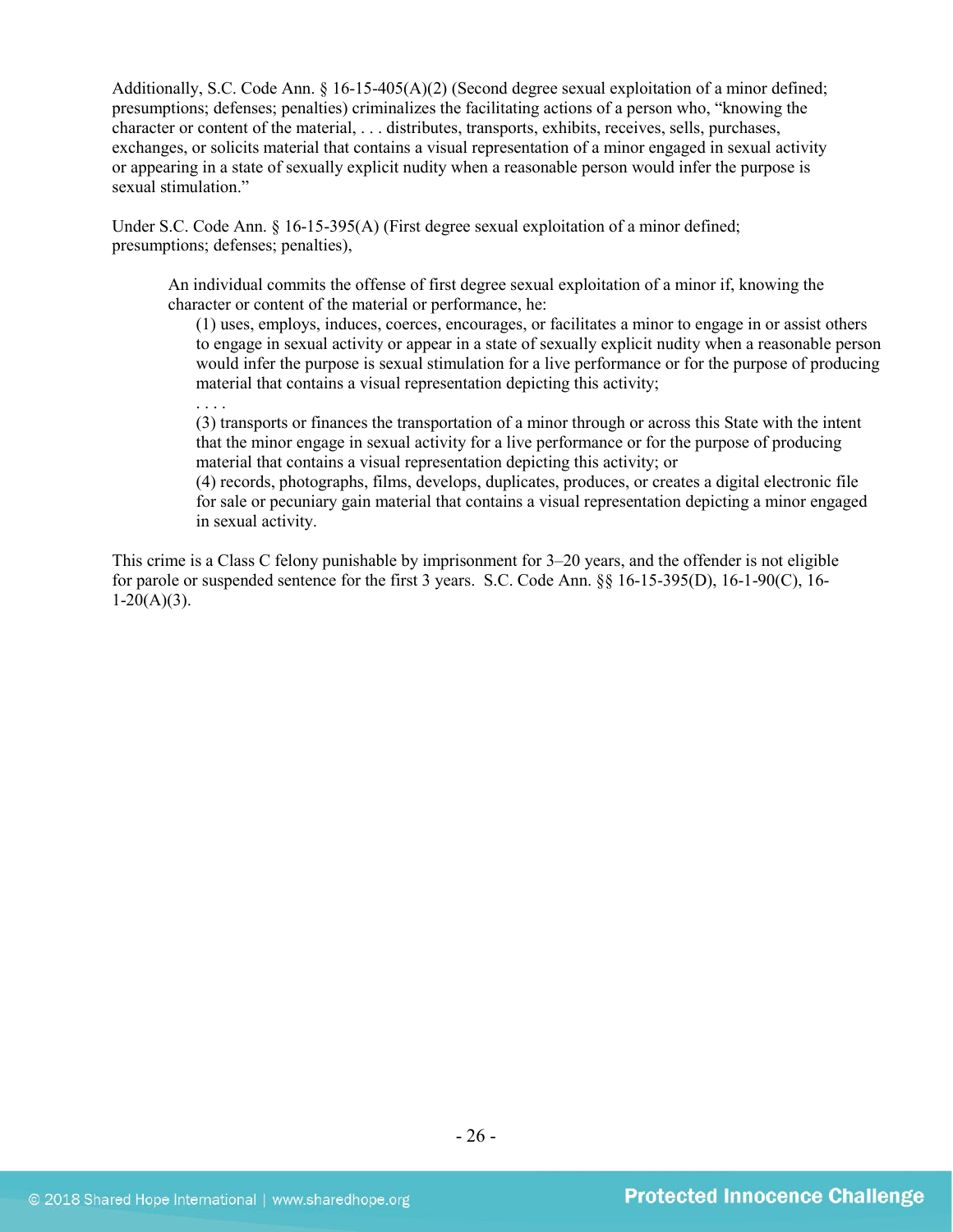## **FRAMEWORK ISSUE 5: PROTECTIVE PROVISIONS FOR THE CHILD VICTIMS**

#### *Legal Components:*

- *5.1 Victims under the core child sex trafficking offense include all commercially sexually exploited children.*
- *5.2 The state sex trafficking statute expressly prohibits a defendant asserting a defense based on the willingness of the minor under 18 to engage in the commercial sex act.*
- *5.3 State law prohibits the criminalization of minors under 18 for prostitution offenses.*
- *5.4 State law provides a non-punitive avenue to specialized services through one or more points of entry.*
- *5.5 Child sex trafficking is identified as a type of abuse and neglect within child protection statutes.*
- *5.6 The definition of "caregiver" or another related term in the child welfare statutes is not a barrier to a sex trafficked child accessing the protection of child welfare.*
- *5.7 Crime victims' compensation is specifically available to a child victim of sex trafficking or commercial sexual exploitation of children (CSEC).*
- *5.8 Victim-friendly procedures and protections are provided in the trial process for minors under 18.*
- *5.9 Child sex trafficking victims may vacate delinquency adjudications and expunge related records for prostitution and other offenses arising from trafficking victimization, without a waiting period.*
- *5.10 Victim restitution and civil remedies for victims of domestic minor sex trafficking or commercial sexual exploitation of children (CSEC) are authorized by law.*
- *5.11 Statutes of limitations for civil and criminal actions for child sex trafficking or commercial sexual exploitation of children (CSEC) offenses are eliminated or lengthened to allow prosecutors and victims a realistic opportunity to pursue criminal action and legal remedies.*

*\_\_\_\_\_\_\_\_\_\_\_\_\_\_\_\_\_\_\_\_\_\_\_\_\_\_\_\_\_\_\_\_\_\_\_\_\_\_\_\_\_\_\_\_\_\_\_\_\_\_\_\_\_\_\_\_\_\_\_\_\_\_\_\_\_\_\_\_\_\_\_\_\_\_\_\_\_\_\_\_\_\_\_\_\_\_\_\_\_\_\_\_\_\_*

## *Legal Analysis:*

*5.1 Victims under the core child sex trafficking offense include all commercially sexually exploited children.[35](#page-26-0)*

Under South Carolina's core sex trafficking offense, S.C. Code Ann. § 16-3-2020 (Trafficking in persons; penalties; defenses), all commercially sexually exploited children are included as victims of sex trafficking. The definition of sex trafficking under S.C. Code Ann. § 16-3-2010(7) (Definitions) does not require proof of force, fraud, or coercion when the victim is a minor,<sup>[36](#page-26-1)</sup> and the definition of sex trafficking under S.C. Code Ann. § 16-3-2020(A)(2)<sup>37</sup>provides criminal liability for buyers of sex with minors without requiring that the child be under the control of a third party trafficker.<sup>[38](#page-26-3)</sup> Consequently, all commercially sexually exploited children may access the protections, services, and benefits intended for child sex trafficking victims.

<span id="page-26-0"></span>l <sup>35</sup> *See generally* SHARED HOPE INTERNATIONAL, "Eliminating the Third Party Control Barrier to Identifying Juvenile Sex Trafficking Victims," JuST Response Policy Paper (2015), [http://sharedhope.org/wp](http://sharedhope.org/wp-content/uploads/2015/08/Policy-Paper_Eliminating-Third-Party-Control_Final1.pdf)[content/uploads/2015/08/Policy-Paper\\_Eliminating-Third-Party-Control\\_Final1.pdf](http://sharedhope.org/wp-content/uploads/2015/08/Policy-Paper_Eliminating-Third-Party-Control_Final1.pdf) (discussing need to include all commercially sexually exploited children within sex trafficking definitions and corresponding need to include buyer conduct in core sex trafficking offenses regardless of whether victim is under control of a third party).

<span id="page-26-2"></span><span id="page-26-1"></span><sup>36</sup> *See supra* Component 1.1.

<span id="page-26-3"></span><sup>&</sup>lt;sup>38</sup> *See supra* Component 2.1.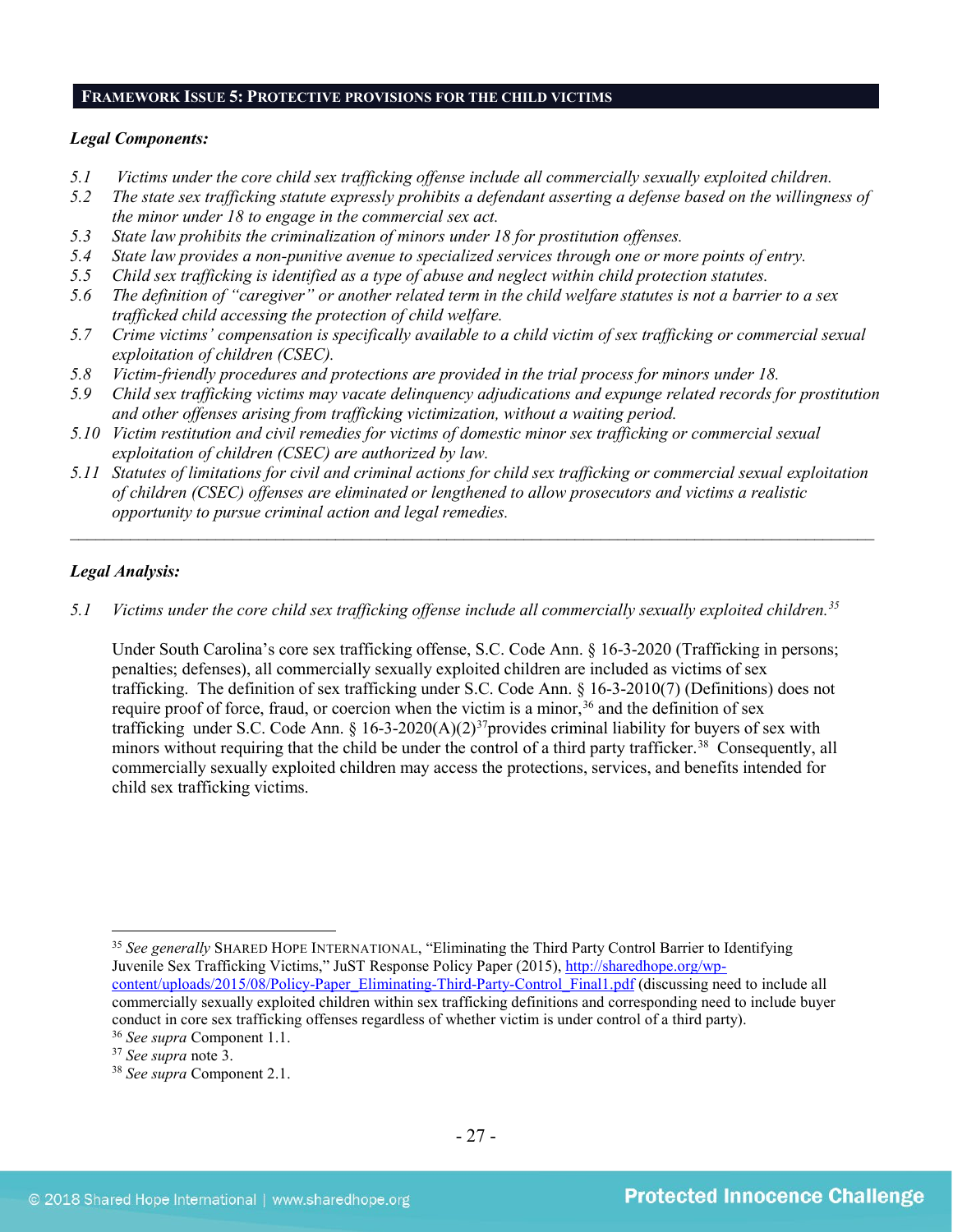*5.2 The state sex trafficking statute expressly prohibits a defendant from asserting a defense based on the willingness of a minor under 18 to engage in the commercial sex act.[39](#page-27-0)*

South Carolina's trafficking statute prohibits a defendant from asserting a defense to prosecution based on the willingness of the minor to engage in the commercial sex act. S.C. Code Ann.  $\S$  16-3-2020 (I)(3)<sup>[40](#page-27-1)</sup> (Trafficking in persons; penalties; defenses) states, "the implied or express consent of a victim to acts which violate the provisions of this section do not constitute a defense to violations of this section . . . ."

*5.3 State law prohibits the criminalization of minors under 18 for prostitution offenses.[41](#page-27-2)*

Although South Carolina's prostitution offense, S.C. Code Ann. § 16-15-90(1) (Prostitution; lewdness, assignation, and prostitution generally), is age neutral, South Carolina's human trafficking offense prohibits the criminalization of minor victims for prostitution.<sup>[42](#page-27-3)</sup> S.C. Code Ann. § 16-3-2020(G)<sup>[43](#page-27-4)</sup> (Trafficking in persons; penalties; defenses) states in part,

If the victim was a minor at the time of the offense, the victim of human trafficking in persons may not be prosecuted in court pursuant to this article [Trafficking in Persons] or a prostitution offense, if it is determined after investigation that the victim committed the offense as a direct result of, or incidental or related to, trafficking.

Therefore, while the state prostitution statute, S.C. Code Ann. § 16-15-90(1) does not prevent minors under 18 years of age from facing prosecution for prostitution-related offenses, minors identified as victims of child sex trafficking are provided a specific exemption from criminalization for prostitution and trafficking offenses.

- 5.3.1 Recommendation: Clarify S.C. Code Ann. § 16-15-90(1) (Prostitution; lewdness, assignation, and prostitution generally) to specify that all minors shall be protected from criminal or delinquency charges for prostitution-related offenses.[44](#page-27-5)
- *5.4 State law provides a non-punitive avenue to specialized services through one or more points of entry.*

A juvenile sex trafficking victim is not subject to prosecution for prostitution<sup>45</sup> and will likely be identified as abused or neglected. [46](#page-27-7) Further, a minor victim may receive specialized services through "certified specialized service providers" and the Human Trafficking Acute Crisis Care and Resource Centers under the auspices of the Office of the Attorney General. S.C. Code Ann.  $\S$  16-3-2020(H)<sup>[47](#page-27-8)</sup> (Trafficking in persons; penalties; defenses). Pursuant to S.C. Code Ann. § 16-3-2020(H),

 $\overline{\phantom{a}}$ 

<span id="page-27-8"></span><sup>47</sup> *See supra* note [3.](#page-1-2)

<span id="page-27-0"></span><sup>&</sup>lt;sup>39</sup> The analysis in this component is predicated upon the recommendation in 5.1 being simultaneously or previously enacted.<br><sup>40</sup> See supra note 3.

<span id="page-27-1"></span>

<span id="page-27-2"></span><sup>&</sup>lt;sup>41</sup> For more information regarding recent federal legislation impacting this component see:

http://go.sharedhope.org/stateimpactmemo.

<span id="page-27-3"></span> $42$  The analysis in this component is predicated upon the recommendation in 5.1 being simultaneously or previously enacted.

<span id="page-27-5"></span><span id="page-27-4"></span><sup>&</sup>lt;sup>43</sup> *See supra* note [3.](#page-1-2)<br><sup>44</sup> *See generally* SHARED HOPE INTERNATIONAL, "Seeking Justice: Legal approaches to eliminate criminal liability for child sex trafficking victims" (2018), https://sharedhope.org/wp-content/uploads/2018/08/ANALYSIS-OF-STATUTORY-APPROACHES\_ver7.pdf (discussing need to eliminate a minor's criminal liability for prostitution and other offenses committed pursuant to trafficking victimization and to establish a statutory avenue to specialized services).

<sup>&</sup>lt;sup>45</sup> See supra Component 5.3 for provisions concerning the non-criminalization of minors for prostitution offenses.

<span id="page-27-7"></span><span id="page-27-6"></span><sup>46</sup> *See infra* Components 5.5 and 5.6 for provisions concerning child abuse and neglect.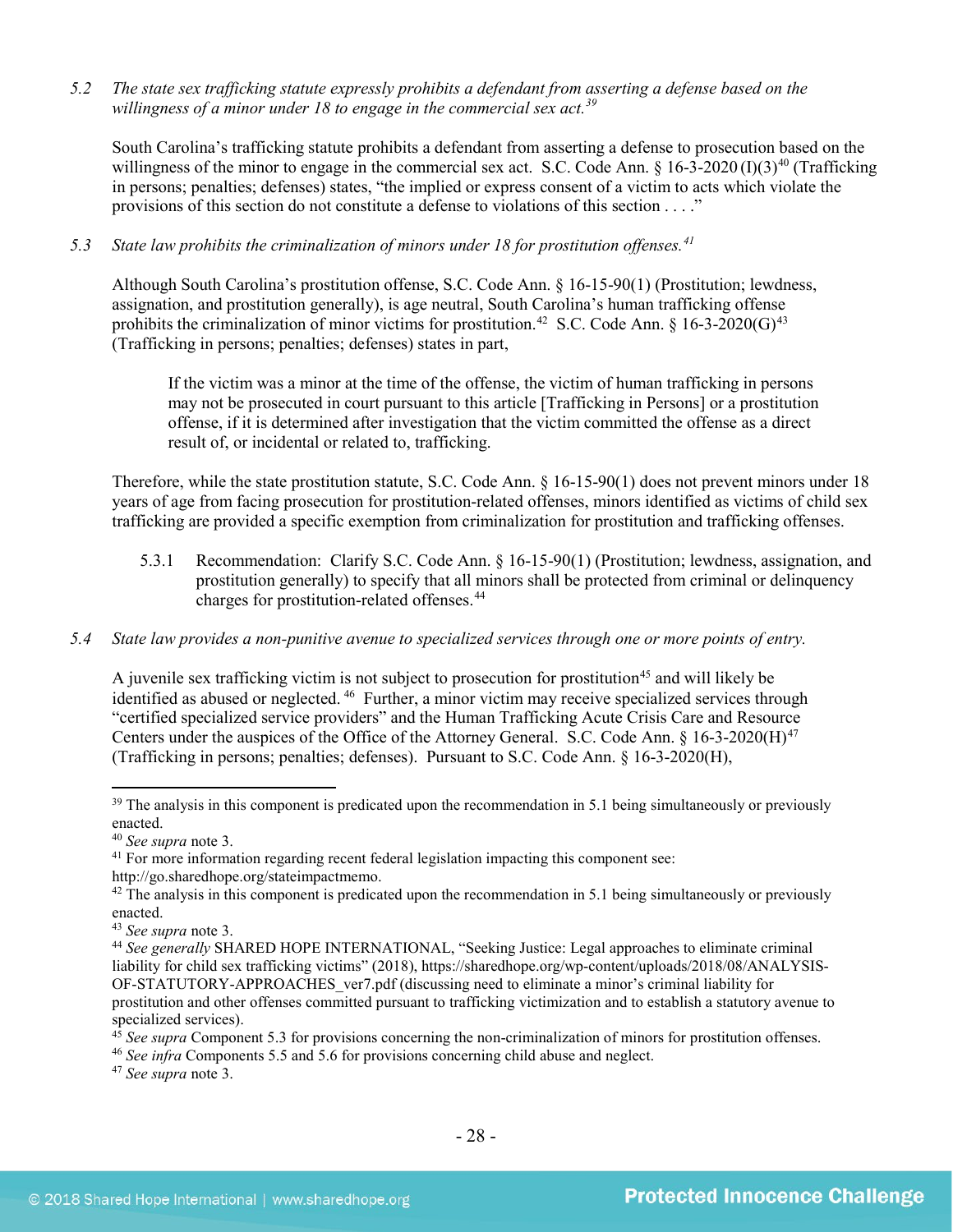The human trafficking specialized service providers must be certified by the Attorney General through criteria established by the Human Trafficking Task Force. The Attorney General, through the task force, must also establish necessary criteria for Human Trafficking Acute Crisis Care and Resource Centers to be established in the communities in South Carolina. Once the service providers are certified and the assessment centers are open, the information must be disseminated to the family court bench and bar as well as law enforcement to be utilized in carrying out the mandates of this statute. The court must determine the most appropriate way to provide specialized services to the juveniles to address the concerns relating to human trafficking.

However, S.C. Code Ann. § 16-3-2020(H) does not provide a mechanism for referring or connecting child victims to such services outside of the family court system. As a result, some child sex trafficking victims may not benefit from services provided through the Resource Centers and certified service providers.

## *5.5 Child sex trafficking is identified as a type of abuse and neglect within child protection statutes.[48](#page-28-1)*

Child sex trafficking is specifically defined as a type of abuse or neglect under the definition of "child abuse or neglect" pursuant to S.C. Code Ann.  $\S 63-7-20(6)(b)^{49}$  $\S 63-7-20(6)(b)^{49}$  $\S 63-7-20(6)(b)^{49}$  (Definitions). S.C. Code Ann.  $\S 63-7 20(6)(b)$  states,

<span id="page-28-0"></span>"Child abuse or neglect" or "harm" occurs when: . . . (b) a child is a victim of trafficking in persons as defined in Section 16-3-2010, including sex trafficking, regardless of whether the perpetrator is a parent, guardian, or other person responsible for the child's welfare. Identifying a child as a victim of trafficking in persons does not create a presumption that the parent, guardian, or other individual responsible for the child's welfare abused, neglected, or harmed the child.

## *5.6 The definition of "caregiver" or another related term in the child welfare statutes is not a barrier to a sex trafficked child accessing the protection of child welfare. [50](#page-28-3)*

Under S.C. Code Ann. § 63-7-20(4) (Definitions). "caregiver" is limited to a child's "foster parent, kindship foster parent, or employee of a group home . . . ." However, the definition of "child abuse or neglect" under S.C. Code Ann. §  $63-7-20(6)(b)^{51}$  $63-7-20(6)(b)^{51}$  $63-7-20(6)(b)^{51}$  expressly defines "trafficking in persons" as a form of child abuse and neglect, regardless of whether a parent or caregiver is responsible for the child's exploitation. S.C. Code Ann. §  $63-7-20(6)(b)$  states,

"[c]hild abuse or neglect" or "harm" occurs when: . . . (b) a child is a victim of trafficking in persons as defined in Section 16-3-2010, including sex trafficking, regardless of whether the perpetrator is a parent, guardian, or other person responsible for the child's welfare. Identifying a child as a victim of trafficking in persons does not create a presumption that the parent, guardian, or other individual responsible for the child's welfare abuse, neglected, or harmed the child.

l

<span id="page-28-1"></span><sup>48</sup> For more information regarding recent federal legislation impacting this component see: http://go.sharedhope.org/stateimpactmemo.

<span id="page-28-2"></span><sup>&</sup>lt;sup>49</sup> The text of S.C. Code Ann. § 63-7-20 cited here and elsewhere in this report includes amendments made by the enactment of House Bill 3701 and Senate Bill 3701 during the 2018 Regular Session of the South Carolina Legislature (effective April 4, 2018).

<span id="page-28-3"></span> $50$  The analysis in this component is predicated upon the recommendation in 5.1 being simultaneously or previously enacted.

<span id="page-28-4"></span><sup>51</sup> *See supra* note [49.](#page-28-0)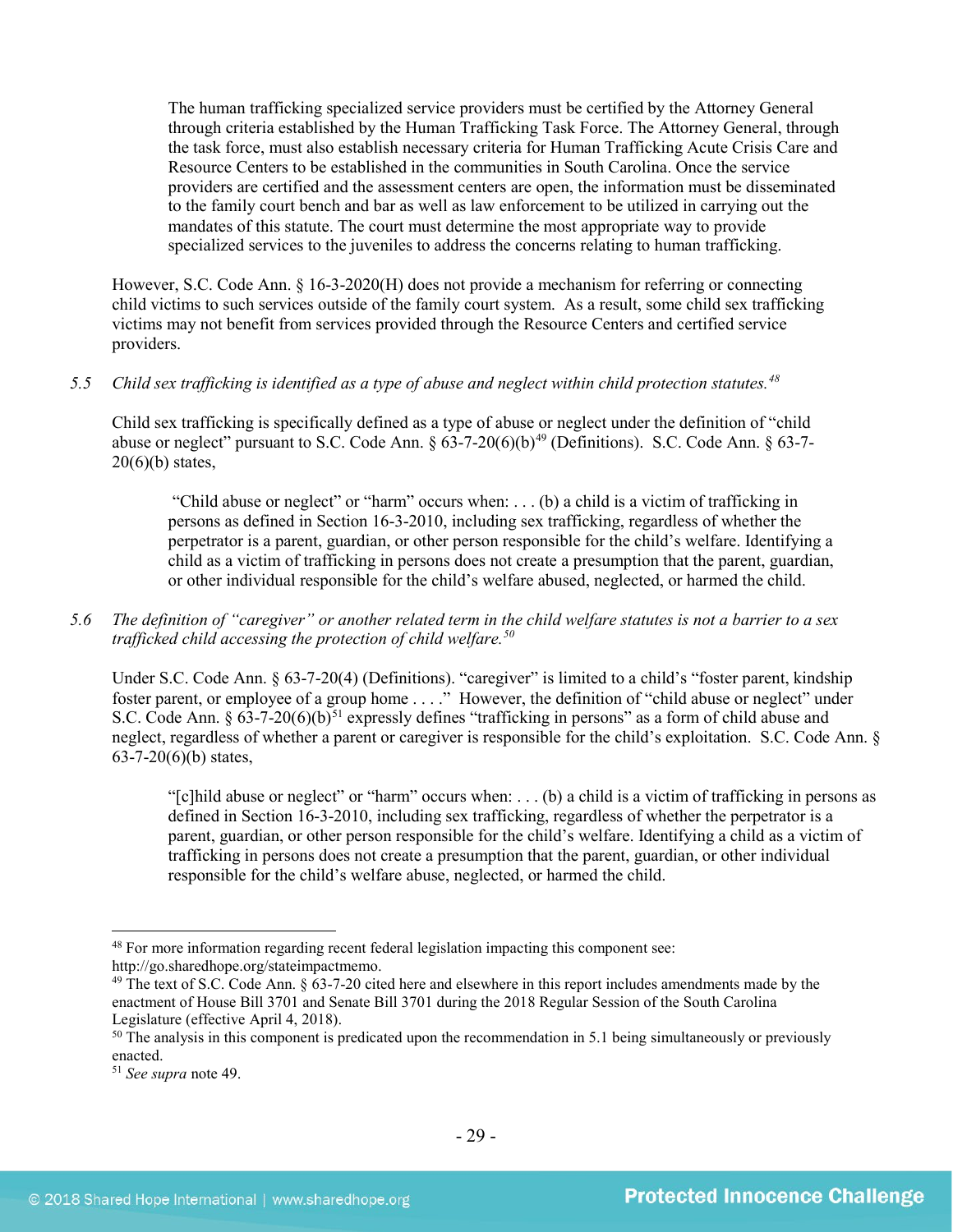Therefore, victims of non-familial child sex trafficking who come to the attention of child welfare do not face statutory barriers in accessing the care and protection of child welfare.

*5.7 Crime victims' compensation is specifically available to a child victim of sex trafficking or commercial sexual exploitation of children (CSEC).*

The state Victim's Compensation Fund is codified at S.C. Code Ann. § 16-3-1110 et seq. It defines "victim" in part as "a person who suffers direct or threatened physical, emotional, or financial harm as the result of an act by someone else, which is a crime." S.C. Code Ann. § 16-3-1110(A)(8) (Definitions). Additionally, victims of trafficking "are considered victims for the purposes of the Victims' Bill of Rights and are entitled to all appropriate forms of compensation available pursuant to the State Crime Victim's Compensation Fund." S.C. Code Ann. § 16-3-2070(A). All crimes at the state and federal level are included in the definition of a crime, with the exception of some vehicular crimes. S.C. Code Ann. § 16-  $3-1110(A)(6)$ .

Under S.C. Code Ann. § 16-3-1170(A) (Basis for award),

No award may be made unless:

(1) a crime was committed;

(2) the crime directly resulted in physical or psychic trauma to the victim;

(3) the crime was promptly reported to the proper authority and recorded in police records; and

(4) the claimant or other award recipient has fully cooperated with all law enforcement agencies and with the Office of the Attorney General, South Carolina Crime Victim Services Division, Department of Crime Victim Compensation.

Under S.C. Code Ann. § 16-3-1170(B), barring the "showing of special circumstances or causes which justify the delay," crimes reported after more than 48 hours are not "promptly reported." Furthermore, pursuant to S.C. Code Ann. § 16-3-1200 (Conduct of victim or intervener contributing to infliction of injury), an award may be reduced or rejected based on a determination that "because of his conduct the victim or intervener of such crime contributed to the infliction of his injury . . . ." Similarly, a person is ineligible if he "committed or aided in the commission of the crime upon which the claim is based or engaged in other unlawful activity which contributed to or aggravated the resulting injury." S.C. Code Ann. § 16-3-1220(1) (Persons ineligible for award). As a result, since minors can be charged with prostitution in South Carolina, it is possible the minor victim could be disqualified from receiving victims' compensation from the Fund if it is determined that the prostitution "contributed to or aggravated the resulting injury."

Additionally, a claim must generally be filed within "one hundred eighty days after the latest of the following events: (1) the occurrence of the crime upon which the claim is based; (2) the death of the victim; (3) the discovery by the law enforcement agency that the occurrence was the result of crime; or (4) the manifestation of a mental or physical injury is diagnosed as a result of a crime committed against a minor." S.C. Code Ann. § 16-3-1230(B) (Claim filed on behalf of minor or incompetent; time limitations). This requirement potentially limits the ability of domestic minor sex trafficking victims to gain compensation dependent upon how the "occurrence" of the crime is defined because many victims may not come forward and report the crime due to the ongoing effects of trafficking. South Carolina allows for extending the filing period "[u]pon good cause shown"; however, "'[g]ood cause' for the above purposes includes reliance upon advice of an official victim assistance specialist who either misinformed or neglected to inform a victim of rights and benefits of the Victim Compensation Fund but does not mean simply ignorance of the law." S.C. Code Ann. § 16-3-1230(C).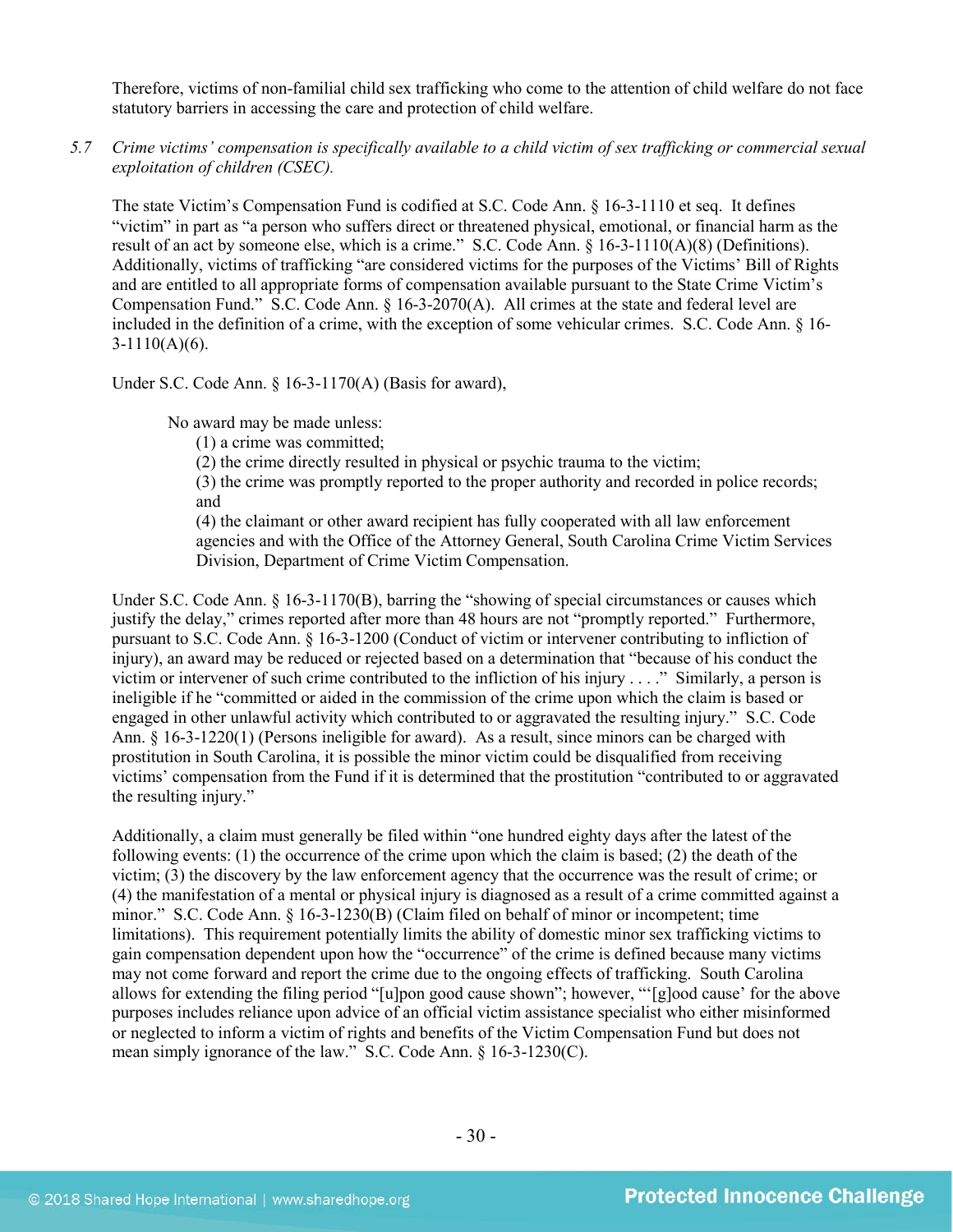5.7.1 Recommendation: Amend S.C. Code Ann. § 16-3-1220(1) (Persons ineligible for award) and § 16- 3-1200 (Conduct of victim or intervener contributing to infliction of injury) to ensure that domestic minor sex trafficking victims are not ineligible due to crimes their traffickers forced them to commit. Also, amend S.C. Code Ann. § 16-3-1170(B) (Basis for award) and § 16-3-1230 (Claim filed on behalf of minor or incompetent; time limitations) to relax the time requirements in cases of domestic minor sex trafficking.

## *5.8 Victim-friendly procedures and protections are provided in the trial process for minors under 18.*

South Carolina has a few victim-friendly criminal justice procedures. According to S.C. Code Ann. § 16- 3-659.1(1) (Criminal sexual conduct: admissibility of evidence concerning victim's sexual conduct), "evidence of a victim's past sexual conduct or reputation is inadmissible in certain cases, including cases of first, second, or third degree criminal sexual conduct, criminal sexual conduct with a minor, and sex trafficking. However, under the provision, "evidence of the victim's sexual conduct with the defendant or evidence of specific instances of sexual activity with persons other than the defendant introduced to show source or origin of semen, pregnancy, or disease about which evidence has been introduced previously at trial is admissible if the judge finds that such evidence is relevant to a material fact and issue in the case and that its inflammatory or prejudicial nature does not outweigh its probative value. Evidence of specific instances of sexual activity which would constitute adultery and would be admissible under rules of evidence to impeach the credibility of the witness may not be excluded." Nevertheless, for victims of sex trafficking, "the victim's sexual history or history of commercial sexual activity, the specific instances of the victim's sexual conduct, opinion evidence of the victim's sexual conduct, and reputation evidence of the victim's sexual conduct" may not constitute a defense. S.C. Code Ann. § 16-3-2020(I)(1)<sup>[52](#page-30-0)</sup> (Trafficking in persons; penalties; defenses).

Also, for victims of rape, S.C. Code Ann. § 16-3-660 (Deposition testimony of rape victim or victim of assault with intent to ravish) states that "the deposition of [the female witness who is alleged to have been assaulted may] be taken at a time and place designated in such order within the county in which the trial is to be had . . . ." The procedure for these depositions requires that only the witness, the accused, and the attorneys be present at the taking of the deposition. S.C. Code Ann. § 16-3-670. According to S.C. Code Ann. § 16-3-700 (Reading deposition to jury), "Such deposition shall be read to the jury upon the trial and shall be considered by them as though such testimony had been given orally in court." South Carolina also provides for the destruction of these depositions when the case is closed and appeals have both been taken and settled or the time for taking an appeal has elapsed. S.C. Code Ann. § 16-3-720.

Further, S.C. Code Ann. § 16-3-730 (Publishing name of victim of criminal sexual conduct unlawful) states,

Whoever publishes or causes to be published the name of any person upon whom the crime of criminal sexual conduct has been committed or alleged to have been committed in this State in any newspaper, magazine or other publication shall be deemed guilty of a misdemeanor and, upon conviction thereof, shall be punished by a fine of not more than one thousand dollars or imprisonment of not more than three years. The provisions of this section shall not apply to publications made by order of court.

Under S.C. Code Ann. § 16-3-2070(B) (Compensation for victims of trafficking; identity of victim and victim's family confidential), "in a prosecution for violations of the criminal provisions of [trafficking in persons], the identity of the victim and the victim's family must be kept confidential by ensuring that names and identifying information of the victim and victim's family are not released to the public,

<span id="page-30-0"></span><sup>52</sup> *See supra* note [3.](#page-1-2)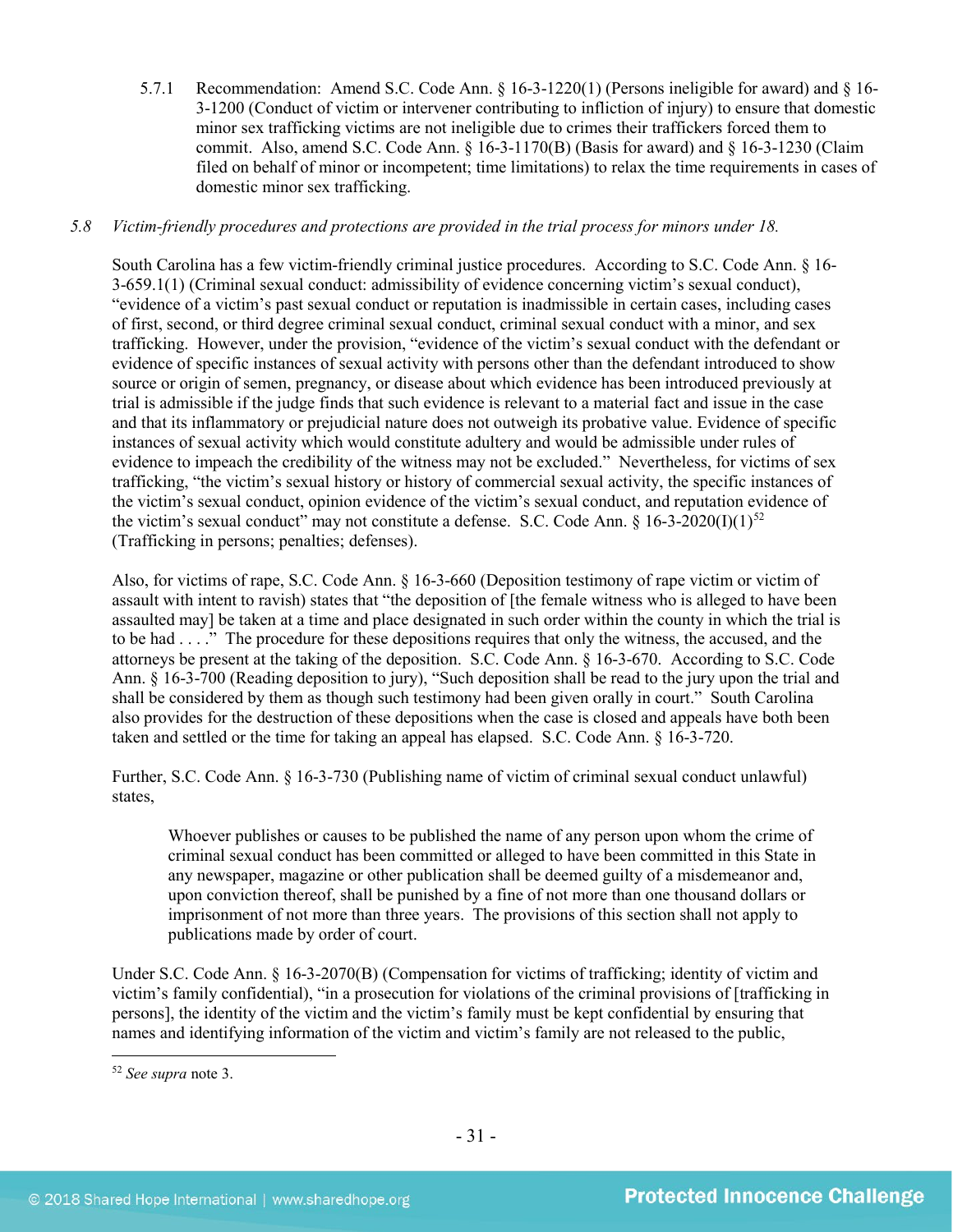including by the defendant."

S.C. Code Ann. § 17-23-175(A) (Admissibility of out-of-court statement of child under twelve; determination of trustworthiness; notice to adverse party) allows for out-of-court statements for children under 12 to be admissible if certain conditions are met:

In a general sessions court proceeding or a delinquency proceeding in family court, an out-of-court statement of a child<sup>[53](#page-31-0)</sup> is admissible if:

(1) the statement was given in response to questioning conducted during an investigative interview of the child;

(2) an audio and visual recording of the statement is preserved on film, videotape, or other electronic means, except as provided in subsection (F);

(3) the child testifies at the proceeding and is subject to cross- examination on the elements of the offense and the making of the out-of-court statement; and

(4) the court finds, in a hearing conducted outside the presence of the jury, that the totality of the circumstances surrounding the making of the statement provides particularized guarantees of trustworthiness.

*5.9 Child sex trafficking victims may vacate delinquency adjudications and expunge related records for prostitution and other offenses arising from trafficking victimization, without a waiting period. [54](#page-31-1)*

South Carolina law does not provide a mechanism for minors to vacate delinquency adjudications related to trafficking victimization, and juvenile records may only be expunged after a waiting period.

Regarding record expungement, S.C. Code Ann. § 63-19-2050 (A)(1) (Petition for record destruction) provides,

A person who has been taken into custody for, charged with, or adjudicated delinquent for having committed a status or a nonviolent crime, as defined in Section 16–1–70, may petition the court for an order destroying all official records relating to:

- (a) being taken into custody;
- (b) the charges filed against the child;
- (c) the adjudication; and
- (d) disposition.

l

Generally, a court must grant expungement for a status offense and may grant expungement for multiple status offense or nonviolent offenses.<sup>[55](#page-31-2)</sup> S.C. Code Ann. § 63-19-2050(C). However, certain eligibility

<span id="page-31-0"></span> $53$  A "child" for the purposes of this statute include "(1) a person who is under the age of twelve years at the time of the making of the statement or who functions cognitively, adaptively, or developmentally under the age of twelve at the time of making the statement; and (2) a person who is the alleged victim of, or witness to, a criminal act for which the defendant, upon conviction, would be required to register pursuant to the provisions of Article 7, Chapter 3, Title 23 [Sex offender registry]." S.C. Code Ann. § 17-23-175(C).

<span id="page-31-1"></span><sup>&</sup>lt;sup>54</sup> The analysis in this component is predicated upon the recommendation in 5.1 being simultaneously or previously enacted.

<span id="page-31-2"></span><sup>55</sup> Pursuant to S.C. Code Ann. § 16-1-70 (Nonviolent crimes), nonviolent offenses are all crimes not specifically listed as violent crimes within S.C. Code Ann. § 16-1-60 (Violent crimes defined), which does not include the offense of prostitution, S.C. Code Ann. § 16-15-90 (Prostitution; lewdness, assignation and prostitution generally). However, violent crimes listed in S.C. Code Ann. § 16-1-60 do include:

producing, directing, or promoting sexual performance by a child (Section 16-3-820); sexual exploitation of a minor first degree (Section 16-15-395); sexual exploitation of a minor second degree (Section 16-15-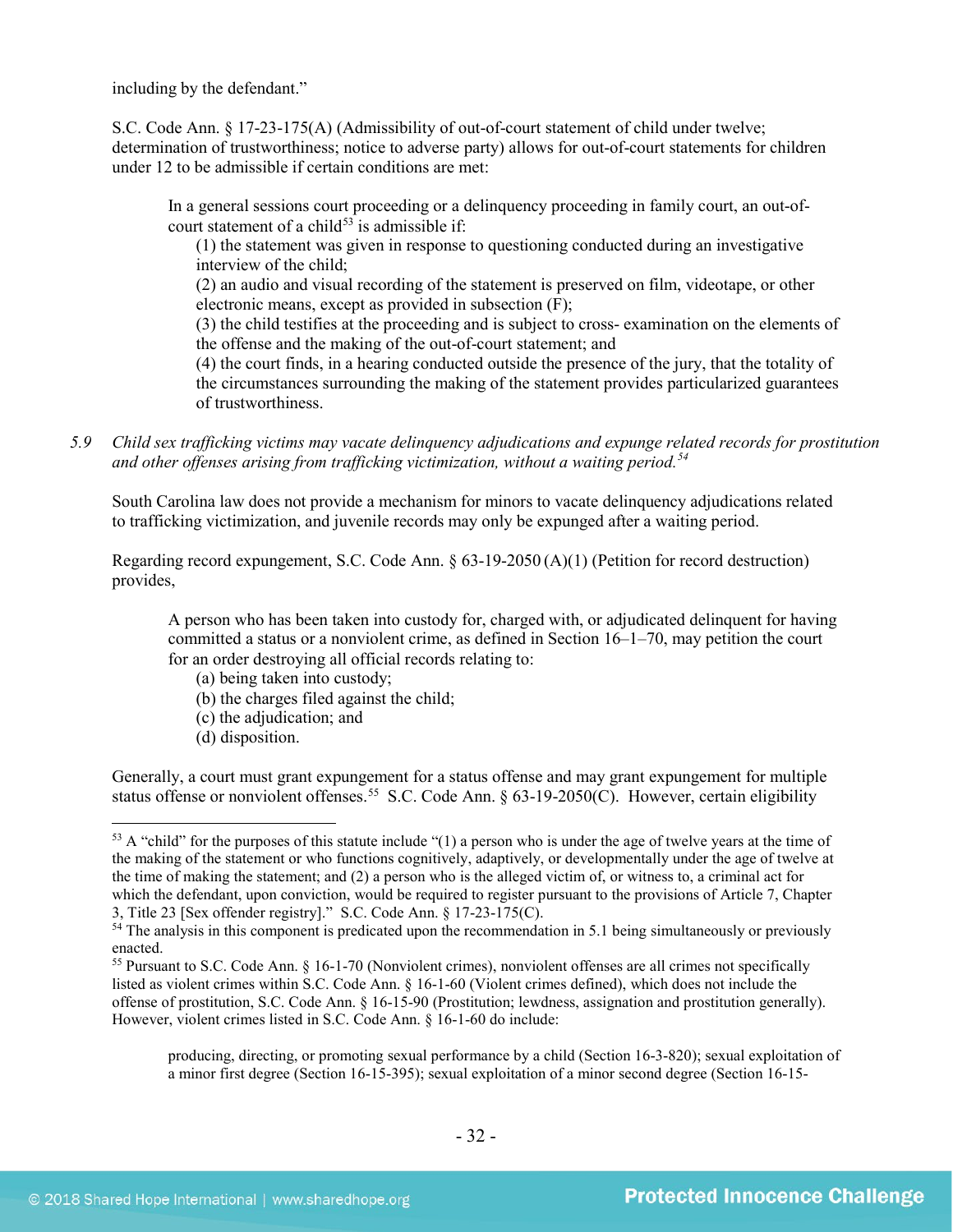requirements are listed; "[a] person may not petition the court if [he] has a prior adjudication for an offense that would carry a maximum term of imprisonment of five years or more if committed by an adult." S.C. Code Ann.  $\S 63-19-2050(A)(2)$ . In addition, the court must "not grant the expungement" order unless [it] finds that the person" who is seeking to have the records destroyed "is at least seventeen years of age, has successfully completed any dispositional sentence imposed, has not been subsequently adjudicated for or convicted of any criminal offense, and does not have any criminal charges pending in family court or general sessions court." S.C. Code Ann.  $\S 63-19-2050(C)(3)$ .<sup>[56](#page-32-0)</sup>

If granted, expungement serves to completely eliminate all evidence of the records and to "restore the person in the contemplation of the law to the status the person occupied before being taken into custody." S.C. Code Ann. § 63-19-2050(E).

A child under the age of 17 who has committed a non-violent offense that is either a misdemeanor; Class D, E, or F felony; or is punishable by a maximum sentence of no greater than 15 years is eligible for "youthful offender" status if the minor "has been bound over for proper criminal proceedings to the court of general sessions pursuant to Section 63-19-1210 . . . ." S.C. Code Ann. § 24-19-10(d)(i). Additionally, a minor who is at least 17 but less than 25 when convicted of an "offense that is not a violent crime, as defined in Section 16-1-60, and that is a misdemeanor; a Class D, Class E, or Class F felony; or a felony which provides for a maximum term of imprisonment of fifteen years or less" falls under the definition of "youthful offender." S.C. Code Ann. § 24-19-10(d)(ii). A youthful offender's criminal record may be expunged once pursuant to S.C. Code Ann. § 22-5-920(B)<sup>[57](#page-32-1)</sup> (Conviction as a youthful offender), which states in part,

(1) Following a first offense conviction as a youthful offender for which a defendant is sentenced pursuant to the provisions of Chapter 19, Title 24, Youthful Offender Act, the defendant, who has not been convicted of any offense, including an out-of-state offense, while serving the youthful offender sentence, including probation and parole, for a period of five years from the date of completion of his sentence, including probation and parole, may apply, or cause someone acting on his behalf to apply, to the circuit court for an order expunging the records of the arrest and conviction.

(2) However, this section does not apply to:

(a) an offense involving the operation of a motor vehicle;

(b) an offense classified as a violent crime in Section 16-1-60;

(c) an offense contained in Chapter 25, Title 16, except as otherwise provided in Section 16-  $25-30$ ; or

(d) an offense for which the individual is required to register in accordance with the South Carolina Sex Offender Registry Act.

(3) If the defendant has had no other conviction, to include out-of-state convictions, during the service of the youthful offender sentence, including probation and parole, during the five-year period following completion of his sentence, including probation and parole, for a first offense conviction as a youthful offender for which the defendant was sentenced pursuant to the provisions of Chapter 19, Title 24, Youthful Offender Act, the circuit court may issue an order

405); promoting prostitution of a minor (Section 16-15-415); participating in prostitution of a minor (Section 16-15-425) . . . .

<span id="page-32-0"></span><sup>56</sup> Under S.C. Code Ann. § 63-19-2050(F), "[f]or purposes of this section, an adjudication is considered a previous adjudication only if it occurred prior to the date the subsequent offense was committed."

<span id="page-32-1"></span><sup>57</sup> The text of S.C. Code Ann. § 22-5-920 cited here and elsewhere in this report includes amendments made by the enactment of House Bill 3209 during the 2018 Regular Session of the South Carolina Legislature (effective December 27, 2018).

l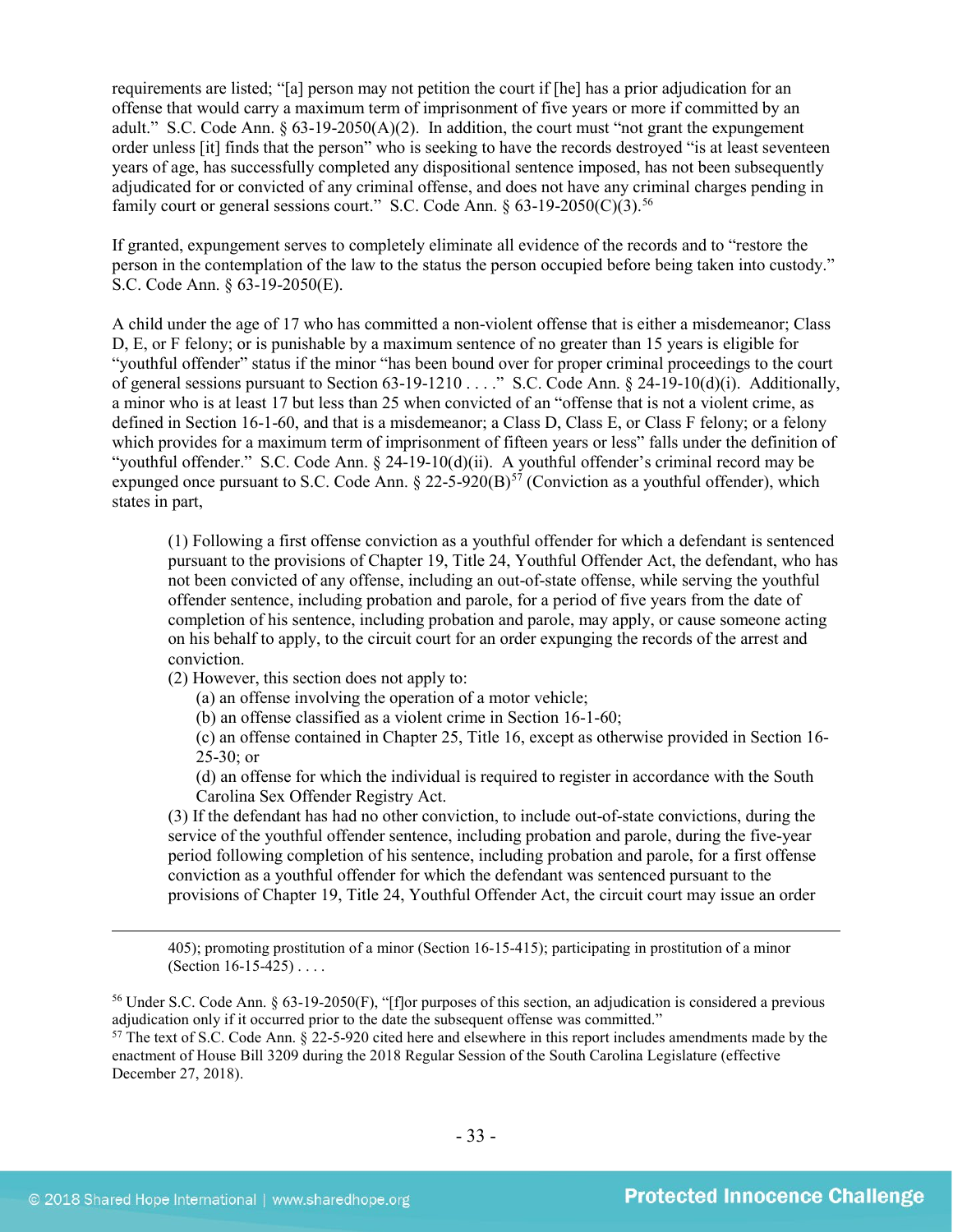expunging the records. No person may have his records expunged under this section more than once. A person may have his record expunged even though the conviction occurred before the effective date of this section. A person eligible for a sentence pursuant to the provisions of Chapter 19, Title 24, Youthful Offender Act, and who is not sentenced pursuant to those provisions, is not eligible to have his record expunged pursuant to the provisions of this section; however, a person who was convicted prior to June 2, 2010, and was a youthful offender as that term is defined in Section 24-19-10(d) is eligible to have his record expunged pursuant to the provisions of this section.

Because South Carolina's general expungement laws mandate a minimum 5 year waiting period or that a minor turn 17, child sex trafficking victims may face collateral consequences associated with having delinquency records during those periods.

Regarding vacatur, S.C. Code Ann. § 16-3-2020(F)<sup>[58](#page-33-0)</sup> (Trafficking in persons; penalties; defenses) allows victims of human trafficking to petition the court for vacatur of certain convictions. Specifically, S.C. Code Ann. § 16-3-2020(F) provides,

[a] victim of trafficking in persons convicted of a violation of this article [Trafficking in Persons] or prostitution may motion the court to vacate the conviction and expunge the record of the conviction. The court may grant the motion on a finding that the person's participation in the offense was a direct result of being a victim.

Pursuant to S.C. Code Ann. § 63-19-1410 (Adjudication), however, "[n]o adjudication by the court of the status of a child is a conviction . . . ." Because S.C. Code Ann. § 16-3-2020(F) applies specifically to "convictions," a delinquency adjudication cannot be vacated under S.C. Code Ann. § 16-3-2020(F).

- 5.9.1 Recommendation: Amend S.C. Code Ann. § 16-3-2020(F) (Trafficking in persons; penalties; defenses) to allow child sex trafficking victims to vacate delinquency adjudications and expunge related records for prostitution and other offenses arising from trafficking victimization, without a waiting period.<sup>[59](#page-33-1)</sup>
- *5.10 Victim restitution and civil remedies for victims of domestic minor sex trafficking or commercial sexual exploitation of children (CSEC) are authorized by law.*

Under S.C. Code Ann. § 16-3-2060(A) (Civil action for victim of trafficking; statute of limitations),

[a] person who is a victim of trafficking in persons may bring a civil action in court of common pleas. The court may award actual damages, compensatory damages, punitive damages, injunctive relief, and other appropriate relief.<sup>60</sup> A prevailing plaintiff also must be awarded attorney's fees and costs. Treble damages must be awarded on proof of actual damages when the defendant's acts were willful and malicious.

l

<span id="page-33-1"></span><span id="page-33-0"></span><sup>&</sup>lt;sup>58</sup> *See supra* note [3.](#page-1-2)<br><sup>59</sup> The recommendation in this component is predicated upon the recommendation in 5.1 being simultaneously or previously enacted.

<span id="page-33-2"></span> $60$  In the forfeiture of a defendant's property during a criminal investigation, "[a]ny property taken or detained under [Section 16-3-2090] is not subject to replevin but is considered to be in the custody of the investigating agency making the seizure subject only to the orders of the court having jurisdiction over the forfeiture proceedings. Property is forfeited and transferred to the government at the moment of illegal use. Seizure and forfeiture proceedings confirm the transfer." S.C. Code Ann. § 16-3-2090(A)(4).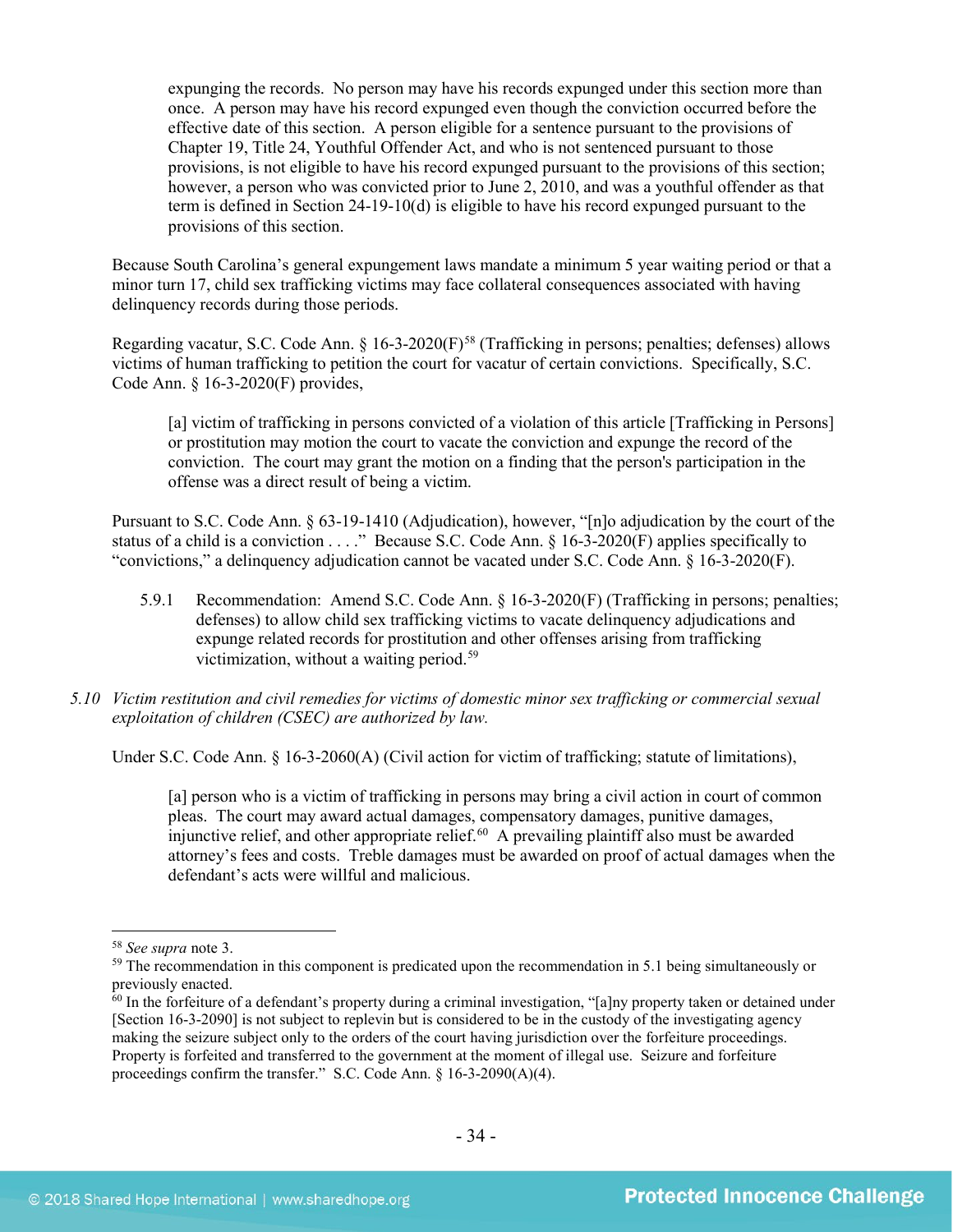A victim of trafficking or a surviving family member is also entitled to mandatory restitution from the offender under S.C. Code Ann. § 16-3-2040 (Restitution for victims of trafficking), which includes,

payment for all injuries, specific losses, and expenses, including, but not limited to, attorney's fees, sustained by a crime victim resulting from an offender's criminal conduct pursuant to Section  $16-3-1110(12)(a)$ . In addition, the court may order an amount representing the value of the victim's labor or services.

The victim is also entitled to one-fourth of the value of any forfeited property. S.C. Code Ann. § 16-3-  $2090(B)(7)(b).<sup>61</sup>$  $2090(B)(7)(b).<sup>61</sup>$  $2090(B)(7)(b).<sup>61</sup>$ 

S.C. Code Ann. § 17-25-322(A) (Restitution to crime victim by person convicted of crime; hearing; determination of method, manner, and amount; entry of order) also states in part, "When a defendant is convicted of a crime which has resulted in pecuniary damages or loss to a victim, the court must hold a hearing to determine the amount of restitution due the victim or victims of the defendant's criminal acts." The following items may be considered by the court when determining the amount, method, or manner of restitution: "(1) the financial resources of the defendant and the victim and the burden that the manner or method of restitution will impose upon the victim or the defendant; (2) the ability of the defendant to pay restitution on an installment basis or on other conditions to be fixed by the court; (3) the anticipated rehabilitative effect on the defendant regarding the manner of restitution or the method of payment; (4) any burden or hardship upon the victim as a direct or indirect result of the defendant's criminal acts; (5) the mental, physical, and financial well-being of the victim." S.C. Code Ann. § 17-25-322(B). Additionally, subsection (E) provides, "An offender may not be granted a pardon until the restitution and collection fees required by the restitution order have been paid in full." S.C. Code Ann. § 17-25-322(E).

*5.11 Statutes of limitations for civil and criminal actions for child sex trafficking or commercial sexual exploitation of children (CSEC) offenses are eliminated or lengthened to allow prosecutors and victims a realistic opportunity to pursue criminal action and legal remedies.* 

"South Carolina does not have a general statute of limitations for criminal actions; however, in a few very rare instances, a period of limitations is incorporated in specific criminal statutes."[62](#page-34-1)

Civil actions based on sexual abuse or incest may be available to victims of domestic minor sex trafficking. S. C. Code Ann. § 15-3-555(A) (Statute of limitations for action based on sexual abuse or incest) states,

An action to recover damages for injury to a person arising out of an act of sexual abuse<sup>[63](#page-34-2)</sup> or

l

- (a) Property forfeited under this subsection shall first be applied to payment to the victim. The return of the victim to his home country or other absence of the victim from the jurisdiction shall not prevent the victim from receiving compensation.
- (b) The victim and the South Carolina Victims' Compensation Fund shall each receive one-fourth, and law enforcement shall receive one-half of the value of the forfeited property.

<span id="page-34-2"></span> $63$  S.C Code Ann. § 17-25-135(2) defines "sexual abuse" as "(a) actual or attempted sexual contact with a child; or (b) permitting, enticing, encouraging, forcing, or otherwise facilitating a child's participation in prostitution or in a

<span id="page-34-0"></span><sup>&</sup>lt;sup>61</sup> Pursuant to S.C. Code Ann. § 16-3-2090(B)(7)(a), (b),

Disposition of forfeited property under this section must be accomplished as follows:

<span id="page-34-1"></span><sup>62</sup> *Summary Court Judges Bench Book—Substantive and Procedural Law*, SOUTH CAROLINA JUDICIAL DEPARTMENT, http://www.judicial.state.sc.us/summaryCourtBenchBook/HTML/CriminalA.htm (last visited September 20, 2016).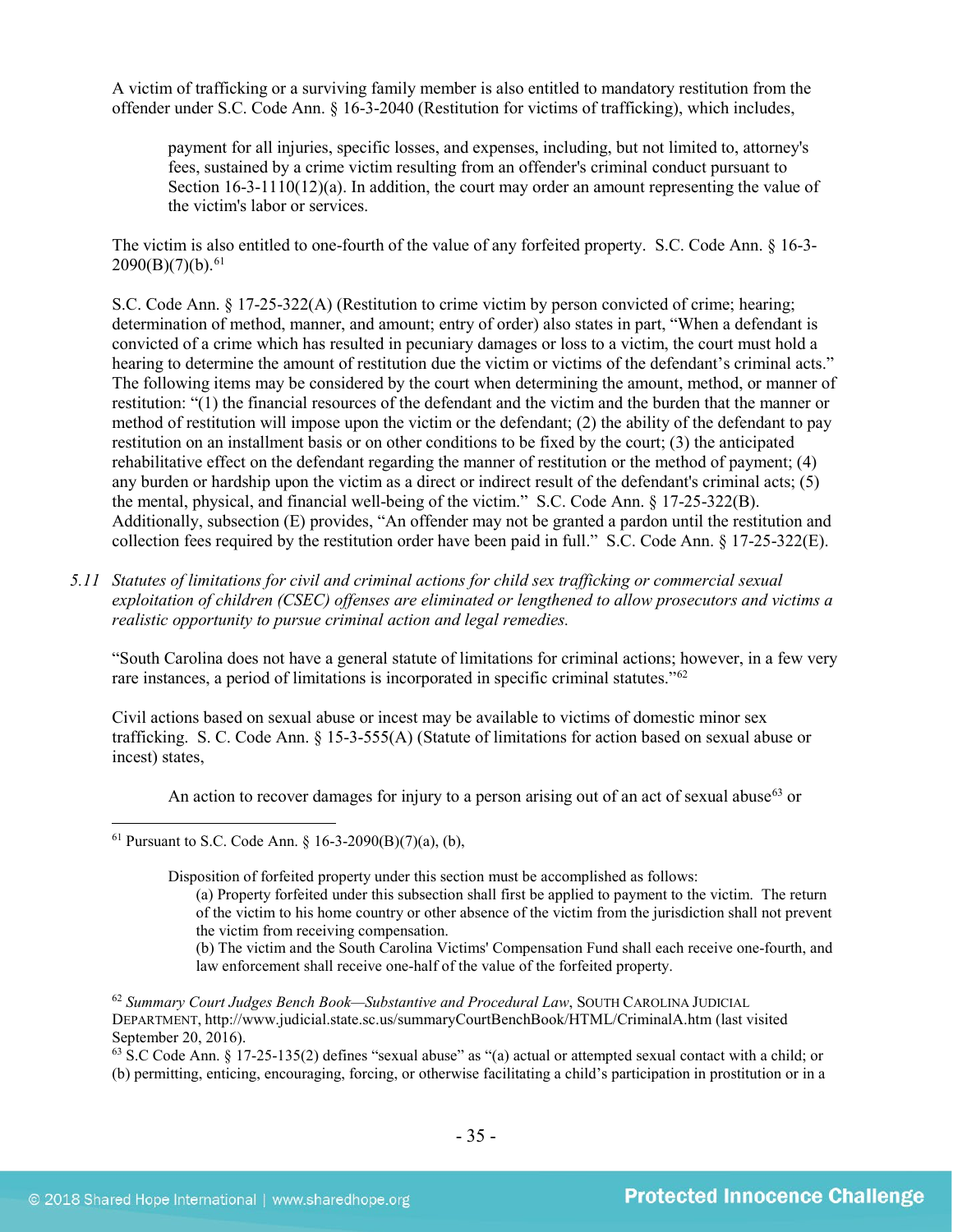incest must be commenced within six years after the person becomes twenty-one years of age or within three years from the time of discovery by the person of the injury and the causal relationship between the injury and the sexual abuse or incest, whichever occurs later.

In the event the crime was perpetrated by a parent, subsection (B) states, "Parental immunity is not a defense against claims based on sexual abuse or incest that occurred before, on, or after this section's effective date."

The statute of limitations for civil actions for trafficking victims authorized under S.C. Code Ann. § 16-3- 2060(A) (Civil action for victim of trafficking; statute of limitations) is provided under S.C. Code Ann. § 16-3-2060 subsections  $(B)$ – $(F)$  as follows:

(B) Pursuant to Section 16-3-1110, the applicable statute of limitations for a crime victim who has a cause of action against an incarcerated offender is tolled and does not expire until three years after the offender's sentence is completed, including probation and parole, or three years after release from commitment pursuant to Chapter 48, Title 44, whichever is later. However, this provision does not shorten any other tolling period of the state of limitations which may exist for the victim.

(C) The statute of limitations for the filing of a civil suit does not begin until a minor victim has reached the age of majority.

(D) If a victim entitled to sue is under a disability at the time the cause of action accrues, so that it is impossible or impractical for him to bring an action, then the time of the disability is not part of the time limited for the commencement of the action. Disability includes, but is not limited to, insanity, imprisonment, or other incapacity or incompetence.

(E) The running of the statute of limitations may be suspended when a victim could not have reasonably discovered the cause of action due to circumstances resulting from the trafficking situation, such as psychological trauma, cultural and linguistic isolation, and the inability to access services.

(F) A defendant is estopped to assert a defense of the statute of limitations when the expiration of the statute is due to conduct by the defendant inducing the victim to delay the filing of the action or placing the victim under duress.

live performance or photographic representation of sexual activity or sexually explicit nudity; by any person including, but not limited to, a person responsible for the child's welfare, as defined in Section 63-7-20." However, S. C. Code Ann. § 15-3-555 does not cross reference this definition.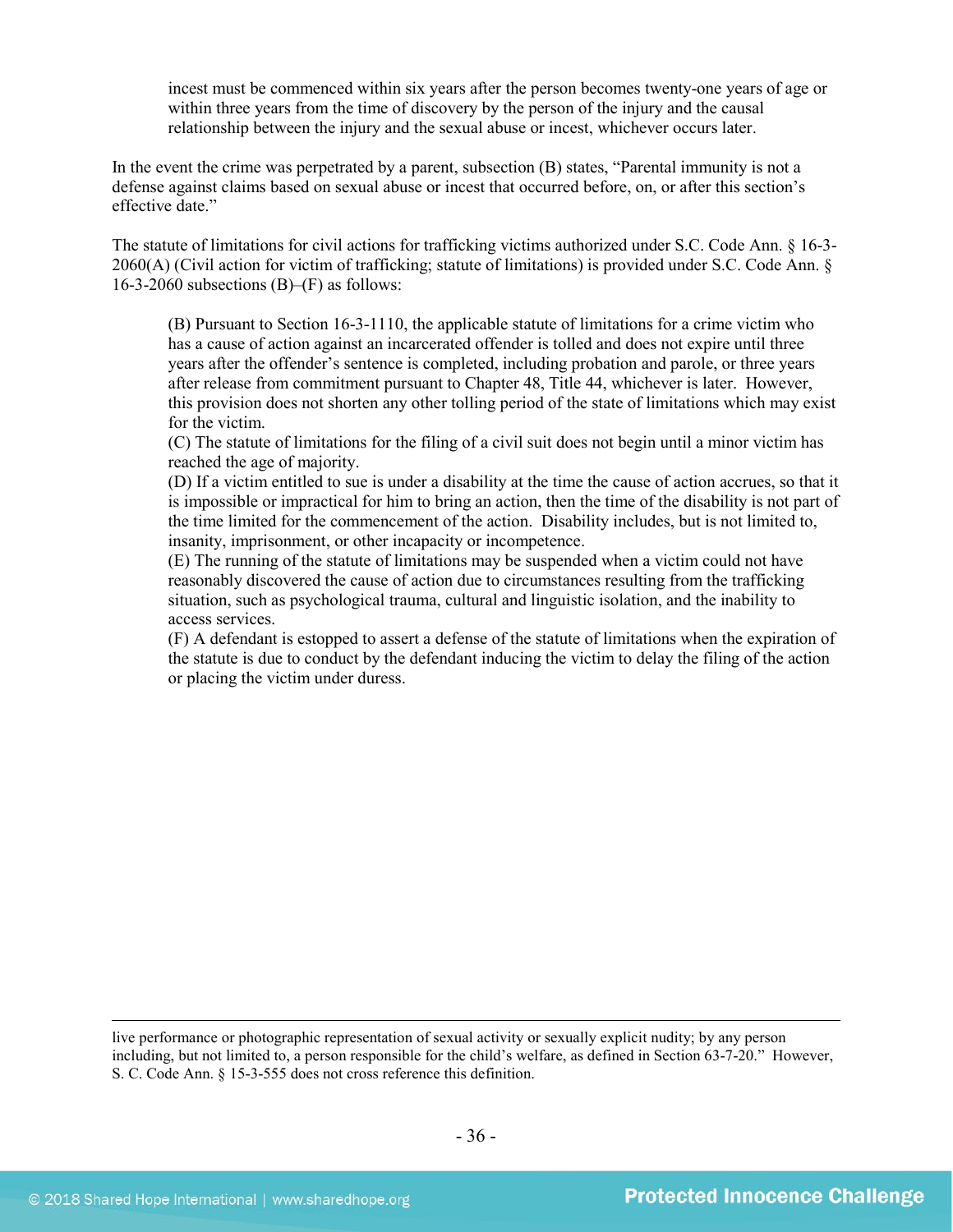#### **FRAMEWORK ISSUE 6: CRIMINAL JUSTICE TOOLS FOR INVESTIGATION AND PROSECUTIONS**

## *Legal Components:*

- *6.1 Training on human trafficking and domestic minor sex trafficking for law enforcement is statutorily mandated or authorized.*
- *6.2 Single party consent to audiotaping is permitted in law enforcement investigations.*
- *6.3 Wiretapping is an available tool to investigate domestic minor sex trafficking and commercial sexual exploitation of children (CSEC).*
- *6.4 Using a law enforcement decoy to investigate buying or selling commercial sex is not a defense to soliciting, purchasing, or selling sex with a minor.*
- *6.5 Using the Internet or electronic communications to investigate buyers and traffickers is a permissible investigative technique.*
- *6.6 State law requires reporting of missing children and located missing children.*

## *Legal Analysis:*

*6.1 Training on human trafficking and domestic minor sex trafficking for law enforcement is statutorily mandated or authorized.*

*\_\_\_\_\_\_\_\_\_\_\_\_\_\_\_\_\_\_\_\_\_\_\_\_\_\_\_\_\_\_\_\_\_\_\_\_\_\_\_\_\_\_\_\_\_\_\_\_\_\_\_\_\_\_\_\_\_\_\_\_\_\_\_\_\_\_\_\_\_\_\_\_\_\_\_\_\_\_\_\_\_\_\_\_\_\_\_\_\_\_\_\_\_\_*

South Carolina law authorizes law enforcement training on human trafficking. Specifically, S.C. Code Ann. § 16-3-2050(E) (Interagency task force established to develop and implement state plan for prevention of trafficking in persons; members; responsibilities; grants) states,

The task force shall consider carrying out the following activities either directly or through one or more of its constituent agencies:

. . . . (7) mandatory training for law enforcement agencies, prosecutors, and other relevant officials in addressing trafficking in persons;

*6.2 Single party consent to audiotaping is permitted in law enforcement investigations.*

S.C. Code Ann. § 17-30-30(B) (Interception by employee of Federal Communications Commission, by person acting under color or law, and when party has given prior consent) permits single party consent to audiotaping. It states, "It is lawful under this chapter for a person acting under color of law to intercept a wire, oral, or electronic communication, where the person is a party to the communication or one of the parties to the communication has given prior consent to the interception." S.C. Code Ann. § 17-30-30(B). Subsection (C) states, "It is lawful under this chapter for a person not acting under color of law to intercept a wire, oral, or electronic communication where the person is a party to the communication or where one of the parties to the communication has given prior consent to the interception." S.C. Code Ann. § 17-30-30(C).

*6.3 Wiretapping is an available tool to investigate domestic minor sex trafficking and commercial sexual exploitation of children (CSEC).* 

Investigations related to domestic minor sex trafficking are not authorized to use wiretapping pursuant to S.C. Code Ann. § 17-30-70 (Orders authorizing interception). The offenses for which law enforcement can specifically use wiretapping are "murder (Section 16-3-10); assault and battery with intent to kill (Section 16-3- 620 - Repealed kidnapping (Section 16-3-910); voluntary manslaughter (Section 16-3-50); armed robbery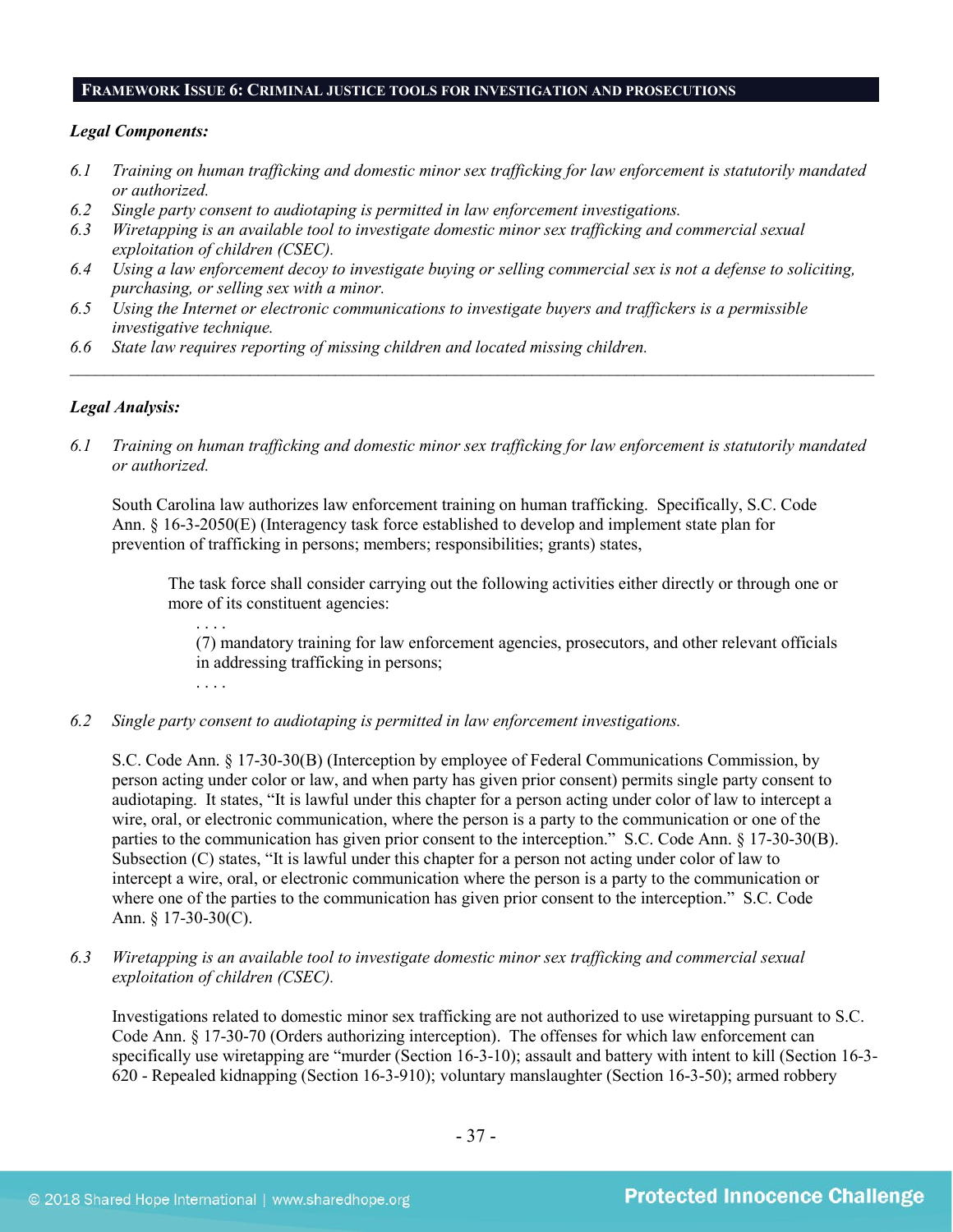(Section 16-11-330(A)); attempted armed robbery (Section 16-11-330(B)); drug trafficking as defined in Sections  $44-53-370(e)$  and  $44-53-375(C)$ ; arson in the first degree (Section 16-11-110(A)); arson in the second degree (Section 16-11-110(B)); accessory before the fact to commit any of the above offenses (Section 16-1- 40); or attempt to commit any of the above offenses (Section 16-1-80)." S.C. Code Ann. § 17-30-70(A)(1).

Additionally, pursuant to S.C. Code Ann. § 17-30-95(A) (Interception prior to obtaining order; oral notification of judge in emergency),

(A) Notwithstanding any other provision of this chapter, any agent of the South Carolina Law Enforcement Division specifically designated by the Attorney General or his designated Assistant Attorney General may intercept the wire, oral, or electronic communication if an application for an order approving the interception is made within forty-eight hours after the interception begins to occur, and the agent determines that more likely than not:

(1) an emergency exists that involves an offense provided for in Section 17-30-70 and an immediate danger of death or serious physical injury to any person or the danger of escape of a prisoner and requires that a wire, oral, or electronic communication be intercepted before an order authorizing the interception can, with due diligence, be obtained; and

(2) there are grounds upon which an order could be entered under this chapter to authorize the interception.

Therefore, since an offense authorizing emergency wiretapping must involve one of the same offenses listed for normal wiretapping investigations, domestic minor sex trafficking investigations may not use this law enforcement tactic.

- 6.3.1 Recommendation: Amend S.C. Code Ann. § 17-30-70(A)(1) (Orders authorizing interception) to include § 16-3-2020 (Trafficking in persons; penalties; defenses), § 16-15-415 (Promoting prostitution of a minor; defenses; penalties), § 16-15-395 (First degree sexual exploitation of a minor; presumptions' defenses; penalties), § 16-3-810 (Engaging child for sexual performance; penalty), and § 16-3-820 (Producing, directing or promoting sexual performance by child; penalty) as offenses for which law enforcement can utilize wiretapping.
- *6.4 Using a law enforcement decoy to investigate buying or selling commercial sex is not a defense to soliciting, purchasing, or selling sex with a minor.[64](#page-37-0)*

S.C. Code Ann. § 16-15-342 (Criminal solicitation of a minor, defenses; penalties) expressly prohibits a defendant from raising a defense as to the use of a law enforcement decoy posing as a minor when a defendant is charged with soliciting, purchasing, or selling sex with a child. S.C. Code Ann. § 16-15-342(D) states, "[i]t is not a defense to a prosecution pursuant to this section, on the basis of consent or otherwise, that the person reasonably believed to be under the age of eighteen is a law enforcement agent or officer acting in an official capacity."

*6.5 Using the Internet or electronic communications to investigate buyers and traffickers is a permissible investigative technique.*

Law enforcement officers are not clearly authorized to use the Internet to investigate the crime of buying or selling sex with minors.

6.5.1 Recommendation: Enact a law that expressly permits the use of the Internet and electronic

<span id="page-37-0"></span>l  $64$  The analysis in this component is predicated upon the recommendation in 2.1. being simultaneously or previously enacted.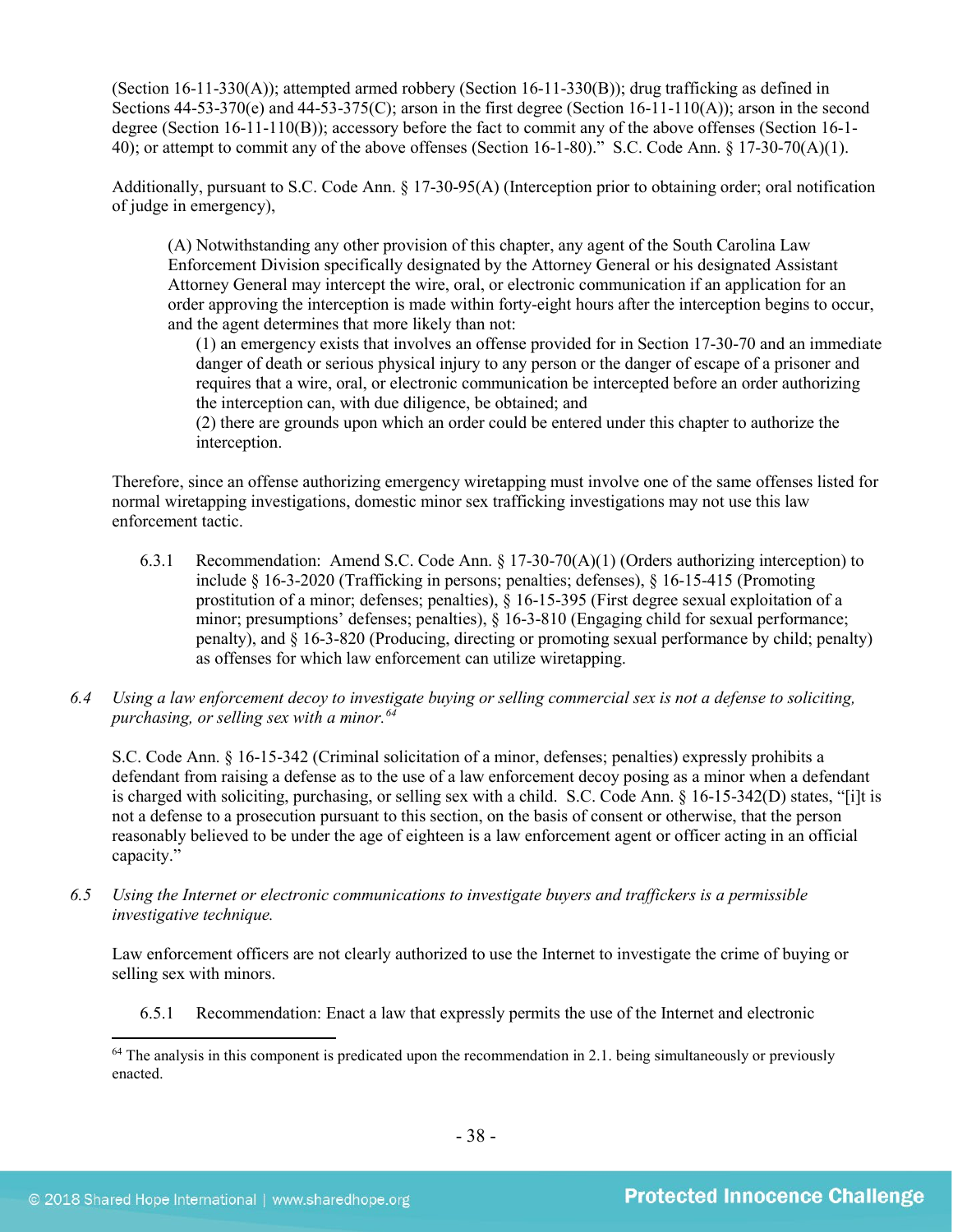#### communications to investigate the crime of buying or selling sex with minors.

#### *6.6 State law requires reporting of missing children and located missing children.*

S.C. Code Ann. § 23-3-200 (Creation of Center; use of FBI file) states that the Missing Person Information Center ("MPIC") has the purpose of "serv[ing] as a central repository for information regarding missing persons and missing and exploited children, with special emphasis on missing children." Among other things, the MPIC collects and disseminates information on missing and exploited children and "distribute[s], both intrastate and interstate, a monthly bulletin of missing persons and missing children from South Carolina to law enforcement agencies." S.C. Code Ann. § 23-3-260(c), (e). Additionally, the MPIC "[m]aintain[s] all available information on any missing person or missing child including, but not limited to, the missing person report, fingerprints, blood types, dental information, and photographs." S.C. Code Ann. § 23-3-260(i). Pursuant to S.C. Code Ann. § 23-3-250 (Dissemination of missing persons data by law enforcement agencies), "A law enforcement agency, upon receipt of a missing person report by a parent, spouse, guardian, legal custodian, public or private agency or entity, or any person responsible for a missing person, immediately shall make arrangements for the entry of data about the missing person or missing child into the national missing persons file in accordance with criteria set forth by the FBI/NCIC, inform all of the agency's on-duty law enforcement officers of the missing person report, initiate a statewide broadcast to all other law enforcement agencies to be on the lookout for the individual, contact the agency's local media outlets when appropriate, and transmit a copy of the report to the MPIC."

Once a missing person is reported located, then the MPIC "shall instigate and confirm the deletion of the individual's records from the FBI/NCIC's missing person file, as long as there are no grounds for criminal prosecution, and follow up with the local law enforcement agency having jurisdiction of the records." S.C. Code Ann. § 23-3-270.